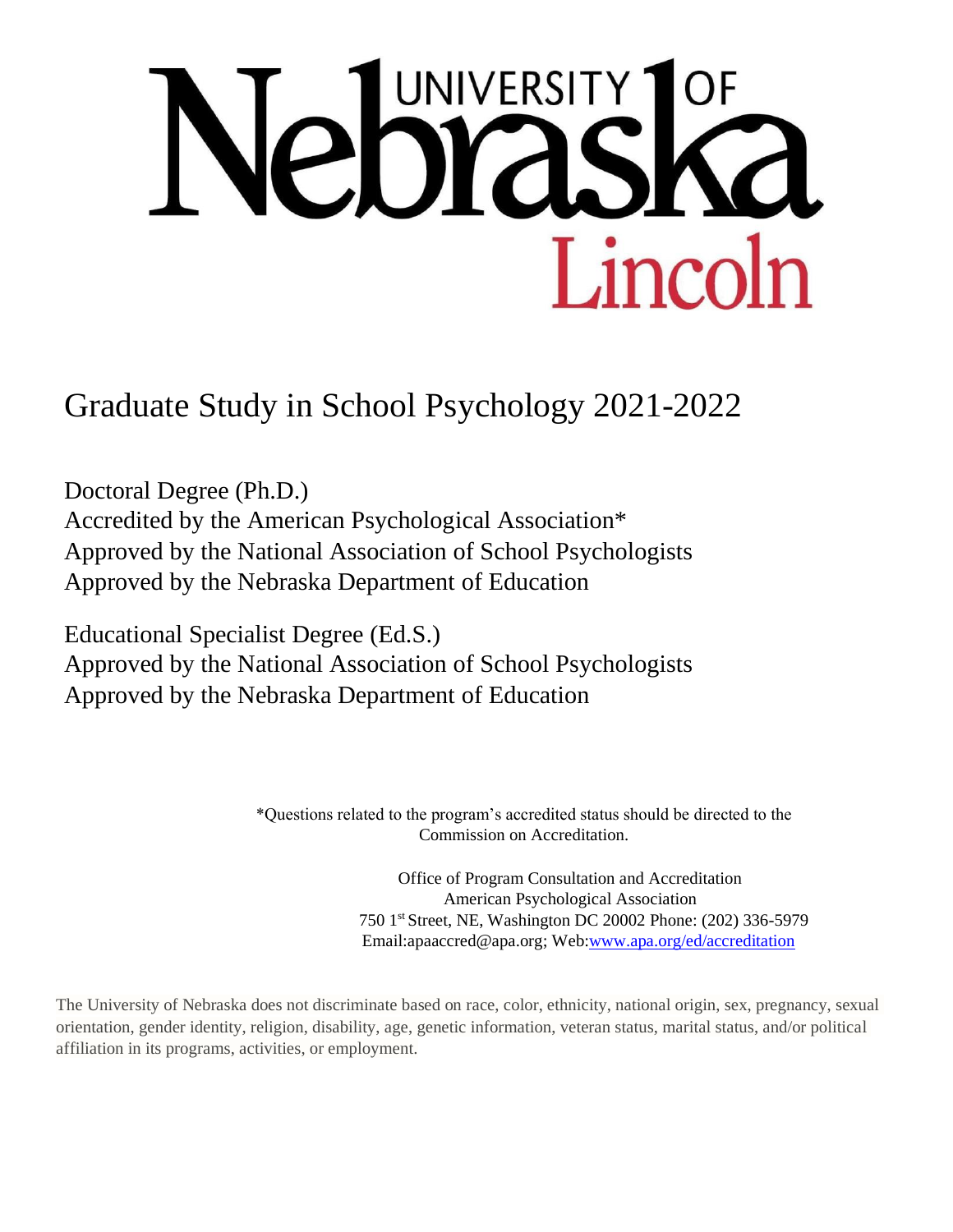## **WELCOME TO THE UNIVERSITY OF NEBRASKA-LINCOLN SCHOOL PSYCHOLOGY PROGRAM!**

This handbook will orient you with the purpose, context, and structure of the University of Nebraska Lincoln (UNL) School Psychology Program. We are very proud of our program, which is highly respected both locally and nationwide. The program has a long tradition of being considered among the top programs in the country. It has also received significant university recognition, and has been identified by the Chancellor of UNL as one the university's most outstanding programs. Our faculty is comprised of excellent teachers and accomplished researchers who hold important national and local leadership positions, including elected and appointed offices in national School Psychology associations.

The UNL School Psychology Program [\(http://cehs.unl.edu/edpsych/school-psychology\) o](http://cehs.unl.edu/edpsych/school-psychology)ffers students access to extraordinary training. Faculty in the program have secured competitive funding for training and research opportunities in pediatric psychology, conjoint behavioral consultation, response-to-intervention, family-school partnerships, early childhood development and education, child and family diversity, adolescent psychopathology, school-based mental health, rural education, bullying prevention and intervention, and interventions to strengthen classroom learning environments. In this program, course work is demanding and prepares all students for intensive practica and internship experiences. UNL students have access to practica opportunities in local schools, community outpatient clinics, university clinics, and area hospitals.

Complementing our faculty and program are our superior students. Drawn from around the world, across the nation, and the state of Nebraska, students work closely with each other and faculty in an atmosphere that is highly collaborative and collegial. In every aspect of our program, we strive to both promote and respect student diversity. Students who are particularly interested in diversity issues find our Diversity and Ethnic Minority Affairs Committee (DEMAC), active in our department for well over 30 years, to be a unique multicultural and multi-national support system. Likewise, all school psychology students are invited to participate in the Student Affiliates in School Psychology (SASP), a student organization which provides mentorship, friendship, and a formal vehicle for student input into program decision making.

Students graduate from our UNL School Psychology Program with the professional skills they need to provide their clients with the highest quality of psychological services, and with well-honed skills in research and scholarship. Both locally and nationally, our graduates are very successful in obtaining positions as school psychologists in schools, private and public psychological practices, and university programs. Many UNL graduates have become important leaders in both practice and university settings.

We hope that this handbook is helpful to you as you seek more information about the program. Please feel free to contact me or other members of the program faculty if we can help you learn more about the UNL School Psychology Program.

*Scott A. Napolitano*, Ph.D., LP School Psychology Program Director University of Nebraska-Lincoln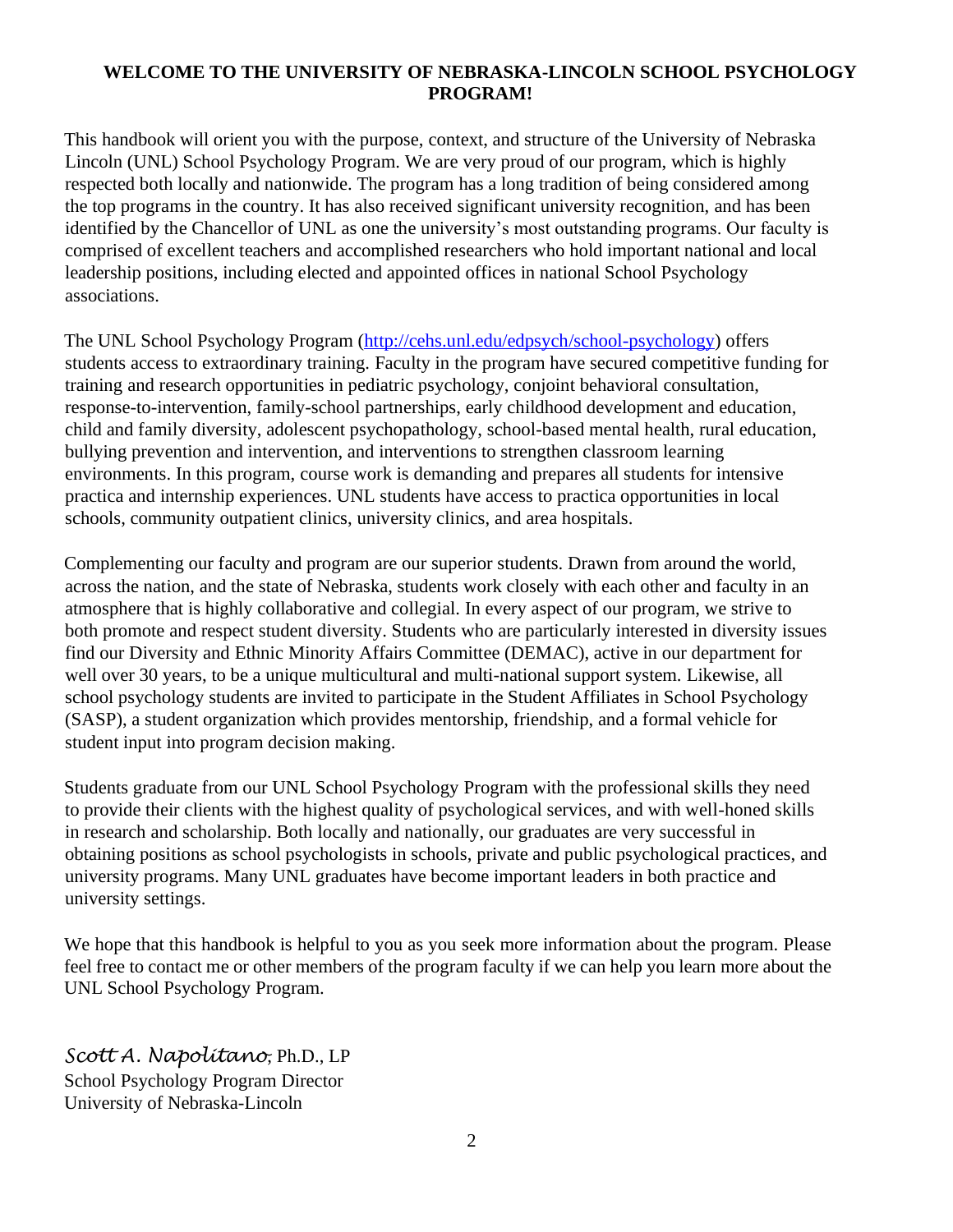# **Table of Contents**

| 1: THE SCHOOL PSYCHOLOGY PROGRAM AT THE UNIVERSITY OF NEBRASKA - LINCOLN4 |  |
|---------------------------------------------------------------------------|--|
|                                                                           |  |
|                                                                           |  |
|                                                                           |  |
|                                                                           |  |
|                                                                           |  |
|                                                                           |  |
|                                                                           |  |
|                                                                           |  |
|                                                                           |  |
|                                                                           |  |
|                                                                           |  |
|                                                                           |  |
|                                                                           |  |
|                                                                           |  |
|                                                                           |  |
|                                                                           |  |
|                                                                           |  |
|                                                                           |  |
|                                                                           |  |
|                                                                           |  |
|                                                                           |  |
|                                                                           |  |
|                                                                           |  |
|                                                                           |  |
| SAMPLE DOCTORAL PROGRAM                                                   |  |
| SAMPLE Ed.S. PROGRAM                                                      |  |
|                                                                           |  |
|                                                                           |  |
|                                                                           |  |
|                                                                           |  |
|                                                                           |  |
|                                                                           |  |
|                                                                           |  |
|                                                                           |  |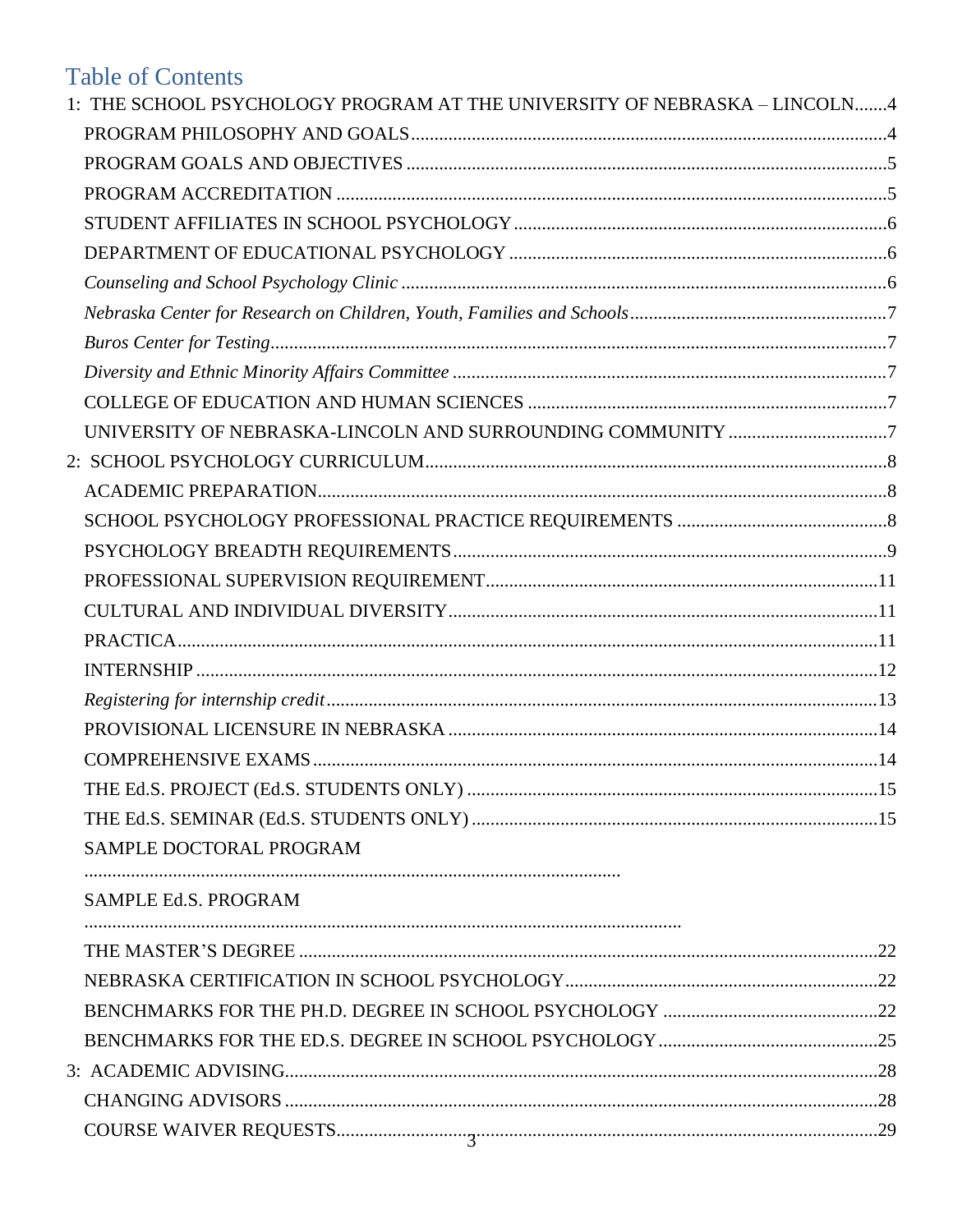| ANNUAL STUDENT REVIEW and MINIMAL LEVELS OF EXPECTED ACHIEVEMENT30 |  |
|--------------------------------------------------------------------|--|
|                                                                    |  |
|                                                                    |  |
|                                                                    |  |
|                                                                    |  |
|                                                                    |  |
|                                                                    |  |
|                                                                    |  |
|                                                                    |  |
|                                                                    |  |
|                                                                    |  |
|                                                                    |  |
|                                                                    |  |
|                                                                    |  |
|                                                                    |  |
|                                                                    |  |
|                                                                    |  |
|                                                                    |  |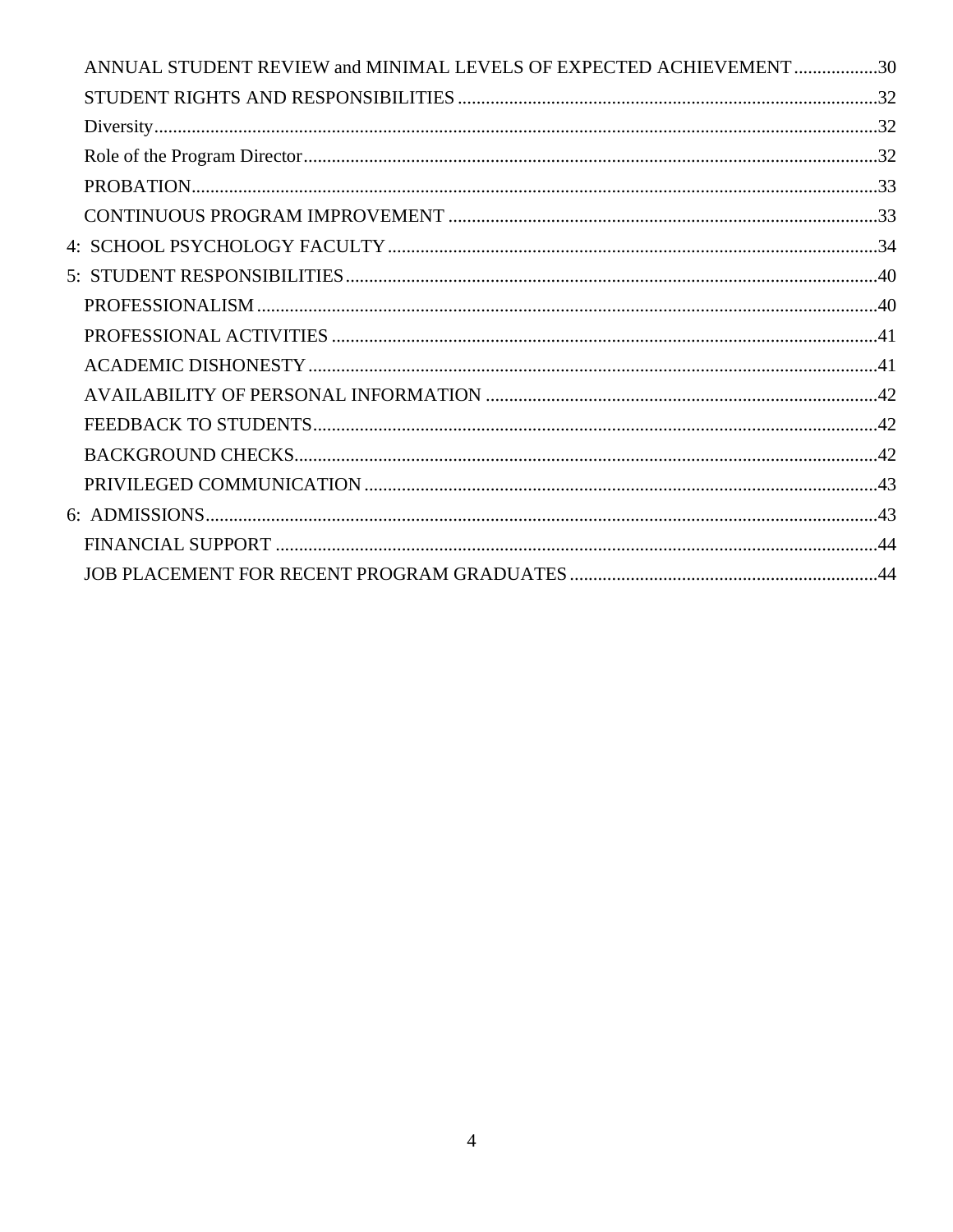## **1: THE SCHOOL PSYCHOLOGY PROGRAM AT THE UNIVERSITY OF NEBRASKA – LINCOLN**

The School Psychology Program at UNL was established in 1974. In 1980 it became the eleventh school psychology program in the nation to receive full accreditation by the American Psychological Association. The program is one of four within the Department of Educational Psychology. There are four primary faculty members in the School Psychology Program (Drs. Doll, Gormley, Napolitano, and Swearer), a number of community-based adjunct faculty, and approximately 45 active students. The school psychology faculty makes programmatic decisions regarding school psychology training with input from school psychology student representatives.

## **PROGRAM PHILOSOPHY**

The UNL School Psychology Program is based on an ecological perspective of human behavior and psychological services. We view human behavior as a complex result of individuals' interactions with the various social and psychological systems within which they develop. As such, understanding both functional and dysfunctional human behavior requires a thorough grasp of individual, setting, and environmental variables that affect children's behavior and analysis of the complex interactions among these variables as they influence each other. Understanding this total ecology is necessary for practical decision-making and effective practice as a professional psychologist. The UNL School Psychology Program provides training at both the Educational Specialist (Ed.S.) and Doctoral (Ph.D.) levels. The Ed.S. program is designed primarily for individuals who wish to work in school settings, whereas the Ph.D. program prepares graduates for practice in universities, schools, hospitals, developmental centers, mental health centers, clinics, and private practice. At both levels, we train school psychologists to function as scientist-practitioners. Our students draw upon the scientific literature as a primary basis for professional practice and focus their research agendas so as to have meaningful implications for practice. As scientist-practitioners, they conduct their professional practice in ways that are congruent with the scientific method. They operationalize presenting problems in measurable ways, collect and analyze data pertaining to presenting problems, use analyses of these data to form hypotheses, use these hypotheses as the basis for designing interventions, monitor the effectiveness of these interventions over time via ongoing data collection, and modify hypotheses and interventions in light of these outcome data.

Within an ecological framework and the scientist-practitioner model, we train school psychologists to deliver therapeutic, prevention and wellness-promoting services across a wide range of educational and health-related systems (e.g., schools, families, hospitals, residential and outpatient mental health facilities, community agencies) while working with children and adolescents from diverse populations and cultures. The ends to which we strive are the delivery of effective indirect (e.g., consultation), direct (e.g., therapy), and systemic psychological services to diverse individuals, groups, and organizational systems. The program has five overarching goals for our students.

## **PROGRAM GOALS**

All graduates of the UNL School Psychology program are trained to function as scientistpractitioners in each of the following domains by translating research into practice and evaluating the effects of their services. The goals of the UNL School Psychology program are as follows: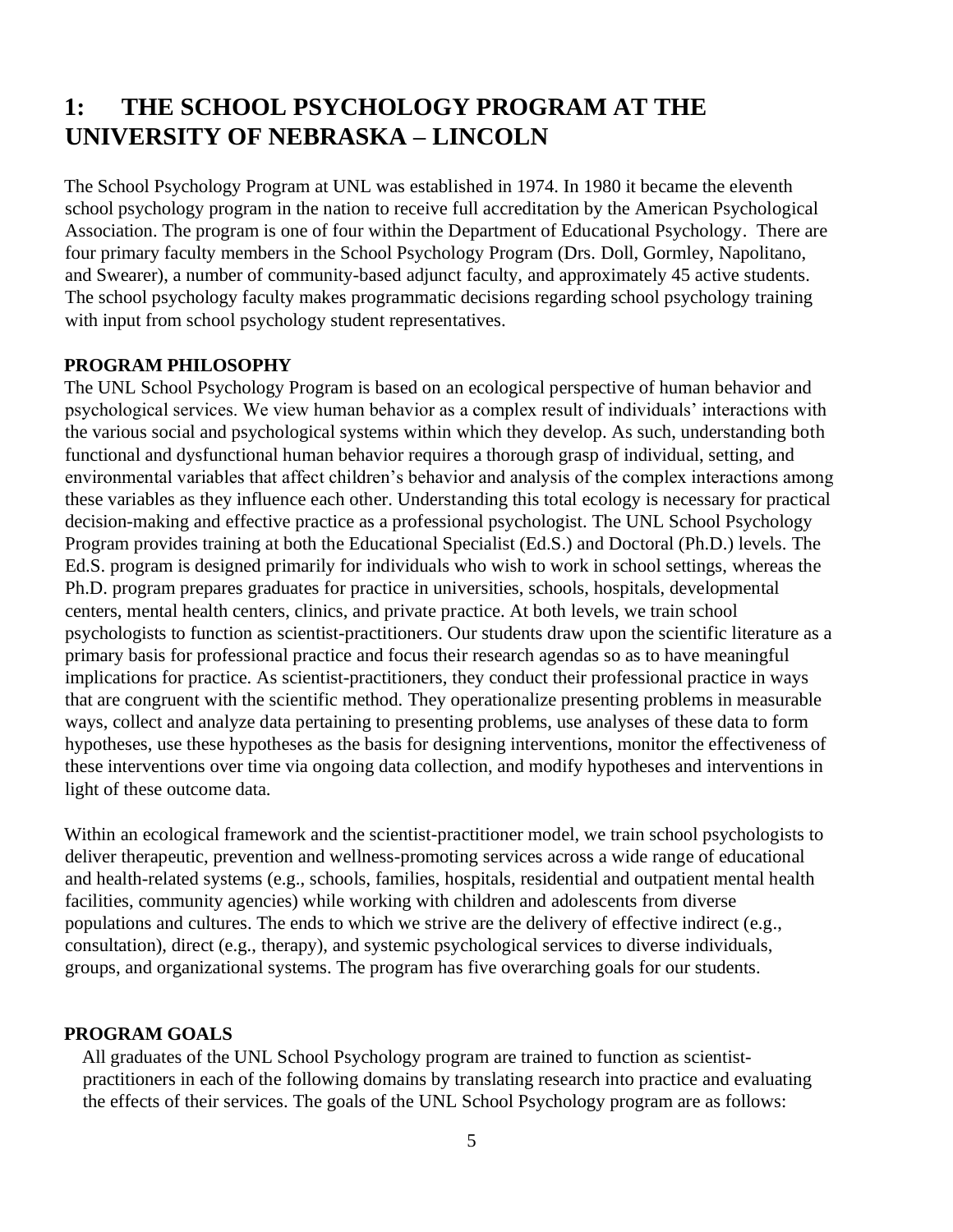- GOAL 1: Students will practice in a professional manner consistent with local, state, and national ethical and professional standards for practice and research.
- GOAL 2: Students will demonstrate knowledge and skills related to consultation with families and professionals, within and across settings, to enhance children and adolescents' competence and to strengthen environmental contexts for their development.
- GOAL 3: Students will demonstrate the knowledge and skills to conduct assessments of children's and adolescents' cognitive, academic, and behavioral strengths and weaknesses and of the environmental contexts in which these competencies develop.
- GOAL 4: Students will demonstrate the knowledge and skills needed to plan, implement, facilitate, and evaluate ecologically based interventions that meet children's and adolescents' educational and mental health needs.
- GOAL 5: Students will conduct, interpret, and disseminate research that advances the discipline of school psychology while adhering to the highest standards for ethical and professional scientific behavior.

## **PROGRAM ACCREDITATION**

The UNL School Psychology Doctoral Program is fully accredited by the American Psychological Association

 $(APA)^1$  and fully approved by the National Association of School Psychologists (NASP). The UNL Educational Specialist Program in School Psychology is fully approved by NASP. Both the Doctoral and Educational Specialist Programs are also accredited by the Nebraska Department of Education.

## **STUDENT AFFILIATES IN SCHOOL PSYCHOLOGY**

Student Affiliates in School Psychology (SASP) is the graduate student organization affiliated with Division 16 (School Psychology) of the American Psychological Association. The UNL chapter of SASP has two primary missions. First, SASP facilitates the transition of new students into the UNL School Psychology Program. Each incoming student is paired with an advanced school psychology student mentor. This mentor can help new students become familiar with departmental norms, courses, research projects, and strategies for coping with challenges and adapting to the Lincoln community. Second, SASP provides a forum for school psychology students to engage in collaborative academic discourse. Its purpose is to provide learning opportunities that extend beyond formal classroom activities and that facilitate each person's professional growth, both as a student and as a school psychologist. SASP is premised on the view that students bring diverse and rich histories to bear on their academic and social interactions. Complementing these missions, SASP also serves as a liaison between school psychology students, the UNL school psychology faculty, and the Nebraska School Psychology Association. In addition, one Ph.D. and one Ed.S. student serve as formal student representatives to the faculty and attend faculty meetings to represent student interests and facilitate communication between faculty and students.

## **DEPARTMENT OF EDUCATIONAL PSYCHOLOGY**

The School Psychology Program is housed within the Department of Educational Psychology, which is one of the oldest departments of educational psychology in the nation. In addition to the School Psychology Program, the department also includes programs in Counseling Psychology (APA accredited); Development and Learning Sciences; and Quantitative, Qualitative, and Psychometric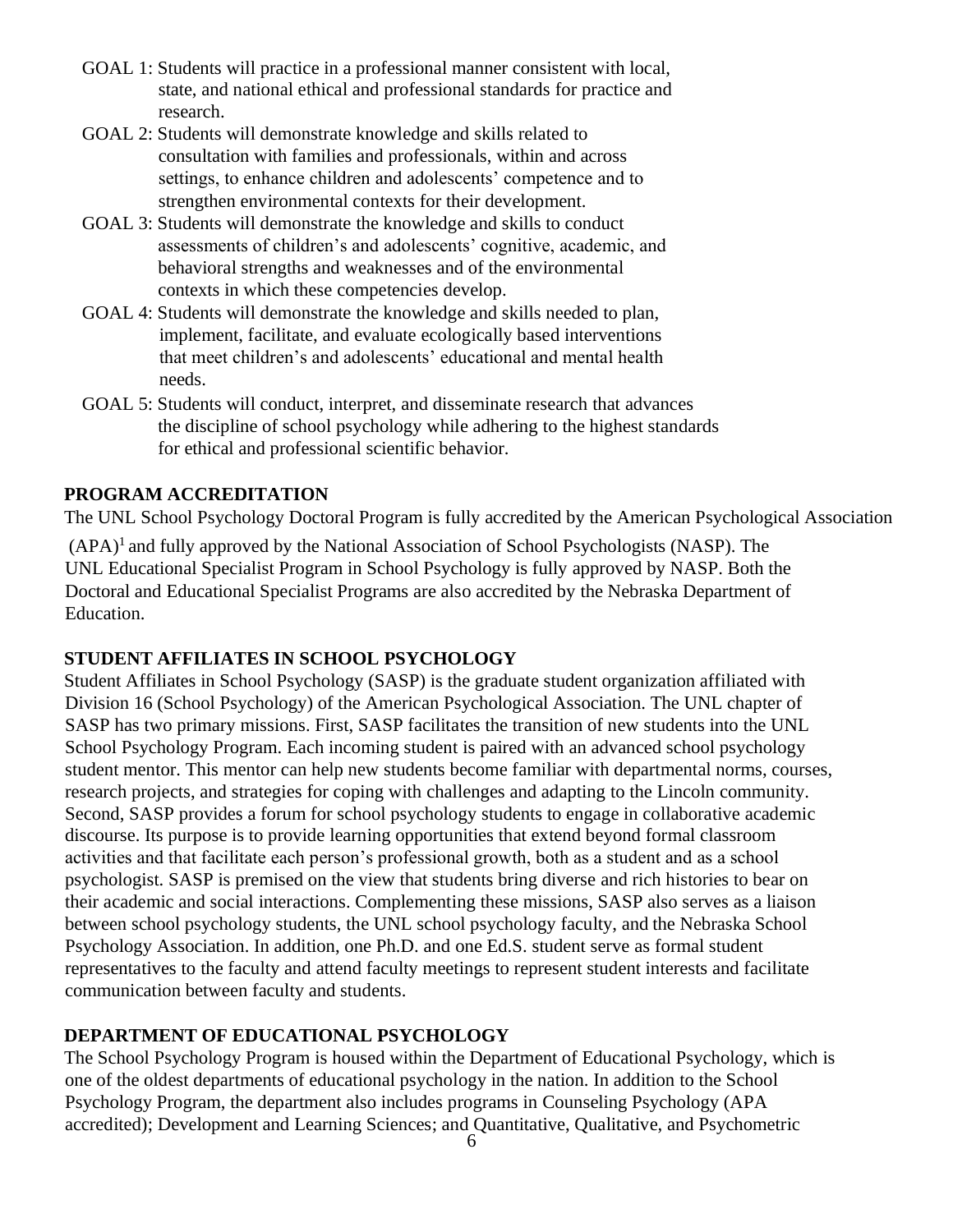Methods. These four programs make up the doctoral specialization of *Educational Psychology*. Students who graduate from the Department of Educational Psychology with a Ph.D. degree receive a doctoral specialization of *Educational Psychology*. The current Chair of our department is Dr. Susan Swearer.

## *Bullying Research Network*

The College of Education and Human Sciences supports the Bullying Research Network (BRNET), a national and international network of researchers who conduct translational research on bullying prevention and intervention, peer victimization, and related issues. BRNET is comprised of 214 researchers from 20 countries. BRNET hosts an international think tank that brings together BRNET researchers around a common theme. Think tank products have included edited books, special issues in peer-reviewed journals, documentaries, and curricula. The 2017 BRNET Think Tank was held in Seattle, WA at Committee for Children and the theme was cyberbullying and translational research. Graduate students have the opportunity to be engaged in BRNET activities and can join as "Friends of BRNET" at [http://brnet.unl.edu.](http://brnet.unl.edu/)

## *Counseling and School Psychology Clinic*

The Department of Educational Psychology includes the UNL Counseling and School Psychology Clinic, which is used extensively by program students during practicum experiences. The Clinic is located on the lower level of Teachers College Hall and includes individual and group treatment rooms, one-way glass observation rooms, range of digitized recording equipment, standardized tests, and play therapy materials for children. A wide array of services are offered by students and faculty in the Clinic, including consultation, assessment, and therapy for children and their families. All student services are provided under the direct supervision of licensed psychologists and advanced doctoral students. Our clinic director is Dr. Heather Hruskoci.

## *Nebraska Center for Research on Children, Youth, Families and Schools*

The Nebraska Center for Research on CYFS (www.cyfs.unl.edu) is an interdisciplinary center identified and supported in part as a University of Nebraska Program of Excellence. Its mission is to impact lives through research that advances learning and development. CYFS supports an important collaborative research culture in the College and throughout the University of Nebraska system through its support of research development and grantsmanship, from conceptualization to implementation and evaluation. Graduate students are highly involved in research housed in the Center through graduate assistantships on federal grant projects, involvement in grant writing seminars, and assistance with research and grant submissions. On average, 70 graduate and undergraduate students actively participate in CYFS research each year, including participation on paid research assistantships and completion of grant writing experiences.

## *Buros Center for Testing*

The Buros Center for Testing is also affiliated with the Department of Educational Psychology and is located on the lower level of Teachers College Hall. Buros publishes world renowned reviews of psychological tests and measurements, available on the center website or in the *Mental Measurement Yearbook* and *Tests in Print*. The Center also provides access to the Oscar K. Buros Memorial Library, which contains one of the largest collections of commercially available tests in the world. Buros provides expert consultation to local and state education agencies, as well as other entities, on the development and effective use of tests and measures in evaluation.

## *Diversity and Ethnic Minority Affairs Committee*

One of the most important departmental committees is DEMAC, the Diversity and Ethnic Minority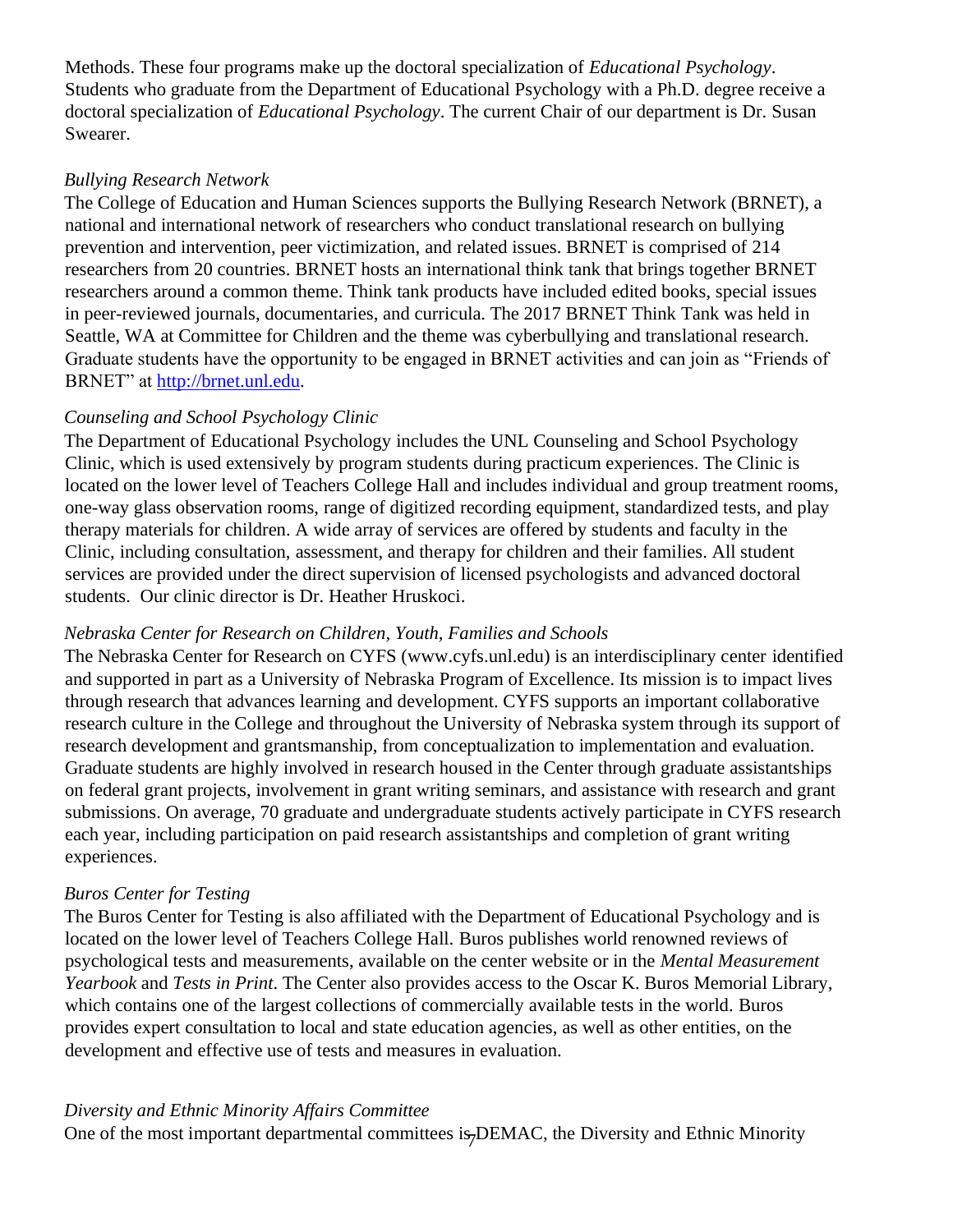Affairs Committee. Formed in 1972, DEMAC is an ongoing, ever-changing team of ethnic minority, international, and majority students and faculty with a shared interest in diversity and multiculturalism. Although DEMAC contributes each year to the recruitment of high quality students of color for all programs in the department, its primary function is to serve as a support network once students arrive on campus and begin their studies. Related activities include, but are not limited to, political activism and advocacy, explorations of cultural heritage, and joint research projects. Ethnic minority and international applicants have the option of requesting that their admission materials be reviewed by DEMAC by giving their consent on the departmental application form.

## **COLLEGE OF EDUCATION AND HUMAN SCIENCES**

The Department of Educational Psychology is one of seven departments housed within the College of Education and Human Sciences. Other CEHS departments are Teaching, Learning, and Teacher Education; Educational Administration; Special Education and Communication Disorders; Child, Youth, and Family Studies; Nutrition and Health Sciences; and Textiles, Merchandising and Fashion Design.

## **UNIVERSITY OF NEBRASKA-LINCOLN AND SURROUNDING COMMUNITY**

The University of Nebraska-Lincoln is the largest and most comprehensive of four University of Nebraska campuses, the first university west of the Mississippi to formally establish a graduate college, and the primary site for graduate education in the state of Nebraska. UNL offers over 150 undergraduate majors and nearly 120 graduate programs. With over 26,500 students, the UNL campus is situated in Lincoln, the state capitol of Nebraska and home to approximately 285,000 residents and consistently ranked one of the top places to live and work. Lincoln provides a supportive and enjoyable environment for students to focus on their education while being able to enjoy inexpensive cultural, art, and athletic activities. It is a friendly, tree-lined Midwestern city with exceptional cultural and recreational facilities such as the Lied Center for Performing Arts, the Sheldon Art Gallery, the International Quilt Museum, Lincoln Haymarket, the Nebraska Cornhusker athletic teams, as well as four other undergraduate colleges. The Great Plains Trail Network provides more than 125 miles of multi-use (e.g., jogging, cycling) trails that connect many parts of the city and surrounding areas. Additionally, Lincoln is a 1 hour drive from Omaha, NE and 2  $\frac{1}{2}$  hours from Kansas City, both metropolitan areas with many cultural, art, and athletic activities. For skiing enthusiasts, there are over 90 miles of cross-country trails in Lincoln and an 8-hour drive to ski resorts in Colorado. Interested individuals can find more information about Lincoln, NE, at [http://www.lincoln.org.](http://www.lincoln.org/)

The School Psychology Program enjoys strong, positive relationships with the Lincoln Public Schools and other school districts throughout the state, as well as a number of important community agencies (e.g., Boys Town, Lincoln Juvenile Detention Facility, Lincoln Catholic Social Services, Nebraska Department of Education, Munroe-Meyer Institute (e.g., Psychology Department, Education and Child Development Department, Autism Care for Toddlers Clinic), Omaha Children's Hospital). In addition, faculty and students in the program sponsor frequent continuing professional development experiences for practicing school psychologists throughout the state.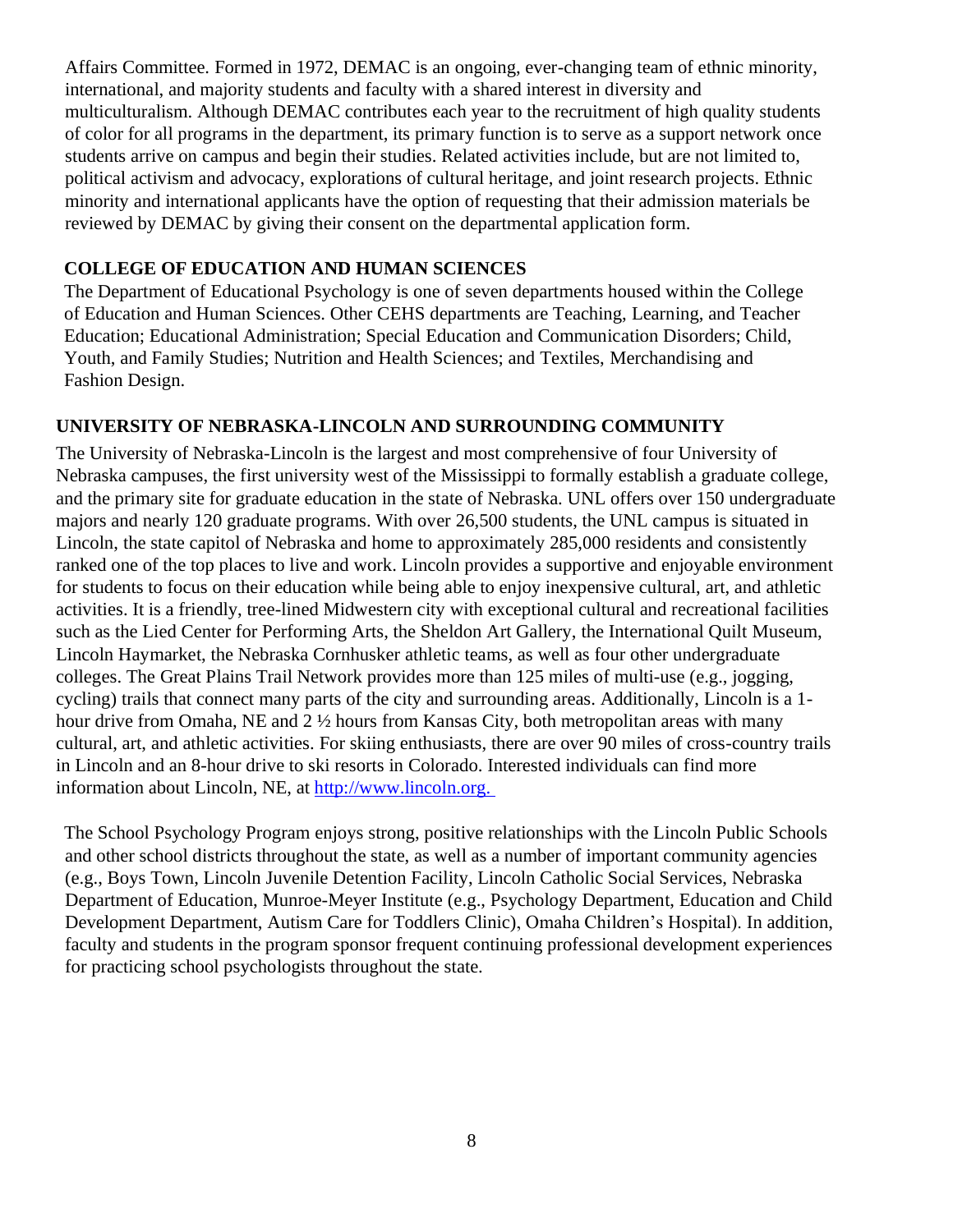# **2: SCHOOL PSYCHOLOGY CURRICULUM**

The UNL School Psychology Program curriculum is based on the American Psychological Association's Commission on Accreditation Standards of Accreditation and the National Association of School Psychology standards.

## **ACADEMIC PREPARATION**

The program has no mandatory prerequisite requirements. In the event that any student enters the program with insufficient prior experiences in psychology or education, the student and his or her advisor will create an individual plan for prerequisite study as part of the student's larger plan of study in the program.

# **I. DISCIPLINE SPECIFIC KNOWLEDGE**

Whether employed in school or other applied settings, graduates of the UNL School Psychology program must be knowledgeable, professional psychologists before they can be effective school psychologists. To build an appropriate base of knowledge, each student is required to complete advanced psychology course work that addresses the breadth of scientific psychology, its history of thought and development, its research methods, and its applications.

For students in the doctoral program in school psychology, "discipline-specific knowledge serves as a cornerstone of identity as a psychologist and orientation to health service psychology. Therefore, all students in accredited doctoral programs shall demonstrate knowledge in the discipline of psychology, broadly construed. This discipline-specific knowledge base shall include: 1) the history and systems of psychology, 2) basic knowledge in scientific psychology, 3) integrative knowledge in scientific psychology, and 4) methods of inquiry and research." (APA Commission on Accreditation, July 2017)

## A. Category 1: History and Systems of Psychology

History and systems of psychology

PH.D. STUDENTS ARE REQUIRED TO TAKE ONE OF THE FOLLOWING COURSES EDPS 991 (Section 700) History and Systems of Psychology PSY 910 History and Philosophy of Psychology

## B. Category 2: Basic Content Areas in Scientific Psychology

Affective aspects of behavior

REQUIRED FOR STUDENTS IN BOTH THE ED.S. AND PH.D. PROGRAMS EDPS 869 Psychopathological Disorders of Childhood and Adolescence EDPS 951 Academic and Behavioral Assessment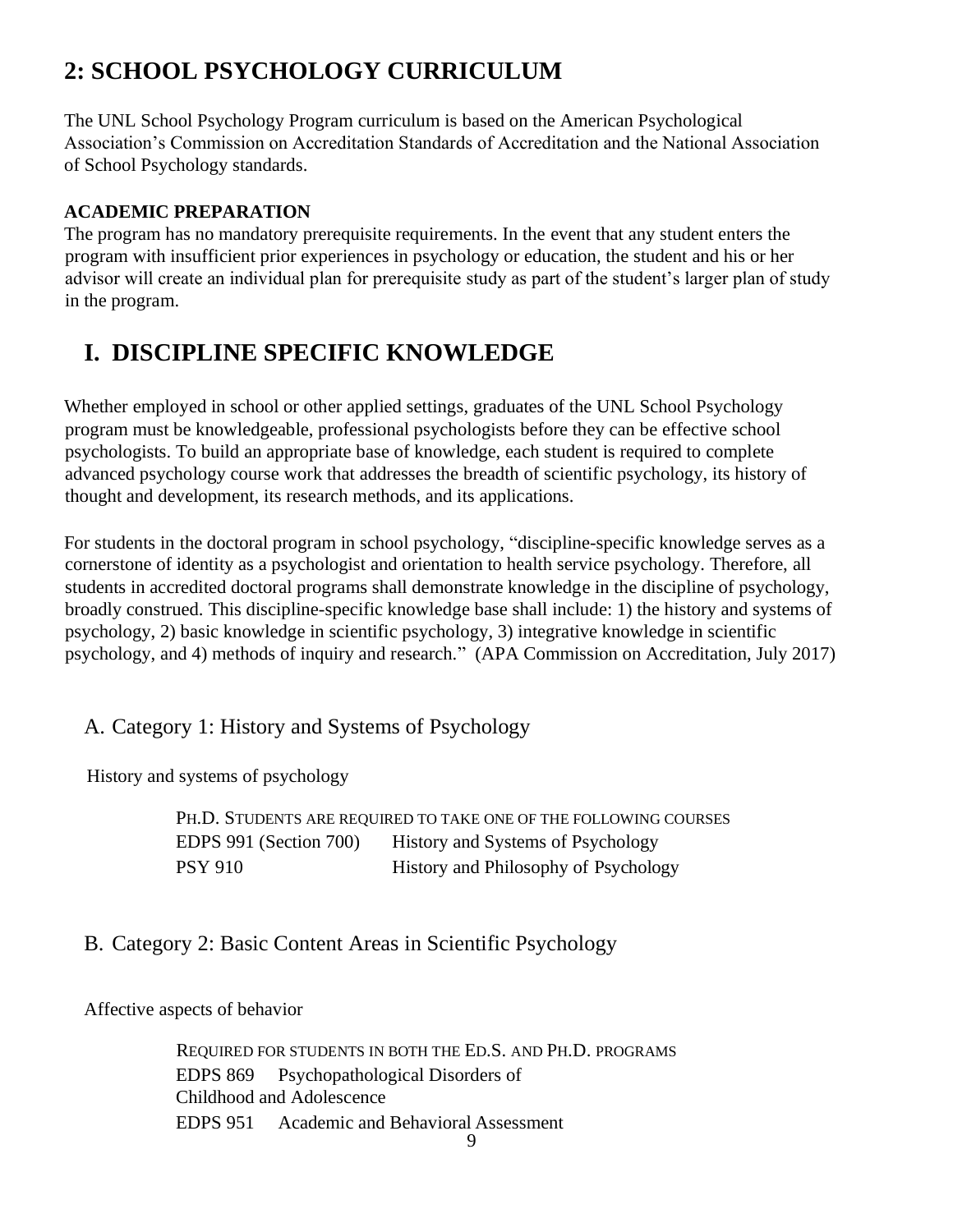EDPS 877 Fostering the Emotional Well-Being of Students in Schools

PH.D. STUDENTS ARE REQUIRED TO ALSO TAKE THE FOLLOWING COURSE PSY 862 Motivation and Emotion

#### Biological aspects of behavior

| PH.D. STUDENTS ARE REQUIRED TO TAKE THE FOLLOWING COURSE |                                        |  |
|----------------------------------------------------------|----------------------------------------|--|
| PSY 904                                                  | ProSeminar in Physiological Psychology |  |
|                                                          | OR.                                    |  |
|                                                          | EDPS 922 Mind, Brain and Education     |  |

## Cognitive aspects of behavior

| REQUIRED FOR STUDENTS IN BOTH THE ED.S. AND PH.D. PROGRAMS |                                                                    |  |  |
|------------------------------------------------------------|--------------------------------------------------------------------|--|--|
|                                                            | <b>EDPS</b> 854 Human Cognition and Instruction                    |  |  |
| EDPS 950                                                   | Intellectual Assessment                                            |  |  |
|                                                            | EDPS 877 Fostering the Emotional Well-Being of Students in Schools |  |  |

## Developmental Aspects of Behavior

ED.S. STUDENTS ARE REQUIRED TO TAKE ONE OF THE FOLLOWING COURSES

| <b>EDPS 850</b> | Child Psychology          |
|-----------------|---------------------------|
| <b>EDPS 851</b> | Psychology of Adolescence |
| <b>EDPS 988</b> | Lifespan Development      |

PH.D. STUDENTS ARE REQUIRED TO TAKE ONE OF THE FOLLOWING COURSES

EDPS 988 Lifespan Development

REQUIRED FOR STUDENTS IN BOTH THE ED.S. AND PH.D. PROGRAMS

- EDPS 863 Introduction to Applied Behavior Analysis
- EDPS 869 Psychopathological Disorders of Childhood and Adolescence

#### Social aspects of behavior

PH.D. STUDENTS ARE REQUIRED TO TAKE ONE OF THE FOLLOWING COURSES PSYC 906 Proseminar in Social Psychology EDPS 988 Applied Social Psychology

C. Category 3: Advanced Integrative Knowledge in Scientific Psychology

This requirement is met through specific elements of the course, EDPS 983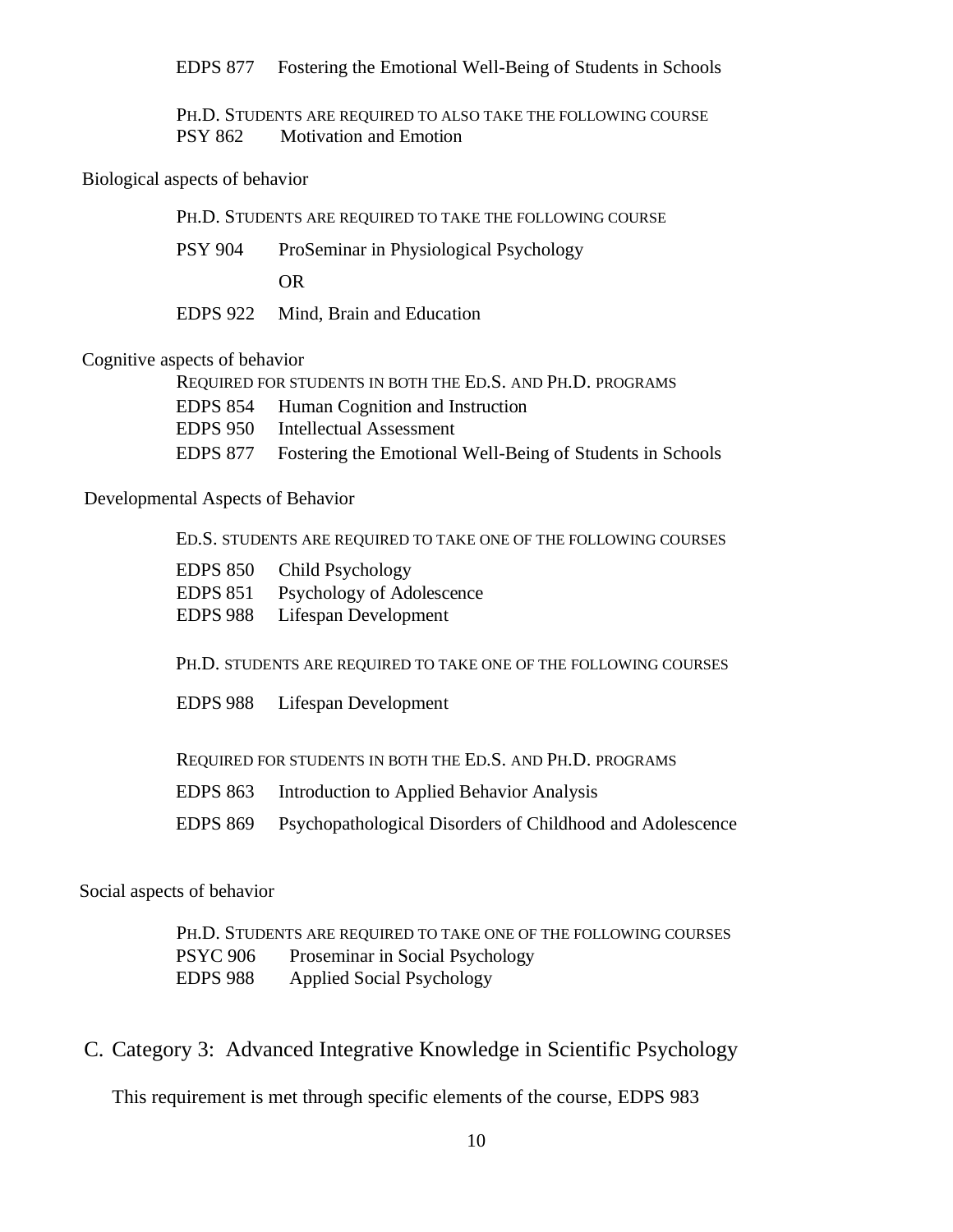## D. Category 4: Research Methods, Statistical Analysis, and Psychometrics

## Research Methods

|                 | REQUIRED FOR STUDENTS IN THE ED.S. PROGRAM     |
|-----------------|------------------------------------------------|
| <b>EDPS 859</b> | <b>Statistical Methods</b>                     |
| EDPS 996A       | Research Other Than Thesis (minimum 6 credits) |
|                 |                                                |
|                 | REQUIRED FOR STUDENTS IN THE PH.D. PROGRAM     |
| <b>EDPS 800</b> | <b>Foundations of Educational Research</b>     |
| EDPS 999        | Dissertation (minimum 12 credits)              |

## Statistical Analysis

*Depending on a student's area of research, it may be necessary to take courses above and beyond those required to be adequately prepared to meet research requirements. Students should work closely with their advisors to choose courses that will support them in their research.*

REQUIRED FOR STUDENTS IN THE PH.D. PROGRAM

| <b>EDPS 941</b> |  |  | Intermediate Statistics: Experimental Methods |  |
|-----------------|--|--|-----------------------------------------------|--|
|-----------------|--|--|-----------------------------------------------|--|

EDPS 942 Intermediate Statistics: Correlational Methods

|                 | OTHER COURSES THAT MAY BE COMPLETED BY STUDENTS IN THE PH.D. PROGRAM |
|-----------------|----------------------------------------------------------------------|
| EDPS 971        | <b>Structural Equation Modeling</b>                                  |
| EDPS 972        | <b>Multivariate Analysis</b>                                         |
|                 | EDPS 987H Multilevel Modeling                                        |
| <b>EDPS 935</b> | Seminar in Qualitative Research                                      |
| PSYC 944        | Multilevel Models for Longitudinal Data                              |
|                 |                                                                      |

Psychometrics

EDPS 870 Introduction to Psychological Measurement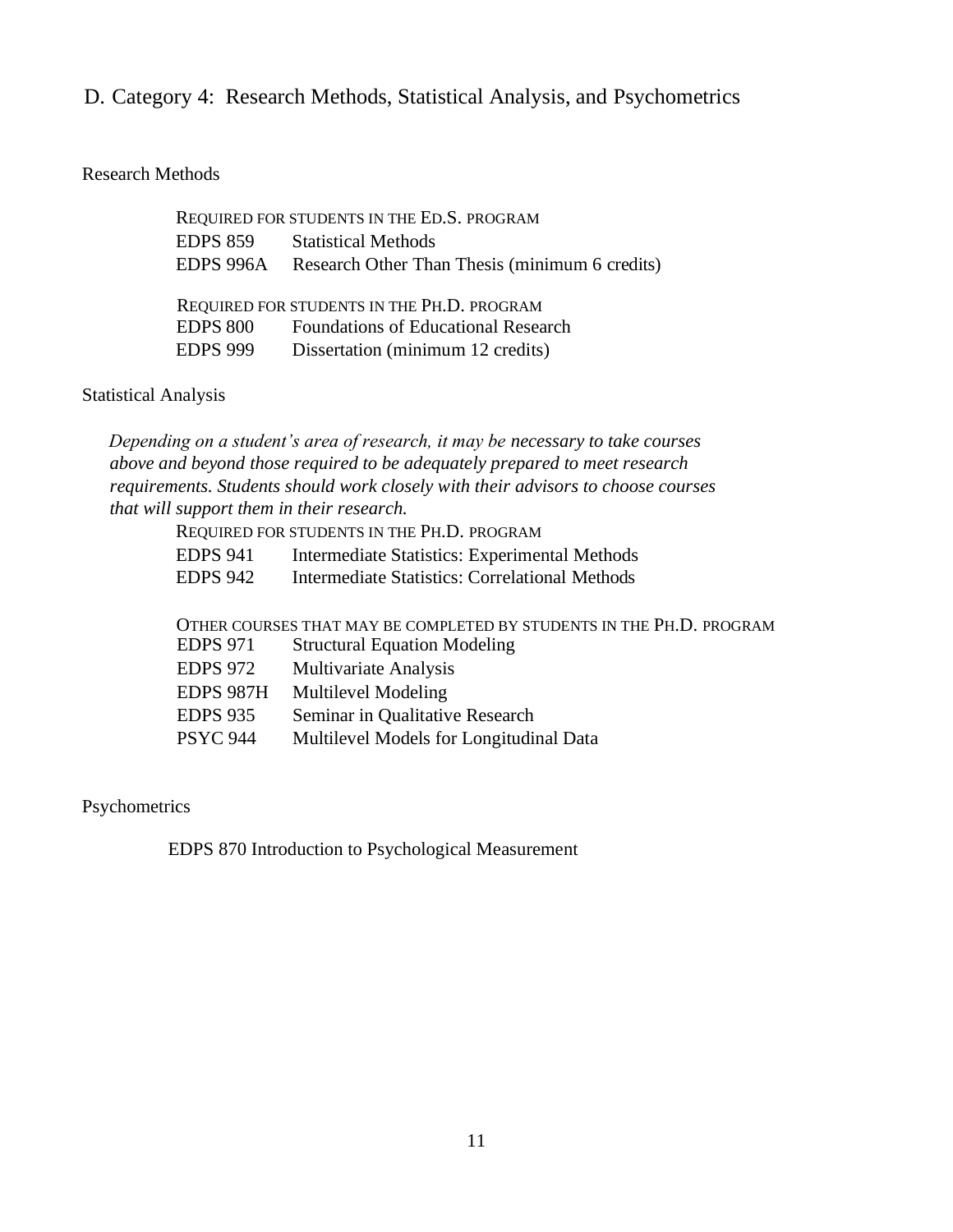# **II. PROFESSION-WIDE COMPETENCIES**

Profession-wide competencies include certain competencies required by APA for all students who graduate from doctoral programs accredited in health service psychology (APA SOA, 2017). Consistent with the SOA, our program provides our students with many varied opportunities to achieve and demonstrate proficiency in the listed profession-wide competencies. Many of the competencies are met through multiple course offerings, practicum experiences and program activities. Where relevant, essential courses are listed under each competency.

## A. Research

|                 | REQUIRED FOR STUDENTS IN THE PH.D. PROGRAM |
|-----------------|--------------------------------------------|
| <b>EDPS 995</b> | Doctoral Seminar (3 credits)               |
| <b>EDPS 800</b> | <b>Foundations of Educational Research</b> |
| <b>EDPS 999</b> | Dissertation (minimum 12 credits)          |

#### B. Ethical and Legal Standards

REQUIRED FOR STUDENTS IN BOTH THE ED.S. AND PH.D. PROGRAMS EDPS 867 Ethical and Professional Practice in School Psychology

C. Individual and Cultural Diversity

REQUIRED FOR STUDENTS IN BOTH THE ED.S. AND PH.D. PROGRAMS EDPS 868 Multicultural Counseling Psychology

- D. Professional Values and Attitudes
- E. Communication and Interpersonal Skills
- F. Assessment

REQUIRED FOR STUDENTS IN BOTH THE ED.S. AND PH.D. PROGRAMS

 EDPS 877 Fostering the Emotional Well-Being of Students in Schools EDPS 950 Intellectual Assessment EDPS 951 Academic and Behavior Assessment

G. Intervention

REQUIRED FOR STUDENTS IN BOTH THE ED.S. AND PH.D. PROGRAMS

| EDPS 866        | <b>Counseling Pre-Practicum</b>                           |
|-----------------|-----------------------------------------------------------|
| <b>EDPS 877</b> | Fostering the Emotional Well-Being of Students in Schools |
| <b>EDPS 954</b> | School Mental Health and Behavior Interventions           |
| <b>EDPS</b> 981 | School Practice in School Psychology                      |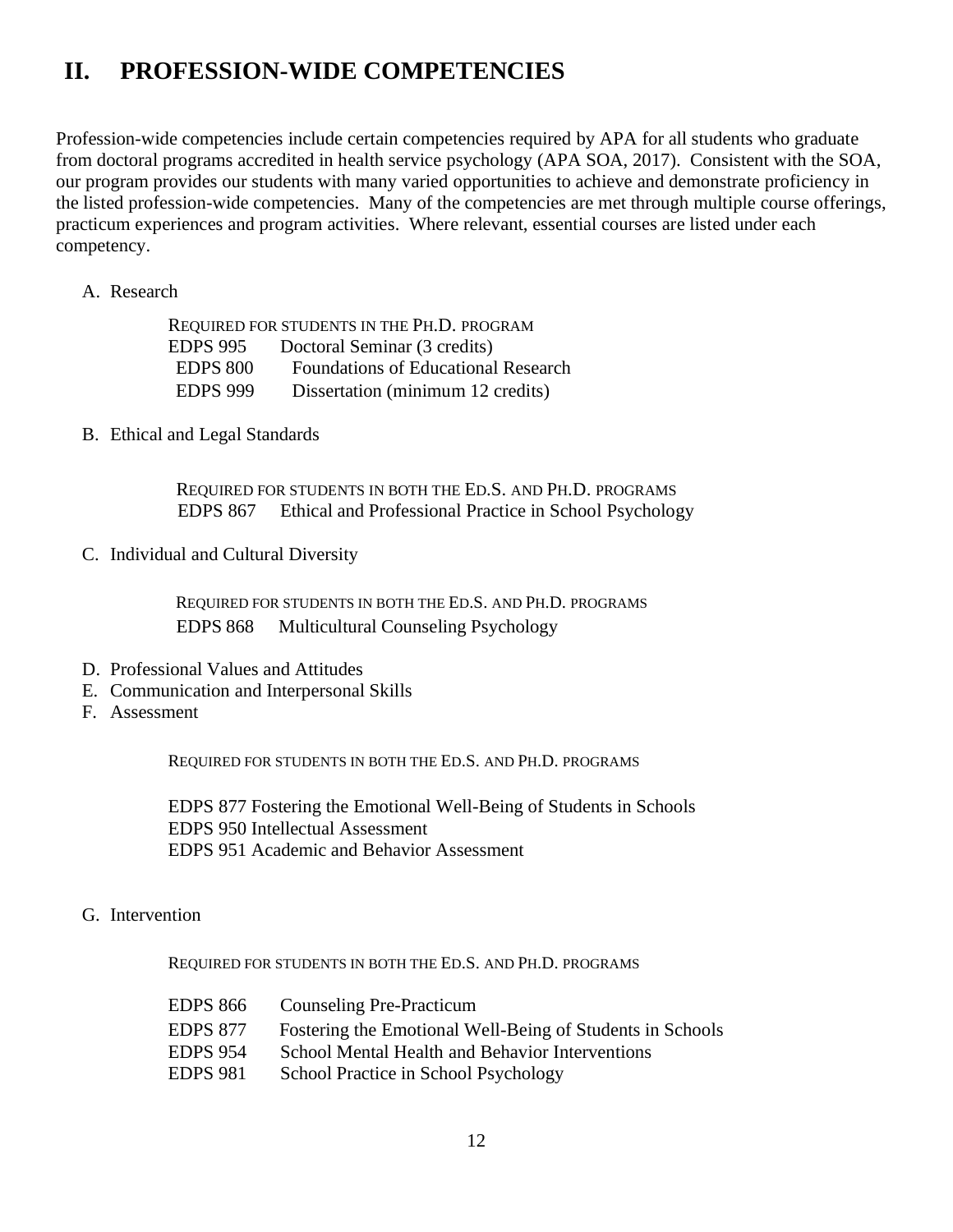REQUIRED FOR STUDENTS IN THE PH.D. PROGRAM ONLY

| <b>EDPS 982</b> | Clinical Practice in School Psychology  |
|-----------------|-----------------------------------------|
| <b>EDPS 983</b> | Community Practice in School Psychology |
| <b>EDPS 964</b> | Counseling Theories and Interventions   |

H. Supervision

REQUIRED FOR STUDENTS IN THE PH.D. PROGRAM ONLY PSYC 922 Clinical Supervision and Consultation EDPS 997K Advanced Practice in School Psychology – Supervision

I. Consultation and Interprofessional/Interdisciplinary Skills

REQUIRED FOR STUDENTS IN BOTH THE ED.S. AND PH.D. PROGRAMS

EDPS 952 Systems of Consultation in School Psychology

## **PRACTICUM EXPERIENCES**

Didactic course work is complemented by practicum training experiences, which are integrated throughout the program. Practicum experiences are made up of supervised experiences, which are specifically designed to help students develop the knowledge and skills to demonstrate the above competencies. Our practicum experiences take place in our Counseling and School Psychology Clinic (CSPC), as well as a wide array of local school, community and clinic settings. All CSPC rooms are equipped with a one-way mirror and full video capabilities, providing faculty and students alike with excellent opportunities for the direct observation of clinical sessions. A full range of psychological and educational instrumentation is also available, along with a play therapy room for working with young children. In local schools, student involvement includes, but is not limited to participating in prereferral intervention and multidisciplinary team meetings, conducting a broad range of psychological assessments, counseling individual students and small groups, constructing and implementing prevention and wellness promotion programs, carrying out applied intervention research projects, and meeting the special needs of school personnel.

Both the CSPC and local school placements provide opportunities to apply knowledge gained in prior course work to real world settings while under the close supervision of faculty and advanced doctoral students. During practica, students develop and refine skills in ecological-behavioral assessment and intervention procedures, including both direct (e.g., child therapy, classroom intervention) and indirect (e.g., parent training, consultation with teachers and families) services. Practicum experiences for doctoral students also include additional experiences devoted specifically to developing skills in: (a) child and adolescent therapy, (b) consultation, (c) community-based practice, and (d) supervision of school psychological services. Practica are a crucial component of the School Psychology Program and operationalize the scientist-practitioner model for students as they experience the interface between theory, empirical research, and practice.

review forms at the annual retreat to discuss rankings and make final placement decisions using a For doctoral students entering community-based practicum  $(4<sup>th</sup>$  and  $5<sup>th</sup>$  year), they will be required to complete a practicum intent form which allows them to rank their preferences for placement. Faculty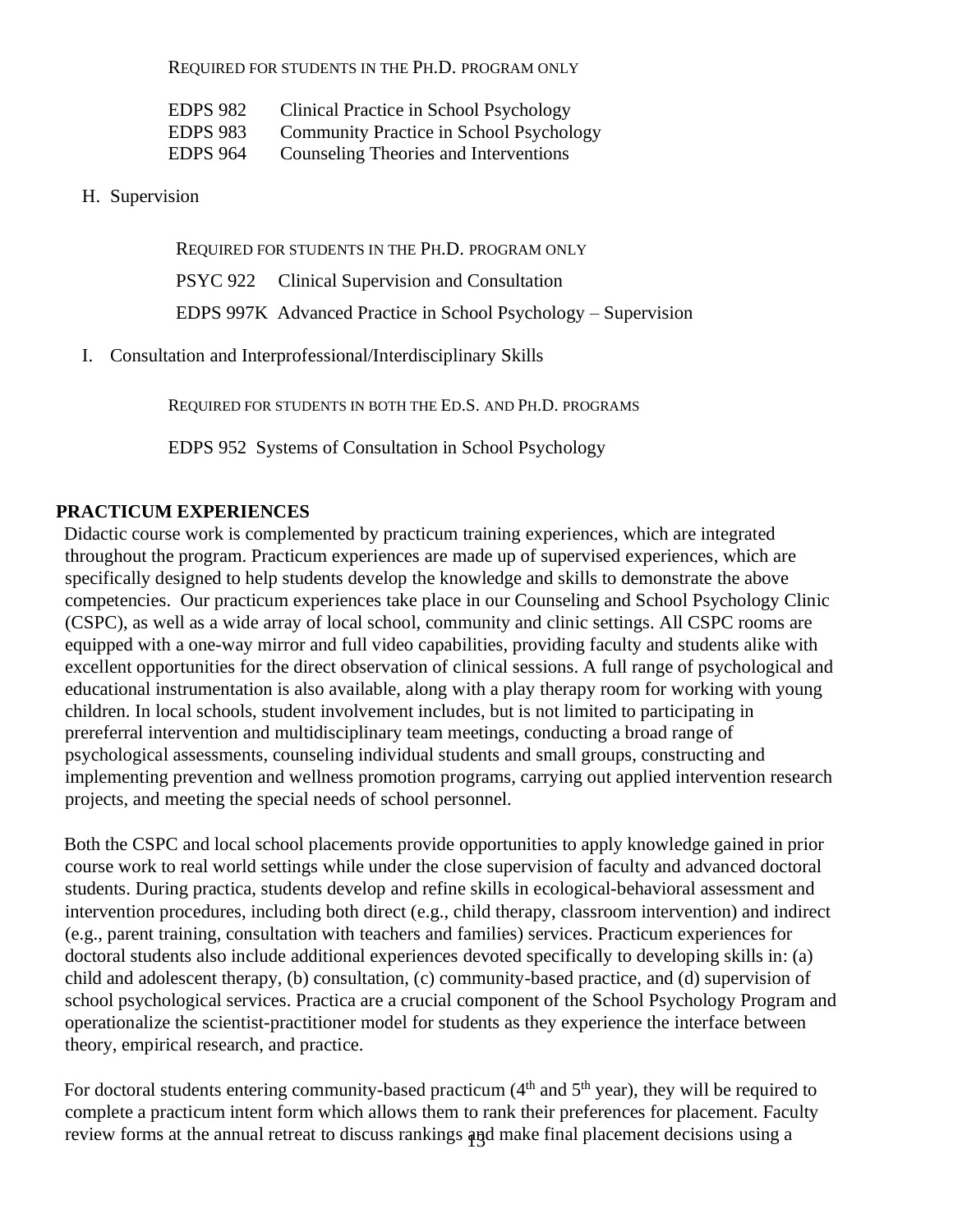number of factors including but not limited to: student preference, student's professional goals and the match to a given site, prior practicum performance, prior academic performance. Faculty attempt to place all students at one of their top two choices; however, this is not always possible based upon the number of students and availability of community sites/supervisors.

Students are responsible for documenting their practicum hours. The specific format required for documenting and reporting hours may differ from one practicum to the next. All students are strongly advised to track and record their practicum experiences. Ph.D. students are encouraged to log onto the APPIC website [\(www.appic.org\) e](http://www.appic.org/)arly in their program of study, and examine the internship application to ensure that their practicum records provide sufficient information to complete the APPIC internship application in their  $5<sup>th</sup>$  year. Doctoral students must have at least 600 hours of supervised experience in schools before internship to meet NASP doctoral program requirements.

Ed.S. students are required to complete 8 graduate semester hours of EDPS 981: School Practice in School Psychology. Doctoral students are required to complete 8 graduate semester hours of EDPS 981 in their 2<sup>nd</sup> year, complete 8 graduate semester hours of EDPS 982: Clinical Practice in School Psychology in their 3<sup>rd</sup> year, and complete 8 graduate semester hours of EDPS 983: Community Practice in School Psychology in their 4<sup>th</sup> year. Doctoral students have the option of completing an additional 8 graduate semester hours of EDPS 983 in their 5<sup>th</sup> year. Additionally, doctoral students must complete two semesters of Supervision in School Psychology practicum (EDPS 997K).

Ph.D. students in the Community Practice in School Psychology practicum are required to spend 10 hours per week for two semesters in a setting outside of the program. In previous years, students have completed this experience at Omaha Children's Hospital; the Nebraska Research Center for Children, Youth, Families, and Schools; local school districts; the Munroe-Meyer Institute; Boys Town; and the Lincoln Juvenile Detention Facility. The purpose of Community Practice in School Psychology is for students to gain additional experiences in a desired location to further their clinical training.

|                               | REQUIRED FOR STUDENTS IN BOTH THE ED.S. AND PH.D. PROGRAMS            |
|-------------------------------|-----------------------------------------------------------------------|
| <b>EDPS 981</b>               | School Practice in School Psychology (8 credits over two semesters)   |
|                               | REQUIRED FOR STUDENTS IN THE PH.D. PROGRAM                            |
| <b>EDPS 982</b>               | Clinical Practice in School Psychology (8 credits over two semesters) |
| <b>EDPS 983</b><br>semesters) | Community Practice in School Psychology (8 credits over two           |
| EDPS 997K                     | Supervision in School Psychology (8 credits over two semesters)       |

## **RESEARCH**

All students in the school psychology program are expected to be involved in research activities. Students are typically most involved with their primary supervisor's research lab. However, students are welcome to get involved with research activities with more than one faculty member. All students in the Ed.S. program must attend a research lab of their choice during the first year of the program. They may continue to participate in research activities during their second year; however, research lab attendance is not required after the first year. All students in the Ph.D. program must attend a research lab throughout their time in the program. Additionally, Ph.D. students must register for three credits of EDPS 995 one time, during which they are required to either present at a national conference or submit a manuscript for publication.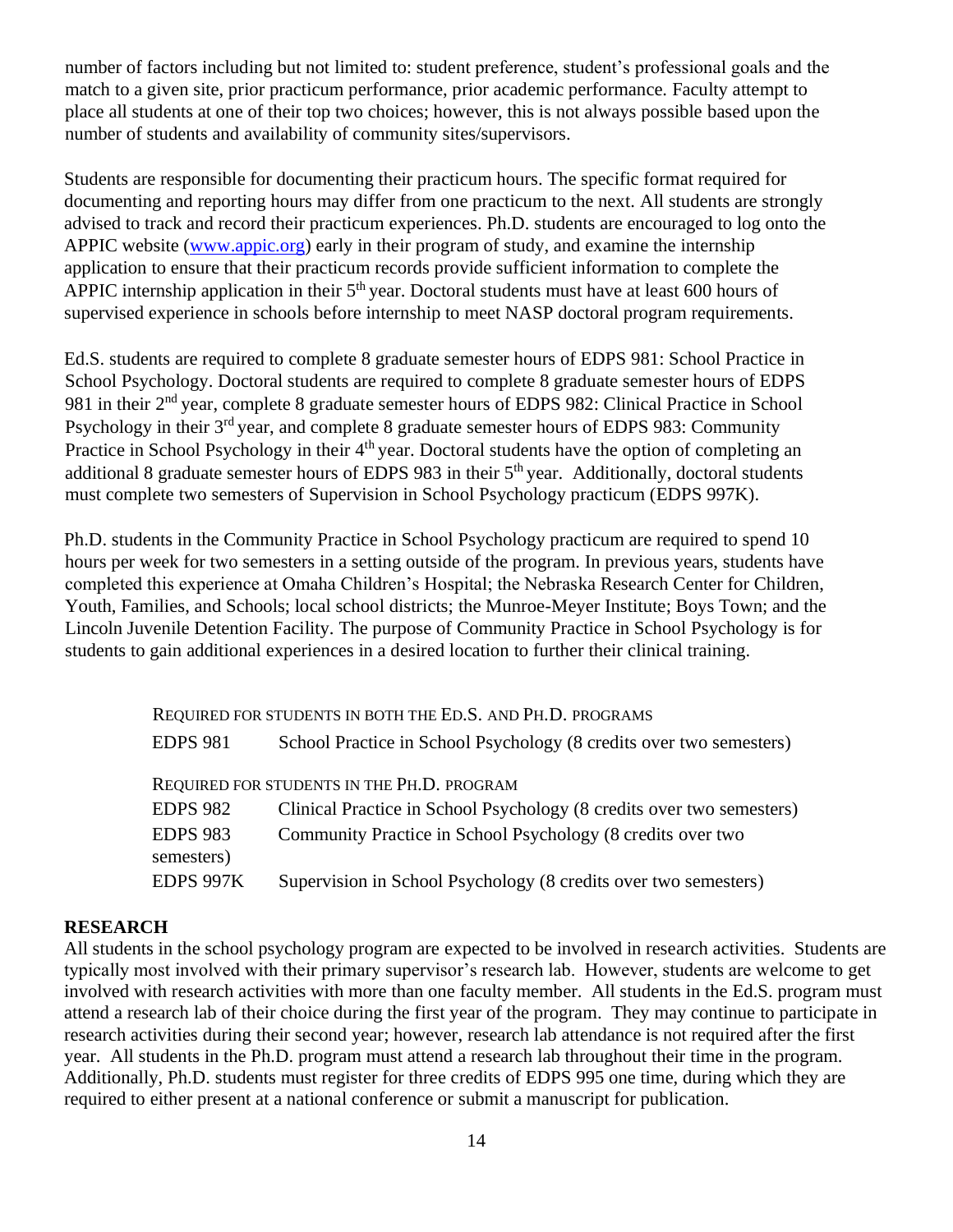## **INTERNSHIP**

All students must complete one year of internship as the culminating experience in their program. While this is normally done on a full-time basis, half-time internships are also possible. Ed.S. students must complete a minimum of 1,500 clock hours (a full nine-month school year) of internship, while Ph.D. students must complete a minimum of 2,000 clock hours (a full calendar year) of internship. All internships are supervised by both university faculty and a site-based psychologist or school psychologist. If a Ph.D. student completes a clinical internship, they must have at least 600 hours of supervised experience in schools before internship to meet NASP doctoral program requirements. Students who complete their internship on a part-time basis must complete all internship requirements within 24 months. **Students must complete all practicum requirements before they may begin internship. Ed.S. students must successfully pass the Praxis II before beginning internship. Doctoral students must successfully pass their comprehensive examination and have a committee-ready dissertation proposal before being approved to apply for internship.**

Consistent with the goal of providing students with an opportunity to synthesize and integrate the knowledge and skills acquired in prior course work, the internship stresses a broad range of experiences across the full spectrum of school psychological services. Additional information regarding school psychology internships is provided in a pre-internship meeting that occurs at during each spring semester. Students may not complete their internship in a setting in which they are currently employed unless appropriate arrangements are made to ensure that both the duties and supervisors for the student have been changed.

## *Registering for internship credit:*

Students in the Ed.S. program register for credit (EDPS 958A) during the first 5-week summer session (3 credits), fall (3 credit), spring (3 credit), and first summer 5-week session (3 credits) of their internship year.

Students in the Ph.D. program register for credit (EDPS 959) during the first 5-week summer session (3 credit), fall (3 credits), spring (3 credits), and first summer 5-week session (3 credit) of their internship year.

Students must be continuously registered for internship credits until they successfully complete their internship experience. All internships must be completed within a 2-year time frame. Failure to do so may result in failing the internship and potential termination from the graduate training program. Ed.S. students must complete an internship portfolio in order to successfully pass internship. This portfolio will be evaluated by the school psychology program faculty at the end of the internship year. If the portfolio is not complete, or if every element is not successfully passed, the student will not pass internship.

School psychology students have successfully obtained nationally recognized, high quality internships. Although Ed.S. students may choose to complete their internship in states other than Nebraska, many choose to stay in Nebraska. Regardless, to meet NASP standards, all internship experiences must be at least 1,200 hours, with 600 hours completed in a school setting. Students are required to obtain and log this experience. In recent years, UNL Ed.S. Students have completed internships with:

- o Lincoln Public Schools
- o Fremont Public Schools
- o Heartland Area Education Agency
- o Grand Island Public Schools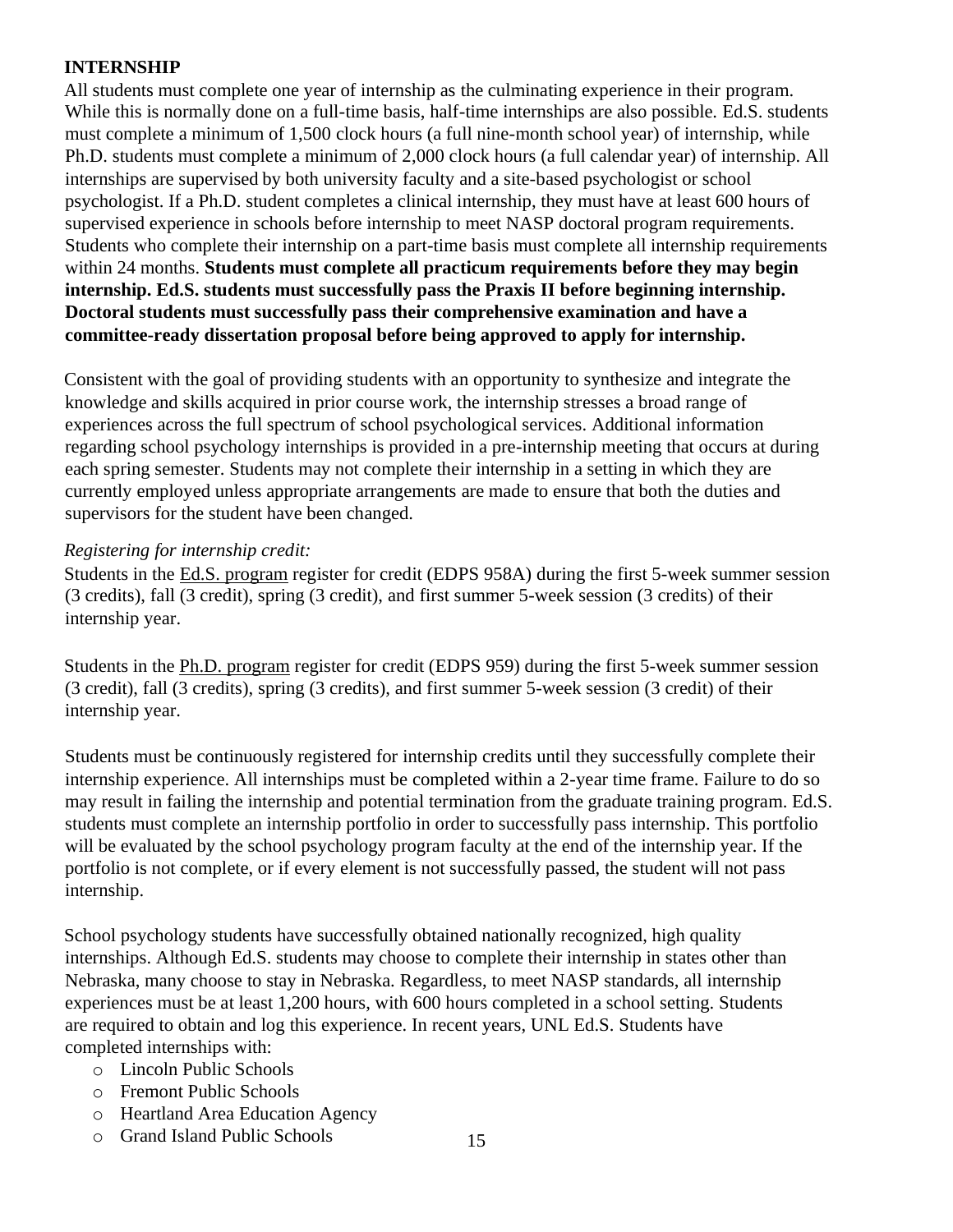In recent years, UNL Ph.D. students have completed internships with:

- Yale Child Study Center
- The Devereux Institute of Clinical Training and Research in Philadelphia
- Kennedy Krieger Institute, John's Hopkins School of Medicine in Baltimore
- Harvard's McLean Hospital
- Nebraska Internship Consortium in Professional Practice (NICPP)
	- Boys Town
	- Munroe-Meyer Institute (MMI)
- Oregon Health and Sciences University
- Sara Reed Hospital in Pennsylvania
- St. Jude Children's Hospital
- University of New Mexico Health Sciences Center
- Family Service & Guidance Center (Topeka, KS)
- University of Florida Multidisciplinary Center
- Geisinger Medical Center Child Clinical and Pediatric Program (Danville, PA)
- Texas Child Study Center (Austin, TX)
- Texas County Juvenile Detention Center (Austin, TX)
- Colombia University (New York)
- Nationwide Children's Hospital (Columbus, OH)

## **PROVISIONAL LICENSURE IN NEBRASKA**

In the state of Nebraska, doctoral interns are required by internship sites to hold a provisional license from the state. In addition, a doctoral student who has finished internship but has not defended his or her dissertation (i.e., has not graduated) cannot practice in clinical settings without being a Provisionally Licensed Mental Health Practitioner (PLMHP). Discuss this issue with your advisor early in your program. Doctoral students are strongly encouraged to obtain the PLMHP while they are in the program. Students are eligible for this provisional license after their second year and a Master's degree is required for this credential. To obtain the PLMHP upon completion of the Master's degree, the student submits an application and identifies a faculty supervisor in order to accrue supervised hours. Students entering the program with a master's degree should check with the Nebraska Department of Health and Human Services early to determine whether their Master's degree qualifies for the credential. If it does not qualify, the student will need to obtain a Master's degree at UNL. More information regarding the PLMHP can be found here:

http://dhhs.ne.gov/publichealth/Licensure/Documents/MHPProvisionalApp.pdf

All graduates of the PhD program are strongly encouraged to apply for psychology licensure. Typically, students complete this process during their postdoctoral year. For more information about licensure requirements for all US states, visit the ASPPB website (www.asppb.net).

## **COMPREHENSIVE EXAMS**

Both Ed.S. and Ph.D. students are required to take the NTE PRAXIS I Core Combined and II exams in school psychology as part of their comprehensive exam. The Program Director must be provided with documentation of students' successful completion of the NTE Praxis Examination with scores that meet the most recent NASP criteria for National Certification in School Psychology. *It is the student's responsibility to upload a copy of these scores to their program One Drive account.*

For Ed.S. students this exam constitutes one part of their comprehensive exam for the Ed.S. degree.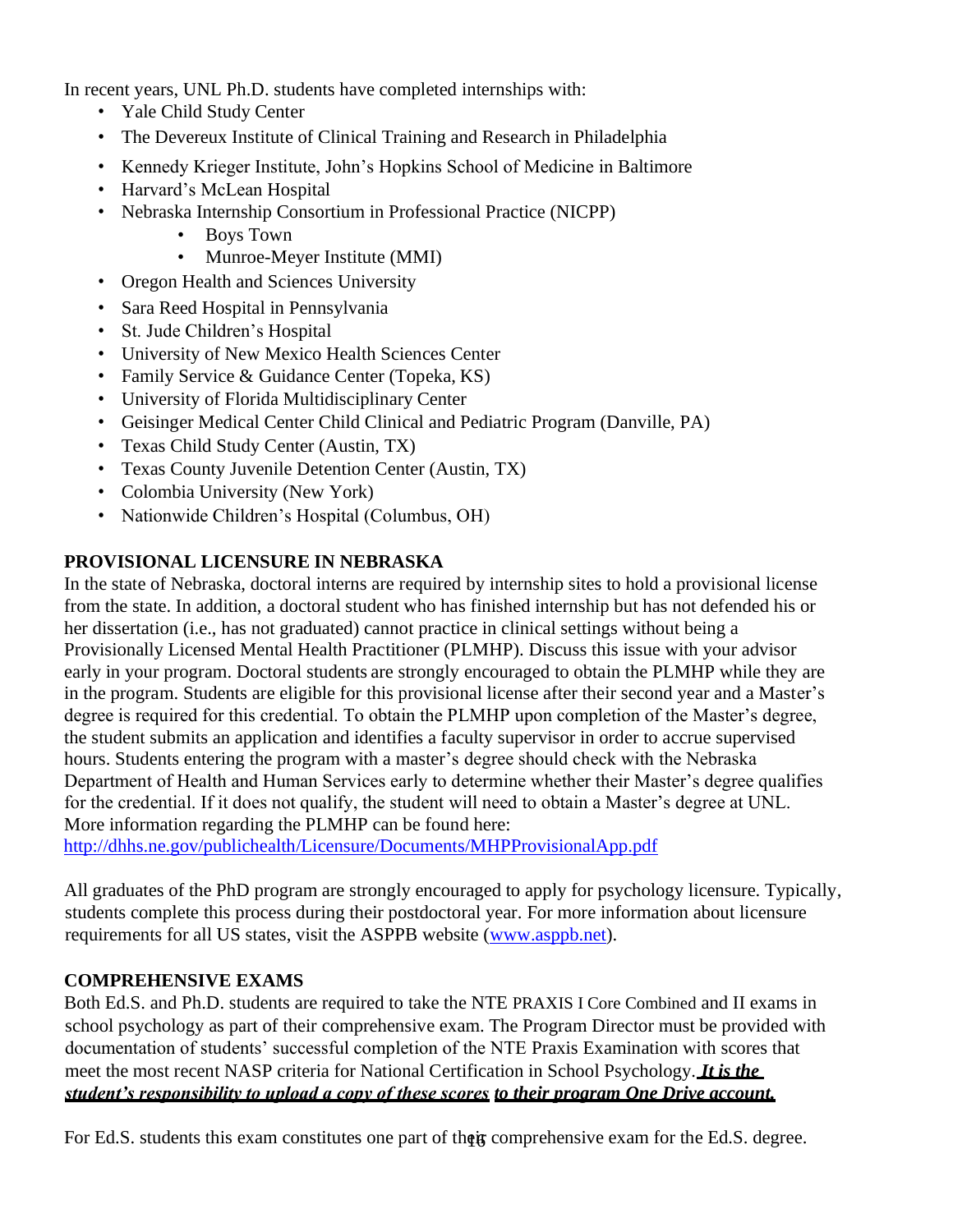The second part of the Ed.S. comprehensive exam is an oral presentation of the student's Ed.S. project that is judged to be acceptable by the Ed.S. supervisory committee.

Ph.D. students who have completed the substantial portion of their studies in the doctoral program must complete and pass a written comprehensive examination. The NTE Praxis II examination in school psychology constitutes one part of the comprehensive exam. The remainder of the Ph.D. comprehensive exam involves a written portion. During the initial meeting of a student's doctoral supervisory committee, the committee members will learn more about the student's research interests/career goals and a comprehensive exam timeline will be prepared. In addition, the comprehensive exam format will be discussed with the student and all committee members.

For the Ph.D. comprehensive exams, committee members will submit three comprehensive exam questions that will require the student to review, synthesize, and integrate the professional literature in school psychology in areas that the committee members consider to be appropriate for the student. Typically, students will have two weeks per question to prepare and submit their response. Responses are submitted in paper copy and via email to the committee chair. Each student's Ph.D. comprehensive exam will incorporate elements demonstrating the student's (a) mastery of empirical methods, (b) skill in constructing and defining a theoretical or conceptual framework, and (c) mastery over a defined literature base in school psychology. The exam items are constructed by the doctoral advisory committee and the completion timeline is arranged with the advisor. After passing the comprehensive exams, it is the student's responsibility to file an Application for Admission to Candidacy with the Office of Graduate Studies. Doctoral students cannot advance to candidacy until they have satisfied both components of their comprehensive exam requirements (i.e., the written requirement and Praxis II).

## THE Ed.S. PROJECT (Ed.S. Students Only)

Ed.S. students are required to complete an Ed.S. project prior to graduation. The program is designed to facilitate completion of this project and the associated Ed.S. paper during the second year of the program in conjunction with School Practice in School Psychology. The project will be included in the Ed.S. portfolio, which is submitted by June  $1<sup>st</sup>$  of the internship year. Ed.S. students must put together a Supervisory Committee of three school psychology faculty that approves the project. Students must register for 6 credit hours of EDPS 996A in partial fulfillment of this requirement.

## DISSERTATION (Ph.D. Student Only)

Ph.D. students are required to successfully complete and defend a dissertation prior to graduation. Students must register for a minimum of 12 credits of EDPS 999 Dissertation Research.

## *SAMPLE PROGRAMS*

Below is a listing of sample Ph.D. and Ed.S. programs. While these programs provide students with broad guides regarding course work and timelines, each student's individual program may vary from these samples depending on her/his particular training goals and academic needs. It is essential that students consult with their advisor regarding course enrollment and program plan. According to Graduate College policies, Ph.D. students have 8 years after advancing to candidacy to complete their dissertation.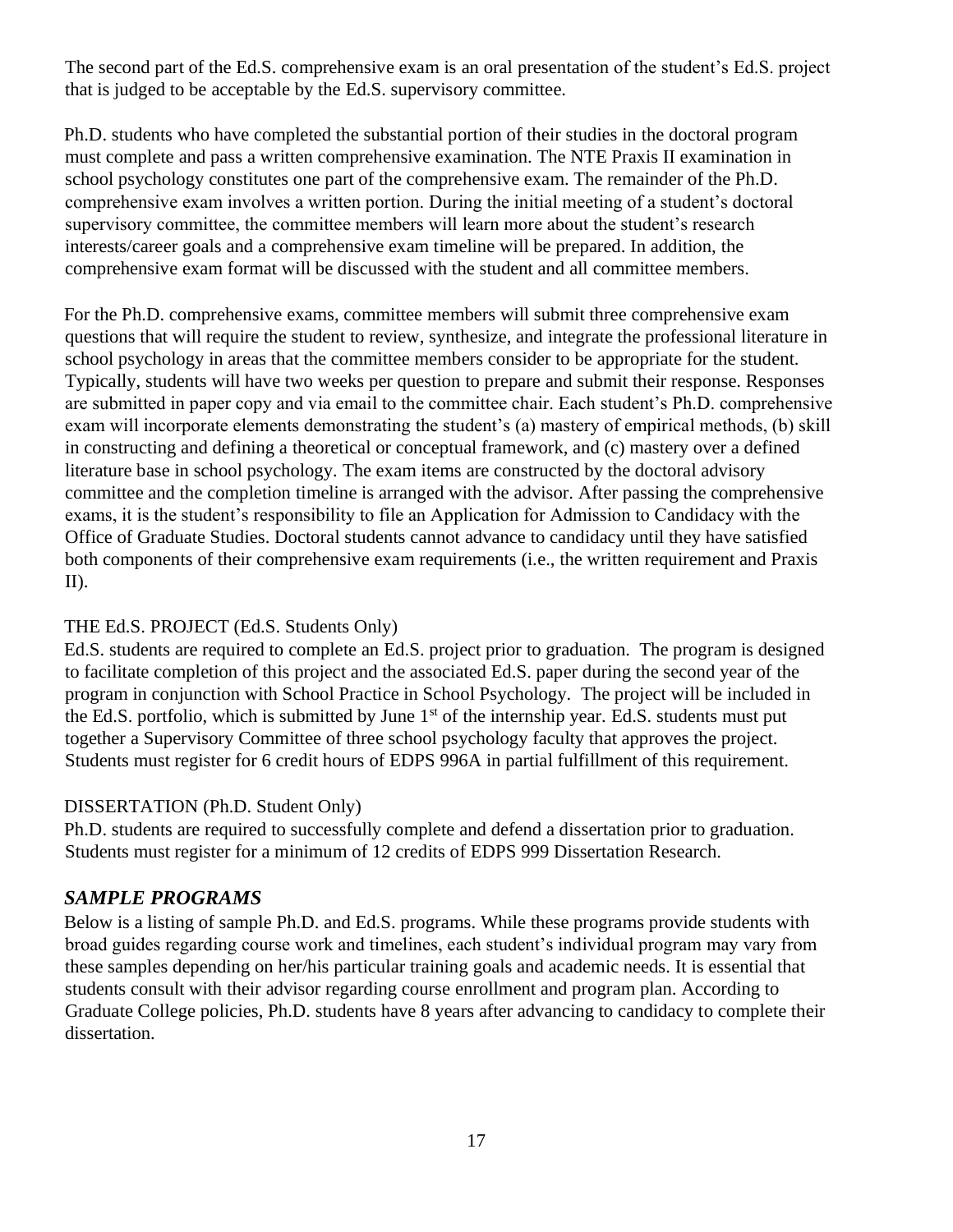# **Sample PhD Program**

| <b>COURSE</b><br><b>NUMBER</b>                              | <b>COURSE TITLE</b>                                    | <b>CREDITS</b> | <b>SEMESTER</b><br><b>COMPLETED</b> |  |
|-------------------------------------------------------------|--------------------------------------------------------|----------------|-------------------------------------|--|
| YEAR ONE, FALL                                              |                                                        |                |                                     |  |
| <b>EDPS 867</b>                                             | Ethical and Professional Practice in School            | 3              |                                     |  |
|                                                             | Psychology                                             |                |                                     |  |
| <b>EDPS 864</b>                                             | <b>Introduction to Applied Behavior Analysis</b>       | 3              |                                     |  |
| <b>EDPS 950</b>                                             | <b>Intellectual Assessment</b>                         | $\overline{4}$ |                                     |  |
| <b>EDPS 866</b>                                             | 3<br><b>Counseling Pre-Practicum</b>                   |                |                                     |  |
| YEAR ONE, SPRING                                            |                                                        |                |                                     |  |
| <b>EDPS 952</b>                                             | <b>Systems of School-Based Consultation</b>            | 3              |                                     |  |
| <b>EDPS 951</b>                                             | <b>Academic and Behavioral Assessment</b>              | 3              |                                     |  |
| <b>EDPS 869</b>                                             | Psychopathological Disorders of Childhood and          | $\overline{3}$ |                                     |  |
|                                                             | Adolescence                                            |                |                                     |  |
| <b>EDPS 877</b>                                             | Fostering the Emotional Well-Being of Students in      | 3              |                                     |  |
| Schools [offered even years]; or Any SPED Course<br>or SPED |                                                        |                |                                     |  |
|                                                             | YEAR ONE, SUMMER                                       |                |                                     |  |
| <b>EDPS 988</b>                                             | Lifespan Development (Pre-Session)                     | 3              |                                     |  |
| <b>EDPS 954</b>                                             | School Mental Health and Behavior Interventions        | 3              |                                     |  |
| YEAR TWO, FALL                                              |                                                        |                |                                     |  |
| <b>EDPS 981</b>                                             | School Practice in School Psychology                   | 4              |                                     |  |
| <b>EDPS 942</b>                                             | <b>Intermediate Statistics - Correlational Methods</b> | $\overline{3}$ |                                     |  |
| <b>EDPS 964</b>                                             | Counseling Theories and Interventions                  | 3              |                                     |  |
|                                                             | Optional                                               |                |                                     |  |
|                                                             | YEAR TWO, SPRING                                       |                |                                     |  |
| <b>EDPS 981</b>                                             | School Practice in School Psychology                   | 4              |                                     |  |
| <b>EDPS 941</b>                                             | Intermediate Statistics - Experimental Methods         | $\overline{3}$ |                                     |  |
| <b>EDPS 800</b>                                             | Foundations of Educational Research                    | 3              |                                     |  |
| <b>EDPS 877</b>                                             | Fostering the Emotional Well-Being of Students in      | 3              |                                     |  |
| or SPED                                                     | Schools [offered even years]; or Any SPED Course       |                |                                     |  |
|                                                             | YEAR TWO, SUMMER                                       |                |                                     |  |
|                                                             | Optional                                               |                |                                     |  |
|                                                             | YEAR THREE, FALL                                       |                |                                     |  |
| <b>EDPS 982</b>                                             | Clinical Practice in School Psychology<br>4            |                |                                     |  |
| <b>EDPS 868</b>                                             | <b>Multicultural Counseling</b><br>$\mathfrak{Z}$      |                |                                     |  |
| Human Cognition and Instruction<br>3<br><b>EDPS 854</b>     |                                                        |                |                                     |  |
| Optional                                                    |                                                        |                |                                     |  |
|                                                             | YEAR THREE, SPRING                                     |                |                                     |  |
| <b>EDPS 982</b>                                             | Clinical Practice in School Psychology                 | $\overline{4}$ |                                     |  |
| <b>EDPS 906</b>                                             | Proseminar in Social Psychology                        | 3              |                                     |  |
| <b>EDPS 870</b>                                             | <b>Introduction to Educational Measurement</b>         |                |                                     |  |
|                                                             | Optional                                               |                |                                     |  |
|                                                             | YEAR THREE, SUMMER                                     |                |                                     |  |
|                                                             | Complete Comprehensive Exams; Courses Not Recommended  |                |                                     |  |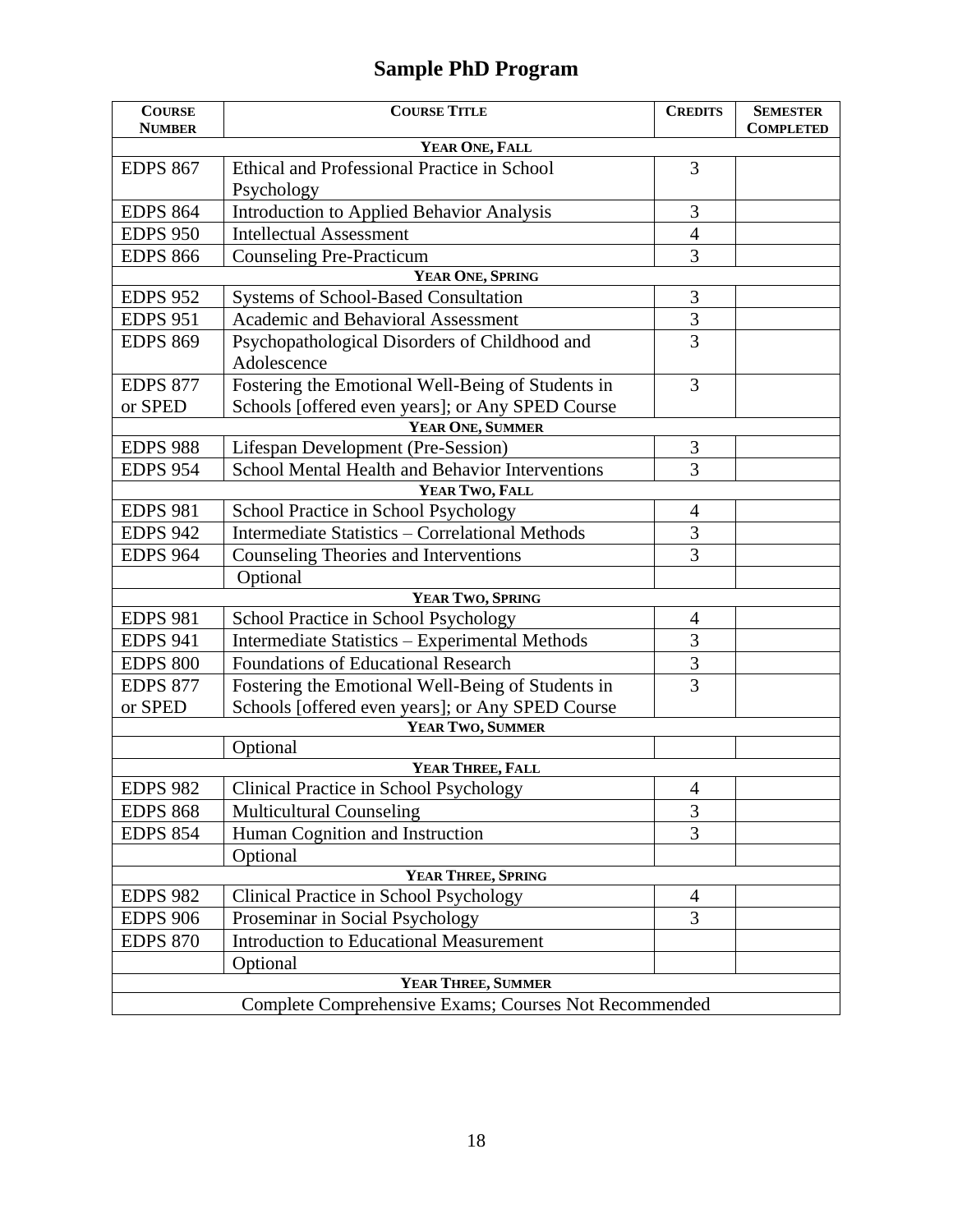| YEAR FOUR, FALL                                               |                                                         |                |  |  |
|---------------------------------------------------------------|---------------------------------------------------------|----------------|--|--|
| <b>EDPS 983</b>                                               | Community Practice in School Psychology                 | $\overline{4}$ |  |  |
| PSY904; or                                                    | 3<br>Proseminar in Physiological Psychology; or         |                |  |  |
| <b>EDPS 922</b>                                               | Mind Brain and Education                                |                |  |  |
| <b>EDPS 997K</b>                                              | Advance Practice in Supervision                         | $\overline{4}$ |  |  |
| <b>EDPS 999</b>                                               | Dissertation                                            | Variable       |  |  |
|                                                               | YEAR FOUR, SPRING                                       |                |  |  |
| <b>EDPS 983</b>                                               | Community Practice in School Psychology                 | 4              |  |  |
| <b>PSYC 922</b>                                               | <b>Clinical Supervision and Consultation</b>            | 3              |  |  |
| EDPS 997K                                                     | <b>Advance Practice in Supervision</b>                  | $\overline{4}$ |  |  |
| <b>EDPS 999</b>                                               | Dissertation                                            | Variable       |  |  |
| YEAR FOUR, SUMMER                                             |                                                         |                |  |  |
| Optional                                                      |                                                         |                |  |  |
| YEAR FIVE, FALL                                               |                                                         |                |  |  |
| <b>EDPS 983</b>                                               | <b>Community Practice in School Psychology</b>          | 4              |  |  |
| <b>EDPS 991</b>                                               | History and Systems of Psychology                       | 3              |  |  |
| <b>EDPS 999</b>                                               | <b>Dissertation</b>                                     | Variable       |  |  |
|                                                               |                                                         |                |  |  |
|                                                               | Apply for APA approved internship during this semester. |                |  |  |
|                                                               | YEAR FIVE, SPRING                                       |                |  |  |
| <b>EDPS 983</b>                                               | Community Practice in School Psychology                 | $\overline{4}$ |  |  |
| <b>EDPS 999</b>                                               | <b>Dissertation</b>                                     | Variable       |  |  |
| Interviews for APA approved internships during this semester. |                                                         |                |  |  |
| YEAR FIVE, SUMMER                                             |                                                         |                |  |  |
| <b>EDPS 959</b>                                               | Internship -                                            | $\mathbf{1}$   |  |  |
| YEAR SIX, FALL                                                |                                                         |                |  |  |
| <b>EDPS 959</b>                                               | Internship -                                            | 3              |  |  |
|                                                               | YEAR SIX, SPRING                                        |                |  |  |
| <b>EDPS 959</b>                                               | Internship -                                            | 3              |  |  |
|                                                               | YEAR SIX, SUMMER                                        |                |  |  |
| <b>EDPS 959</b>                                               | Internship -                                            | $\mathbf{1}$   |  |  |

## **Comments Regarding Course Requirements**

This is **ONLY A SAMPLE** course schedule. You MUST consult with your advisor regarding course selection and sequence. Some courses are only offered on a limited basis and must be taken at specific times. Other courses are more flexible and may be taken at any time that you have open. The student is responsible for ensuring that they have completed all course and program requirements.

- EDPS 800: Foundations of Educational Research (must be taken prior to year 4)
- 12 total credits are required for Dissertation but cannot be taken until a student is admitted to candidacy

In some cases, students have options between equivalent courses:

• Choose courses based on your career goals and interests

Additional Statistics Courses for QQPM certificate (generally taken in Years 4 or 5):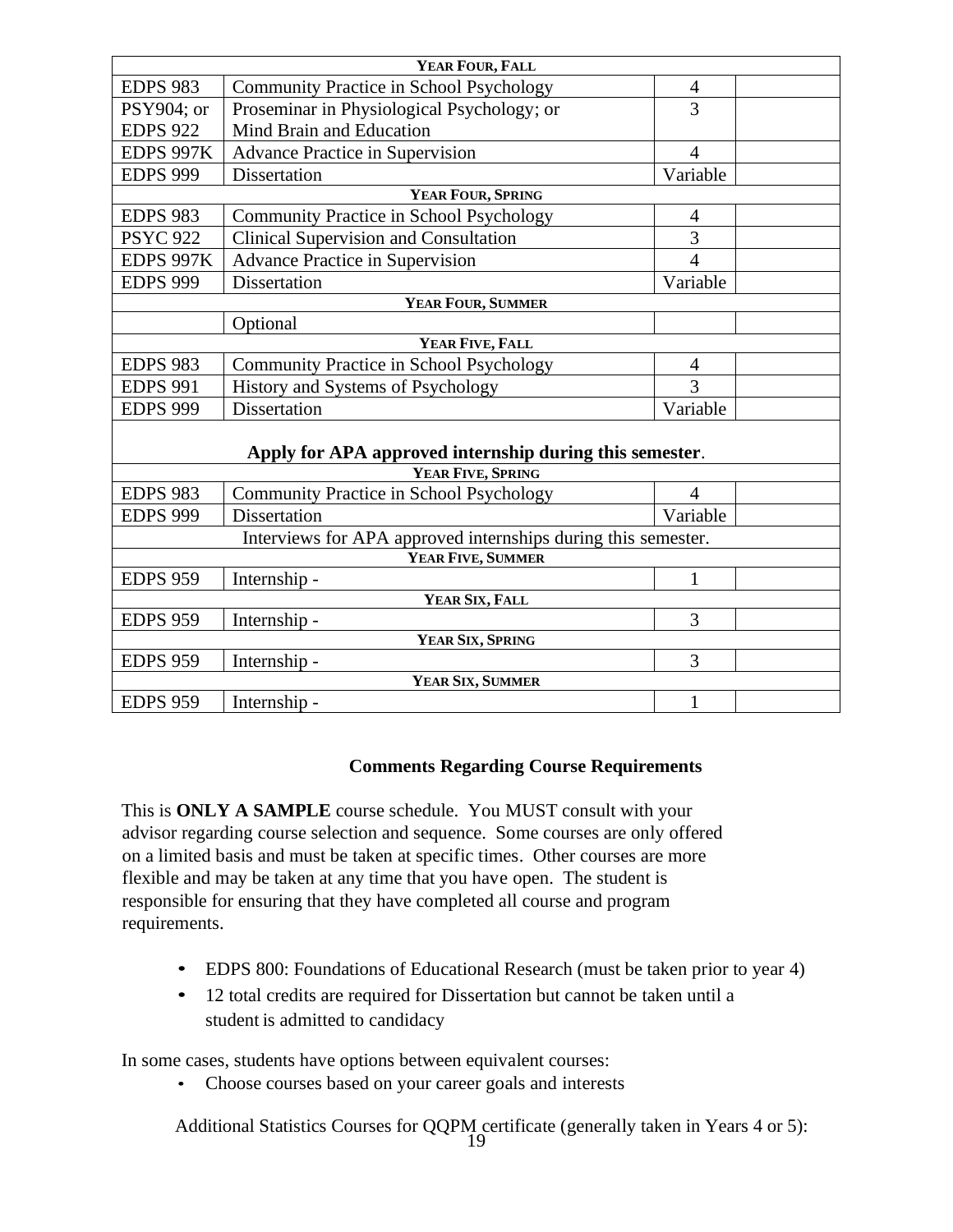- EDPS 971: Structural Equation Modeling
- EDPS 972: Multivariate Analysis
- EDPS 987H: Multilevel Modeling
- EDPS 935: Seminar in Qualitative Research
- PSYC 944: Multilevel Models for Longitudinal Data

Important Deadlines:

- Students cannot begin work on the dissertation until they have advanced to candidacy (having passed the comprehensive examination in School Psychology)
- Students cannot apply for internship if they do not have a committee-ready proposal approved by their advisor and by the program director by October  $31<sup>st</sup>$ .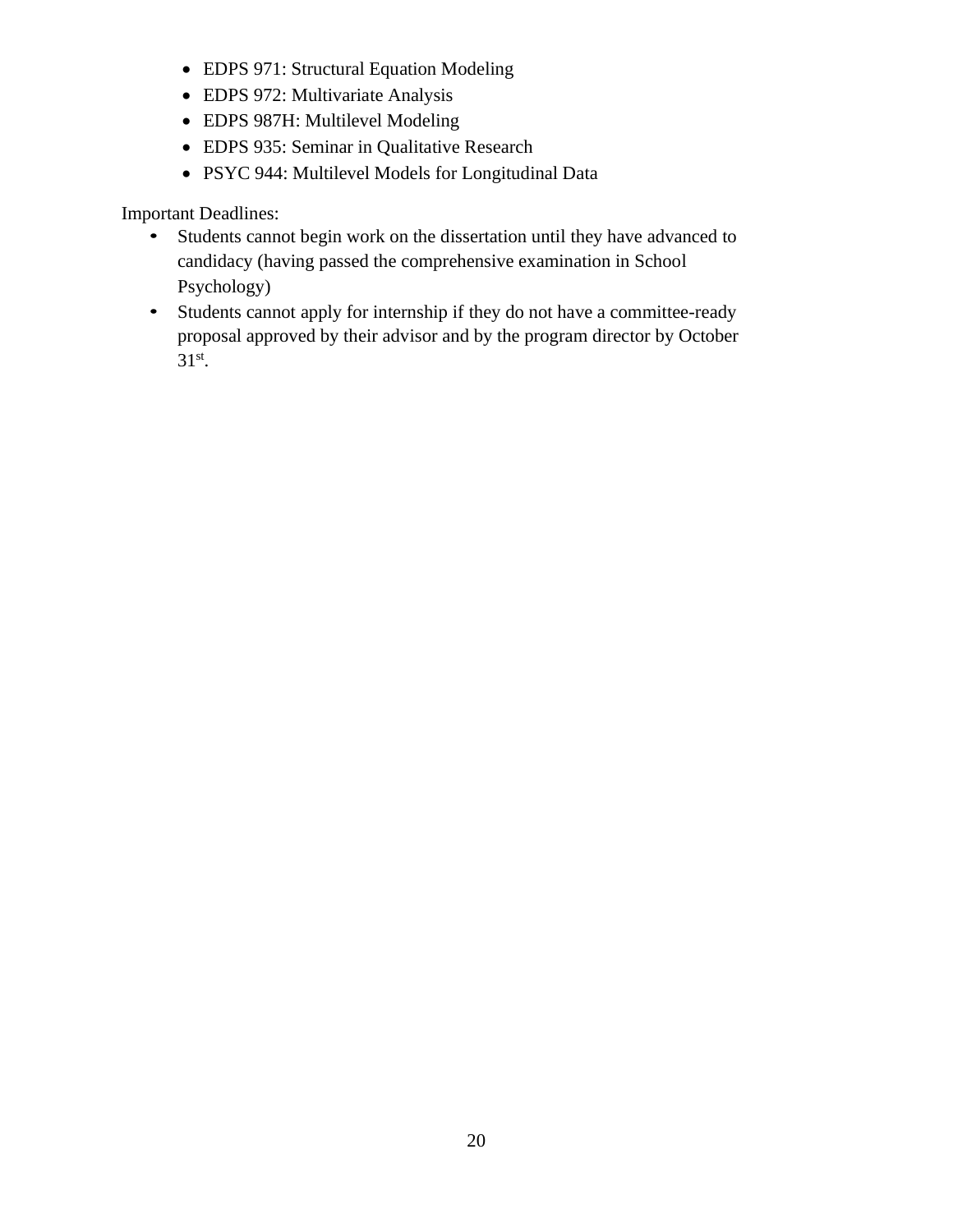## **EdS Student Sample Program**

| <b>COURSE</b><br><b>NUMBER</b>                              | <b>COURSE TITLE</b>                                             |                | <b>SEMESTER</b><br><b>COMPLETED</b> |  |
|-------------------------------------------------------------|-----------------------------------------------------------------|----------------|-------------------------------------|--|
|                                                             | YEAR ONE, FALL                                                  |                |                                     |  |
| <b>EDPS 867</b>                                             | Ethical and Professional Practice in School Psychology          | 3              |                                     |  |
| <b>EDPS 864</b>                                             | 3<br><b>Introduction to Applied Behavior Analysis</b>           |                |                                     |  |
| <b>EDPS 950</b>                                             | <b>Intellectual Assessment</b>                                  | $\overline{4}$ |                                     |  |
| <b>EDPS 866</b>                                             | 3<br><b>Counseling Pre-Practicum</b>                            |                |                                     |  |
|                                                             | YEAR ONE, SPRING                                                |                |                                     |  |
| <b>EDPS 952</b>                                             | <b>Systems of School-Based Consultation</b>                     | 3              |                                     |  |
| <b>EDPS 951</b>                                             | Academic and Behavioral Assessment                              | $\mathfrak{Z}$ |                                     |  |
| <b>EDPS 869</b>                                             | Psychopathological Disorders of Childhood and                   | 3              |                                     |  |
|                                                             | Adolescence                                                     |                |                                     |  |
| <b>EDPS 877</b>                                             | Fostering the Emotional Well-Being of Students in               | 3              |                                     |  |
| or SPED                                                     | Schools [offered even years]; or Any SPED Course                |                |                                     |  |
|                                                             | YEAR ONE, SUMMER                                                |                |                                     |  |
| <b>EDPS 988</b>                                             | Lifespan Development (Pre-Session)                              | 3              |                                     |  |
| <b>EDPS 954</b>                                             | School Mental Health and Behavior Interventions<br>3            |                |                                     |  |
| YEAR TWO, FALL                                              |                                                                 |                |                                     |  |
| <b>EDPS 981</b>                                             | School Practice in School Psychology                            | 4              |                                     |  |
| <b>EDPS 859</b>                                             | <b>Statistical Methods</b>                                      | 3              |                                     |  |
| <b>EDPS 868</b>                                             | <b>Multicultural Counseling</b>                                 | 3              |                                     |  |
|                                                             | Elective                                                        | 3              |                                     |  |
|                                                             | YEAR TWO, SPRING                                                |                |                                     |  |
| <b>EDPS 981</b>                                             | School Practice in School Psychology                            | $\overline{4}$ |                                     |  |
| <b>EDPS 854</b>                                             | Human Cognition and Instruction                                 | 3              |                                     |  |
| <b>EDPS 870</b>                                             | $\overline{3}$<br>Introduction to Educational and Psychological |                |                                     |  |
| Measurement                                                 |                                                                 |                |                                     |  |
| <b>EDPS 877</b>                                             | Fostering the Emotional Well-Being of Students in               | 3              |                                     |  |
| Schools [offered even years]; or Any SPED Course<br>or SPED |                                                                 |                |                                     |  |
| YEAR TWO, SUMMER                                            |                                                                 |                |                                     |  |
| EDPS 958A                                                   | Internship in School Psychology (Non-Doctoral)                  | $\mathbf{1}$   |                                     |  |
| EDPS 996A                                                   | <b>Research Other Than Thesis</b>                               | 3              |                                     |  |
| YEAR THREE, FALL                                            |                                                                 |                |                                     |  |
| EDPS 958A                                                   | Internship in School Psychology (Non-Doctoral)                  | 3              |                                     |  |
| EDPS 996A                                                   | <b>Research Other Than Thesis</b>                               | 3              |                                     |  |
|                                                             | YEAR THREE, SPRING                                              |                |                                     |  |
| EDPS 958A                                                   | Internship in School Psychology (Non-Doctoral)                  | 3              |                                     |  |
|                                                             | YEAR THREE, SUMMER                                              |                |                                     |  |
| EDPS 958A                                                   | Internship in School Psychology (Non-Doctoral)                  | $\mathbf{1}$   |                                     |  |
|                                                             |                                                                 |                |                                     |  |
|                                                             |                                                                 |                | 71 credits total                    |  |

## **Comments regarding course requirements**

Other courses are more flexible and may be taken at any time that you have open. The student is This is a **SAMPLE** course schedule. You MUST consult with your advisor regarding course selection and sequence. Some courses are only offered on a limited basis and must be taken at specific times.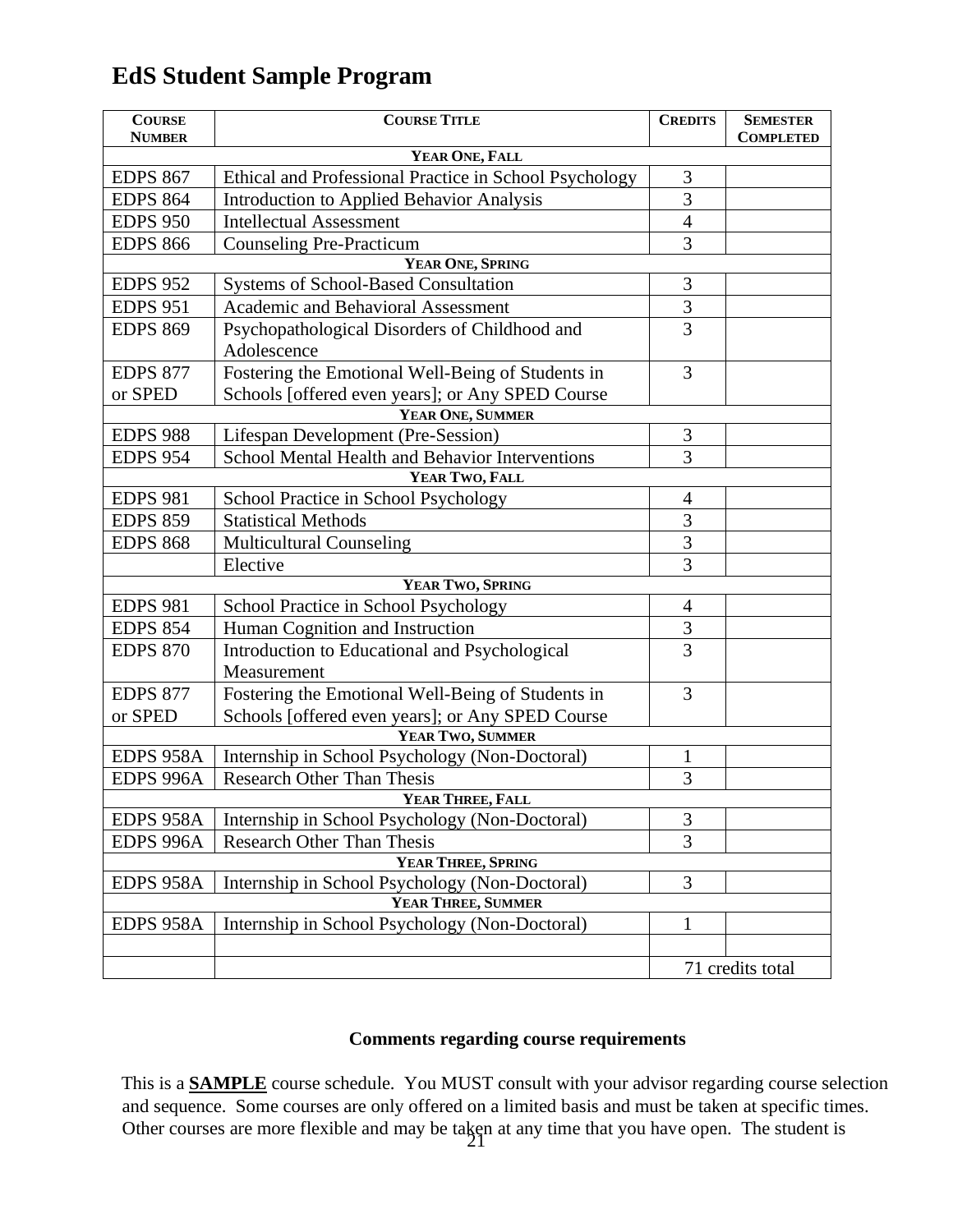responsible for ensuring that they have completed all course and program requirements.

\*Research Other than Thesis can be taken during any semester after the student's committee meeting approving the project. A minimum of 6 credits is required.

## **THE MASTER'S DEGREE**

The Master's Degree is necessary before applying for the Licensed Mental Health Practitioner and Psychological Assistant credentials, which in turn may be necessary for some supervised clinical experiences later in their program (see statement about postinternship and post-doctoral work in Nebraska). All students in the Ph.D. program must obtain a Master's Degree. **This is optional for students in the Ed.S. program, but may provide additional opportunities for practice and/or pay brackets.** The Faculty strongly encourage all students to obtain the Master's degree. Ed.S. students who are interested in obtaining licensure at the Master's level may also apply for the Master's degree, following the same process as outlined below. Please consult your advisor if you are interested in this option.

Students who want to obtain a Master's Degree must apply to the Master's Program through the UNL ADMIT system and pay a \$50 application fee. During the spring semester of their first year students should submit their memorandum of courses for a Master's Degree in Educational Psychology to Graduate Studies (leaving the specialization line blank in the application). The Master's Degree application will be filed during the spring semester of the second year. Students must take and pass the Master's comprehensive exams prior to applying for the Master's Degree. The comprehensive exam for the Master's Degree is offered through the Educational Psychology department and students should complete the Behavioral Learning, Measurement, and Development sections of the exam.

## **APPLYING FOR THE MASTER'S DEGREE**

Master's Degree Milestones: [www.unl.edu/gradstudies/academics/degrees/masters](http://www.unl.edu/gradstudies/academics/degrees/masters)

- 1. Memorandum of Courses (Spring of  $1<sup>st</sup>$  year)
	- a. Needs to be completed before *half* of Masters coursework is completed
	- b. 36 hours of EDPS courses should be listed
	- c. Include courses you have taken, are currently taking, and courses you will take that will be used to fulfil the MA degree requirements
	- d. Major: Ed Psych
	- e. Choose Option B
	- f. Have your advisor sign the memorandum and the give it to the Chair of the Graduate Committee (currently, Dr. Napolitano) to sign.
	- g. <https://www.unl.edu/gradstudies/current/degrees/masters>
- 2. Sign up for the Masters Exam
	- a. Must sign up at least one week in advance with the Department
	- b. Exam is offered 3 times per year: the first Friday of March, June, and October
	- c. You will find out about whether you passed or not about 3 weeks after taking the exam
	- d. Read more here:<https://cehs.unl.edu/edpsych/masters-comprehensive-exam/>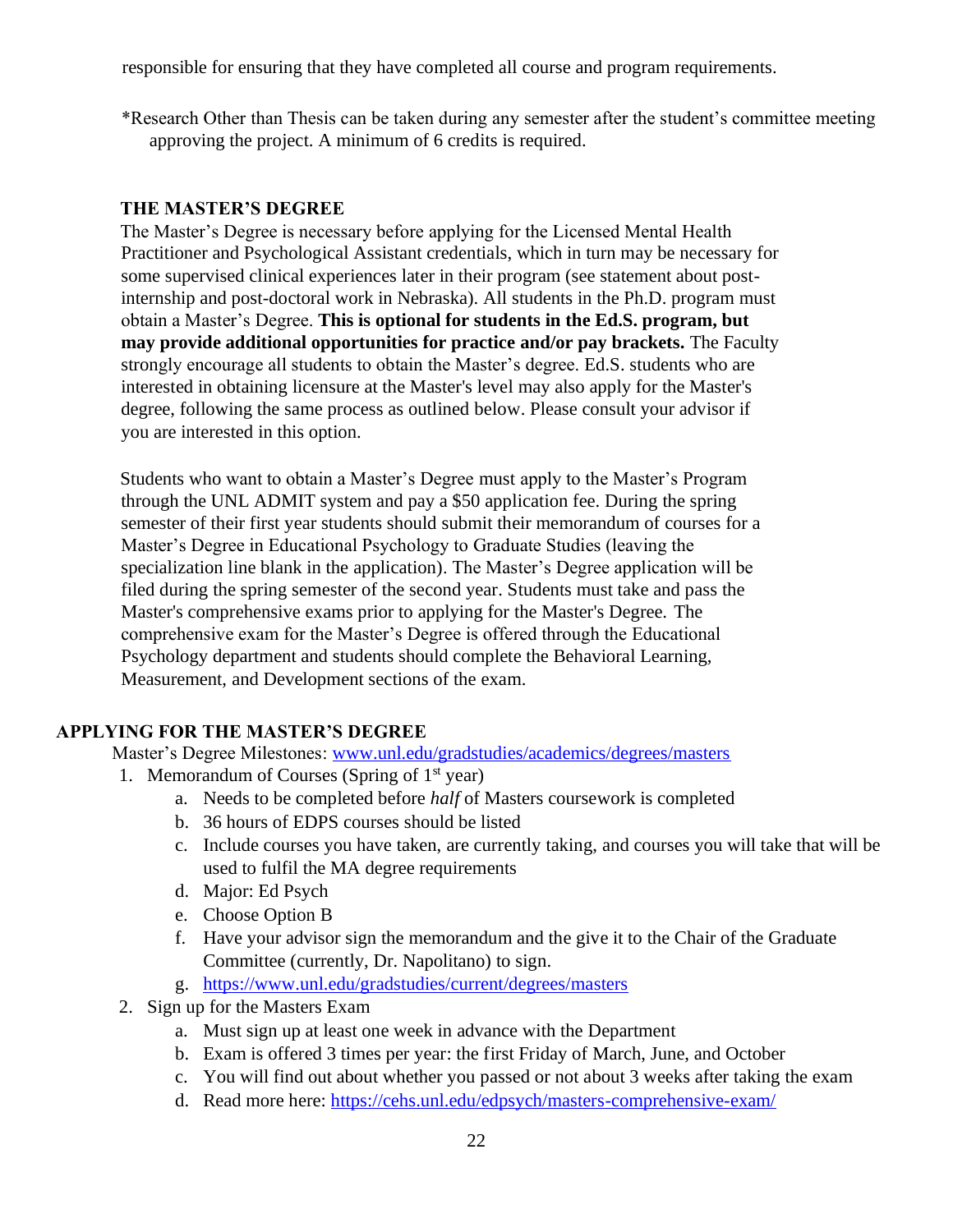- e. You will receive all three subtests at once when in the exam room. You have the four hours to complete all three subtests in whichever order you want (you can go back and revisit any subtest at any point during those four hours)
- 3. Apply for the degree:
	- a. <https://wam.unl.edu/gradstudies/apply>
	- b. Pay the \$50.00 application fee
	- c. Fill out necessary information
	- d. Submit

You'll get email confirmation and emails telling you to submit materials. You will need to upload the transcripts and other documents as requested in the application. The application can't be submitted unless all documents that are considered required by Graduate Studies or the department are included

- 4. Apply for graduation on MyRed. Be sure to check due dates with Graduate Studies
	- a. If you take the exam in June and expect to graduate with your MA in August, you will likely not know whether you passed the exam or not. This is typically not a problem; however it is very close to the deadline. Most School Psychology students take the exam in March
	- b. Once you receive your passing Masters exam scores, fill out the **Final Exam Report**
	- c. <https://www.unl.edu/gradstudies/current/Masters-FinalExam.pdf>
	- d. Your advisor needs to sign that you passed your exam

## **NEBRASKA CERTIFICATION IN SCHOOL PSYCHOLOGY**

The Nebraska Department of Education requires that graduates of school psychology pass the Praxis I Series – Core Academic Skills (Reading, Writing, and Mathematics). The Praxis I is a computer delivered test (use code 5751 to register for all three areas in one administration) which must be completed by all students during their first semester in the program. More information about the test can be found at [http://www.ets.org/praxis. N](http://www.ets.org/praxis)ebraska requirements can be found at [http://www.ets.org/praxis/ne/requirements.](http://www.ets.org/praxis/ne/requirements) Information about preparing for the exam can be found at [http://www.ets.org/praxis/prepare/materials.](http://www.ets.org/praxis/prepare/materials)

## **BENCHMARKS FOR THE PH.D. DEGREE IN SCHOOL PSYCHOLOGY**

The UNL Graduate Bulletin and the UNL Educational Psychology Graduate Student Handbook contain additional information regarding graduate study at UNL. Forms can be found at [http://www.unl.edu/gradstudies/current/degrees/doctoral.](http://www.unl.edu/gradstudies/current/degrees/doctoral) You are responsible for knowing what is in these documents.

| <b>Time</b> | <b>Tasks and Resources</b>                                                                                                                                            |
|-------------|-----------------------------------------------------------------------------------------------------------------------------------------------------------------------|
| (Suggested) |                                                                                                                                                                       |
| Prior to    | Prior to arriving at UNL you will be assigned to an advisor. Meet with your advisor before the                                                                        |
| 1st         | start of the first semester to choose courses and discuss whether any of the program requirements<br>have already been met. Be sure to read this handbook thoroughly. |
| semester    | Program Handbook                                                                                                                                                      |
| <b>Time</b> | <b>Tasks and Resources</b>                                                                                                                                            |
| (Suggested) |                                                                                                                                                                       |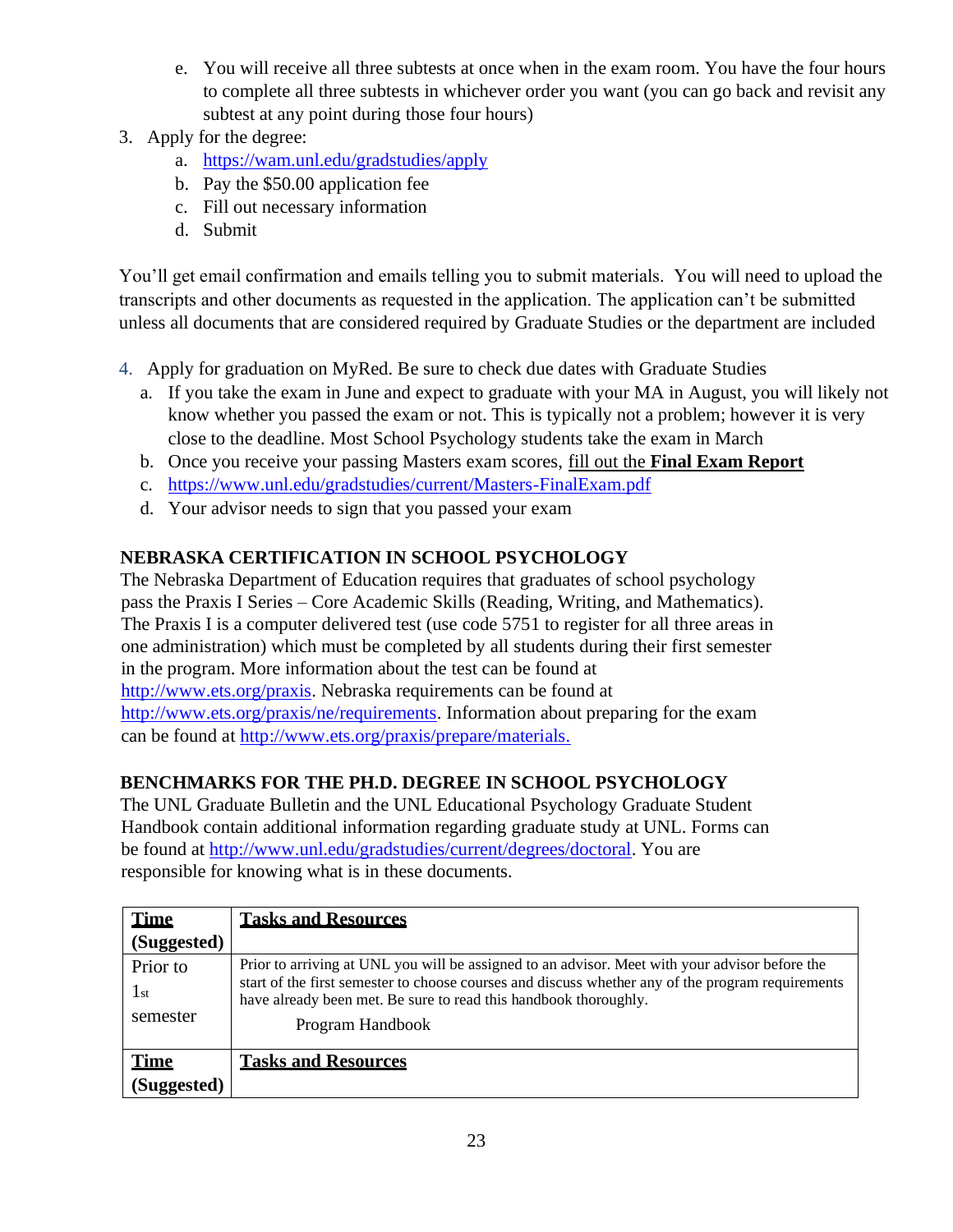| Year 1<br>Fall        | Map out your program plan of study with your advisor.<br>*** All APA-required courses MUST appear on your program plan of study***                                                                                                                                                                                                                                                                                                                                                                                                                                                                          |
|-----------------------|-------------------------------------------------------------------------------------------------------------------------------------------------------------------------------------------------------------------------------------------------------------------------------------------------------------------------------------------------------------------------------------------------------------------------------------------------------------------------------------------------------------------------------------------------------------------------------------------------------------|
| Year 1 Fall           | Pass the Praxis I Series - Core Academic Skills for Educators                                                                                                                                                                                                                                                                                                                                                                                                                                                                                                                                               |
|                       | http://www.ets.org/praxishttp://www.ets.org/praxis/ne/requirements                                                                                                                                                                                                                                                                                                                                                                                                                                                                                                                                          |
|                       | http://www.ets.org/praxis/prepare/materials                                                                                                                                                                                                                                                                                                                                                                                                                                                                                                                                                                 |
| Year 1                | Complete the Memorandum of Courses for the Master's degree (this needs to be done before you                                                                                                                                                                                                                                                                                                                                                                                                                                                                                                                |
| Spring                | have completed half of your Master's level courses)                                                                                                                                                                                                                                                                                                                                                                                                                                                                                                                                                         |
|                       | Talk with Allison Jones (TEAC 114)                                                                                                                                                                                                                                                                                                                                                                                                                                                                                                                                                                          |
|                       | http://www.unl.edu/gradstudies/current/degrees/masters                                                                                                                                                                                                                                                                                                                                                                                                                                                                                                                                                      |
| Year 2                | Take the Educational Psychology Master's exam                                                                                                                                                                                                                                                                                                                                                                                                                                                                                                                                                               |
| Spring or<br>Summer   | http://cehs.unl.edu/edpsych/masters-comprehensive-exam                                                                                                                                                                                                                                                                                                                                                                                                                                                                                                                                                      |
| Year <sub>2</sub>     | Apply for the Master's degree (usually due early June)                                                                                                                                                                                                                                                                                                                                                                                                                                                                                                                                                      |
| Summer                | http://www.unl.edu/gradstudies/current/degrees/masters                                                                                                                                                                                                                                                                                                                                                                                                                                                                                                                                                      |
|                       | Take the NTE Praxis II Exam in school psychology during year three of your program. Students<br>are required to take the Praxis II Exam prior to beginning their comprehensive exams in the Ph.D.<br>program. Score summary sheets (3 pages) need to be submitted directly to the Program Director<br>before advancing to candidacy.<br>See the School Psychology Program Box Folder for resources                                                                                                                                                                                                          |
| Year 3<br>Fall/Spring | Apply for the PLMHP after receiving a master's degree<br>http://dhhs.ne.gov/publichealth/Licensure/Documents/MHPProvisionalApp.pdf                                                                                                                                                                                                                                                                                                                                                                                                                                                                          |
|                       | Form your Doctoral Supervisory Committee during your third year of study.<br>During this meeting you will also present your Ph.D. program of studies to your committee for<br>review and approval. This should be done with at least 45 credits remaining in your Ph.D.<br>program. In the committee meeting, students are to present a written program of studies (using the<br>Graduate School form), the program's doctoral studies planning document, and your vita.<br>http://www.unl.edu/gradstudies/current/Doctoral-SupCommittee.pdf<br>http://www.unl.edu/gradstudies/current/Doctoral-Program.pdf |
| Year 3                | Complete the written comprehensive exam before the Spring Semester of the fourth year                                                                                                                                                                                                                                                                                                                                                                                                                                                                                                                       |
| Summer                |                                                                                                                                                                                                                                                                                                                                                                                                                                                                                                                                                                                                             |
| Year 4                | Upon successfully completing the Comprehensive Exam and core coursework, students are<br>admitted to doctoral candidacy. File for Admission to Candidacy with the Graduate College.                                                                                                                                                                                                                                                                                                                                                                                                                         |
| Fall or               | Students must be advanced to candidacy prior to beginning work on their dissertation. Students                                                                                                                                                                                                                                                                                                                                                                                                                                                                                                              |
| Spring                | have 8 years from the time their program was approved to complete degree requirements.<br>http://www.unl.edu/gradstudies/current/Doctoral-Candidacy.pdf                                                                                                                                                                                                                                                                                                                                                                                                                                                     |
| Year 4                | Successfully present your dissertation proposal to your Doctoral Supervisory Committee. The                                                                                                                                                                                                                                                                                                                                                                                                                                                                                                                 |
| Spring/               | proposal must be submitted to the committee members at least 2 weeks before the committee<br>meeting. As a rule, Doctoral Supervisory Committees will not be available to meet for dissertation                                                                                                                                                                                                                                                                                                                                                                                                             |
| Year 5<br>Fall        | proposals during June, July, and August. You must have a committee ready dissertation<br>proposal that has been approved by your advisor and the program director prior to October<br>$31st$ to apply for internship.                                                                                                                                                                                                                                                                                                                                                                                       |
| <b>Time</b>           | <b>Tasks and Resources</b>                                                                                                                                                                                                                                                                                                                                                                                                                                                                                                                                                                                  |
| (Suggested)           |                                                                                                                                                                                                                                                                                                                                                                                                                                                                                                                                                                                                             |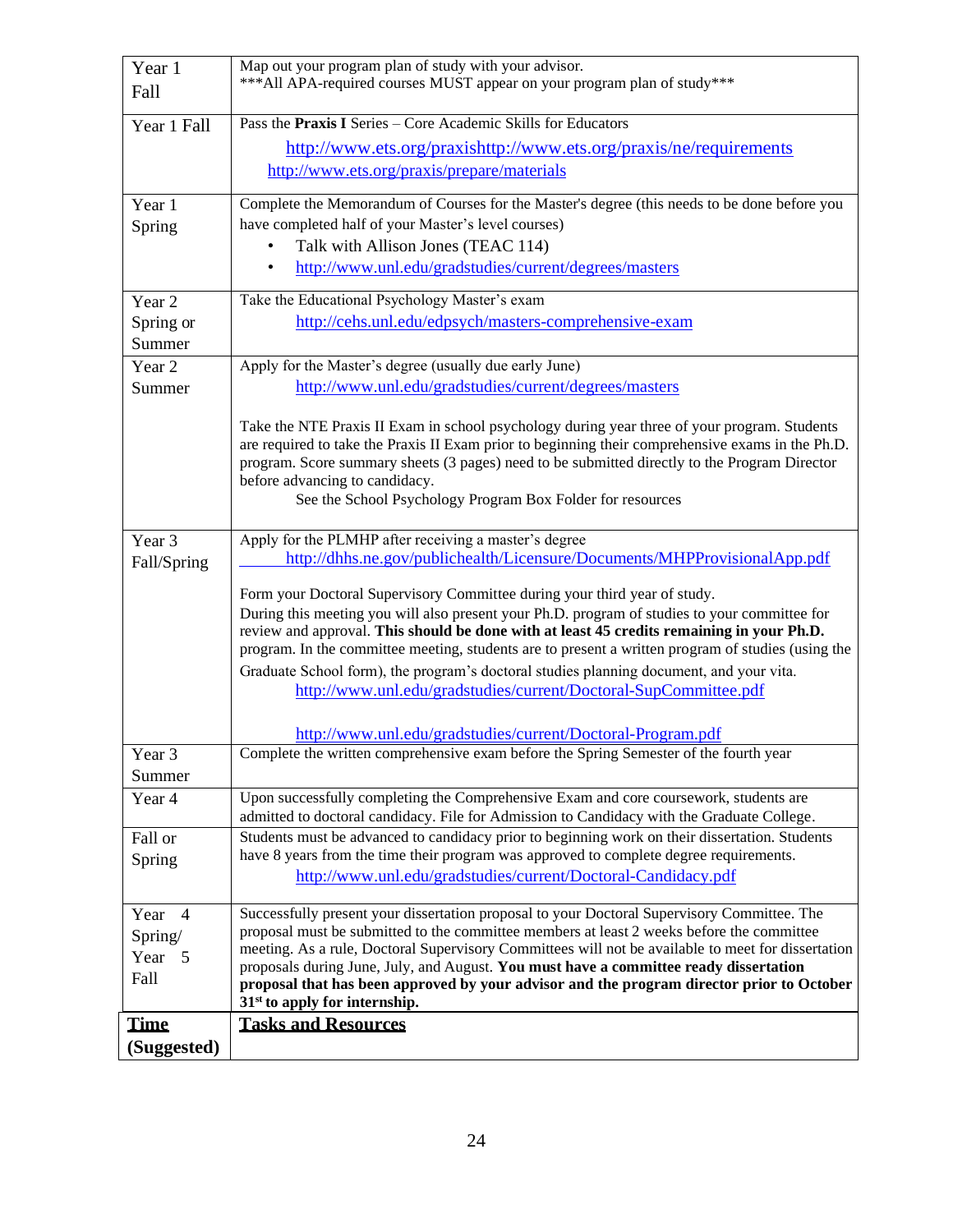| Year 5            | The APPIC Application for Professional Psychology Internship (APPI) Part 2 is the section of your                                                                                                                                                                                                                                                                                                                                                                                                                                                                                                                                                                                                                   |
|-------------------|---------------------------------------------------------------------------------------------------------------------------------------------------------------------------------------------------------------------------------------------------------------------------------------------------------------------------------------------------------------------------------------------------------------------------------------------------------------------------------------------------------------------------------------------------------------------------------------------------------------------------------------------------------------------------------------------------------------------|
| October           | internship application which requires verification of your readiness for internship from the Director<br>of Clinical Training (Program Director). Complete the Doctoral Program Information, Summary of                                                                                                                                                                                                                                                                                                                                                                                                                                                                                                             |
|                   | Practicum Experience, and Anticipated Practicum Experience. Also send summary of strengths and                                                                                                                                                                                                                                                                                                                                                                                                                                                                                                                                                                                                                      |
|                   | weaknesses to the Director of Clinical Training.                                                                                                                                                                                                                                                                                                                                                                                                                                                                                                                                                                                                                                                                    |
|                   | http://www.appic.org/                                                                                                                                                                                                                                                                                                                                                                                                                                                                                                                                                                                                                                                                                               |
| Year 5 Fall       | Complete your internship applications in the fall semester of the year prior to your internship<br>year. Have your advisor send a memo to the Program Director indicating that you have proposed<br>your dissertation before requesting that the Program Director complete the remainder of your<br>application, and include a brief memo written by you and your advisor that specifies your<br>strengths and weaknesses.<br>Applications deadlines to APA-accredited internship programs vary and it will be up to you<br>to research the deadline dates for those programs to which you wish to apply (most deadlines<br>are around November 1st). You are strongly encouraged to apply to multiple (10-15) APA- |
|                   | accredited internship sites across the country. http://www.appic.org/                                                                                                                                                                                                                                                                                                                                                                                                                                                                                                                                                                                                                                               |
| Year 6 (by        | Submit the Application for Final Oral Examination at least 3 weeks before the defense date.                                                                                                                                                                                                                                                                                                                                                                                                                                                                                                                                                                                                                         |
| the end of        | http://www.unl.edu/gradstudies/current/Doctoral-FinalOral.pdf                                                                                                                                                                                                                                                                                                                                                                                                                                                                                                                                                                                                                                                       |
| May)              | Complete your dissertation and pass your oral defense of your dissertation. As a rule, Doctoral<br>Supervisory Committees will not be available to meet for dissertation defenses during June, July,<br>and August. Once the draft is approved by your advisor, allow 2 weeks for a dissertation to be<br>reviewed by readers. The Oral Defense of the Dissertation will not be scheduled until readers<br>have approved the dissertation draft. Then, submit your proposal to your entire committee and<br>allow 3 weeks before meeting for final oral defense of the dissertation.                                                                                                                                |
|                   | Note that students wishing to present research results from an undefended dissertation as a part of<br>a job interview or a conference presentation prior to graduating must work with (and under the<br>supervision of) their advisor before they can present the data elsewhere.                                                                                                                                                                                                                                                                                                                                                                                                                                  |
|                   | After successfully defending your dissertation, submit the Application for Degree.                                                                                                                                                                                                                                                                                                                                                                                                                                                                                                                                                                                                                                  |
| Year <sub>6</sub> | http://www.unl.edu/regrec/resources/forms/DEGRAPPNEW.pdf<br>Graduation!                                                                                                                                                                                                                                                                                                                                                                                                                                                                                                                                                                                                                                             |
| August            |                                                                                                                                                                                                                                                                                                                                                                                                                                                                                                                                                                                                                                                                                                                     |
|                   |                                                                                                                                                                                                                                                                                                                                                                                                                                                                                                                                                                                                                                                                                                                     |

## **BENCHMARKS FOR THE ED.S. DEGREE IN SCHOOL PSYCHOLOGY**

The UNL Graduate Bulletin and the UNL Educational Psychology Graduate Student Handbook contain additional information regarding graduate study at UNL. Forms can be found at<http://www.unl.edu/gradstudies/current/degrees/specialist> You are responsible for knowing what is in these documents.

|  | ~<br>$- - -$<br>- а пис | $\overline{\phantom{a}}$<br>.<br><b>CLIDAD</b> |  |
|--|-------------------------|------------------------------------------------|--|
|--|-------------------------|------------------------------------------------|--|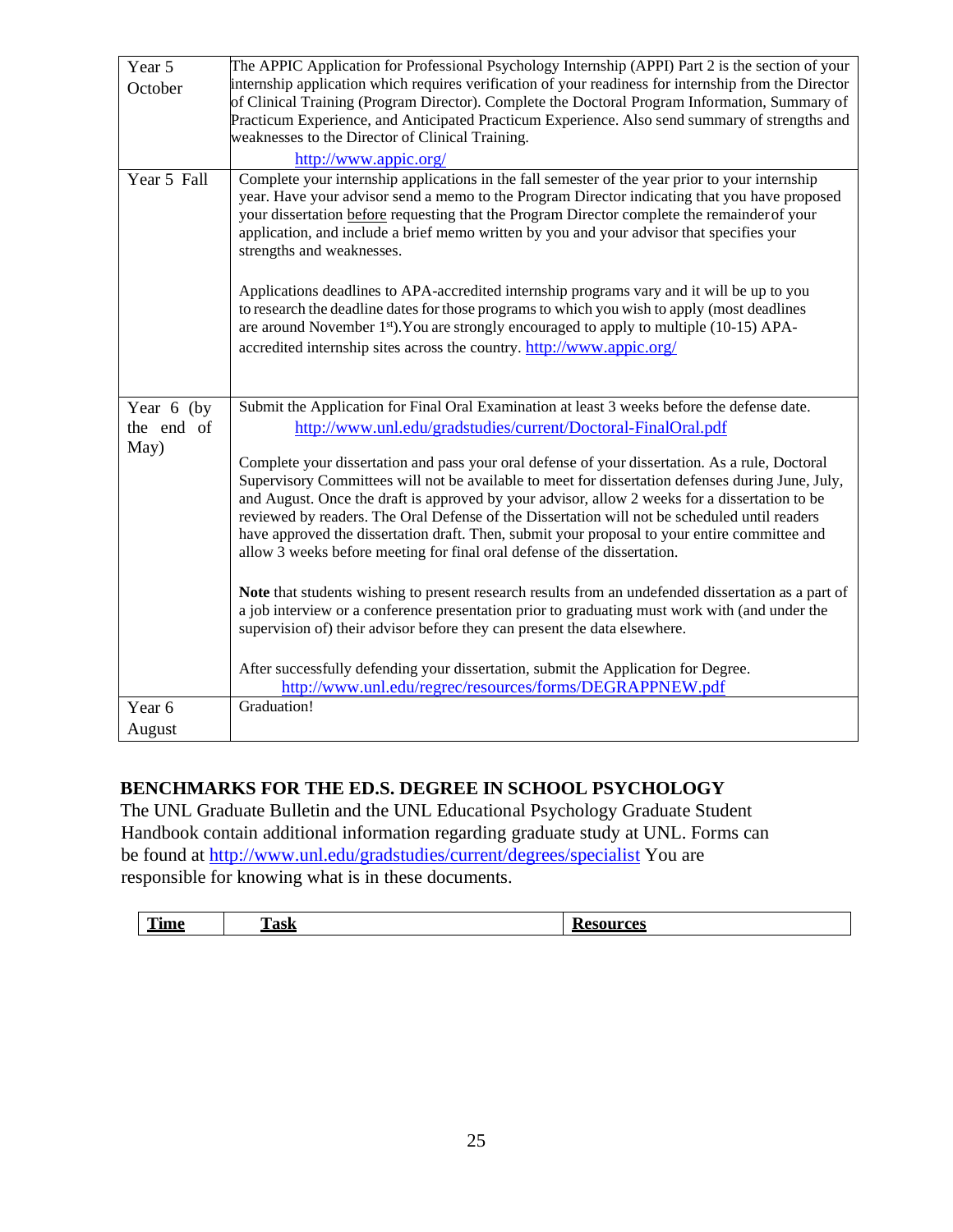|                   | Prior to arriving at UNL you will be assigned to<br>an advisor. Meet with your advisor before the<br>start of the first semester to choose courses and<br>whether<br>any of<br>discuss<br>the<br>program<br>requirements have already been met. Be sure to<br>read this handbook thoroughly. | Program Handbook                                                                                                                                   |
|-------------------|----------------------------------------------------------------------------------------------------------------------------------------------------------------------------------------------------------------------------------------------------------------------------------------------|----------------------------------------------------------------------------------------------------------------------------------------------------|
| Year 1<br>Fall    | Map out your program plan of studies with<br>your advisor during your first semester.                                                                                                                                                                                                        | Advising Guide (from your program<br>advisor)                                                                                                      |
| Year<br>1<br>Fall | Pass the Praxis $I - Core Academic Skills for$<br>Educators                                                                                                                                                                                                                                  | http://www.ets.org/praxis/about/praxisi/<br>http://www.ets.org/praxis/about/praxisi/<br>content<br>http://www.ets.org/praxis/prepare/mate<br>rials |
| Year<br>Spring    | <b>OPTIONAL:</b><br>Complete the Memorandum of Courses for the<br>Master's degree (this needs to be done before you<br>have completed half of your Master's level courses<br>Talk with Allison Jones (TEAC 114)                                                                              | http://www.unl.edu/gradstudies/current/<br>degrees/masters                                                                                         |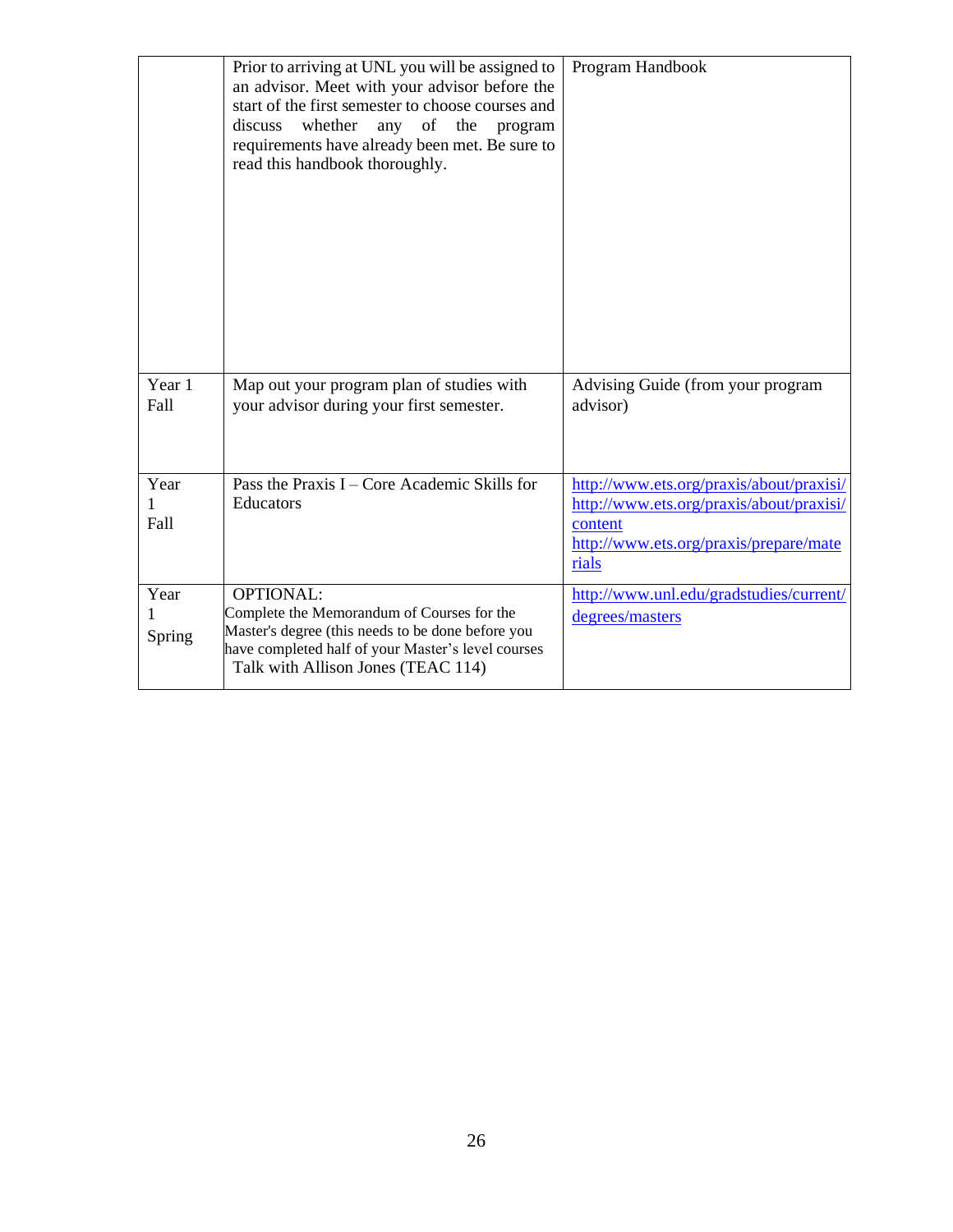| <b>Time</b> | <u>Task</u>                                       | <b>Resources</b>                        |
|-------------|---------------------------------------------------|-----------------------------------------|
| Year        | Form your Ed.S. Supervisory Committee in the      | http://www.unl.edu/gradstudies/current/ |
|             | second semester of your Ed.S.                     | SpecialistSupCommittee.pdf              |
| Fall        | program. The committee consists of three faculty: |                                         |
|             | (a) your advisor (chair of the committee), (b)    | http://www.unl.edu/gradstudies/current/ |
|             | another school psychology faculty member, and (c) | Specialist-Program.pdf                  |
|             | a faculty member from the Department of           |                                         |
|             | Educational Psychology or another department who  |                                         |
|             | is not in the School Psychology Program. In this  |                                         |
|             | meeting, you will present your Ed.S. program to   |                                         |
|             | your Ed.S. Committee for review and approval.     |                                         |
|             | Then, file your approved Ed.S. Program of Studies |                                         |
|             | and Appointment of Supervisory Committee          |                                         |
|             | paperwork with the Graduate College midway        |                                         |
|             | through your coursework.                          |                                         |

| <b>Time</b> | <b>Task</b> | <b>Resources</b> |
|-------------|-------------|------------------|
|             | $\big($     |                  |
|             |             |                  |
|             |             |                  |
|             |             |                  |
|             |             |                  |
|             |             |                  |
|             |             |                  |
|             |             |                  |
|             |             |                  |
|             |             |                  |
|             |             |                  |
|             |             |                  |
|             |             |                  |
|             |             |                  |
|             |             |                  |
|             |             |                  |
|             |             |                  |
|             |             |                  |
|             |             |                  |
|             |             |                  |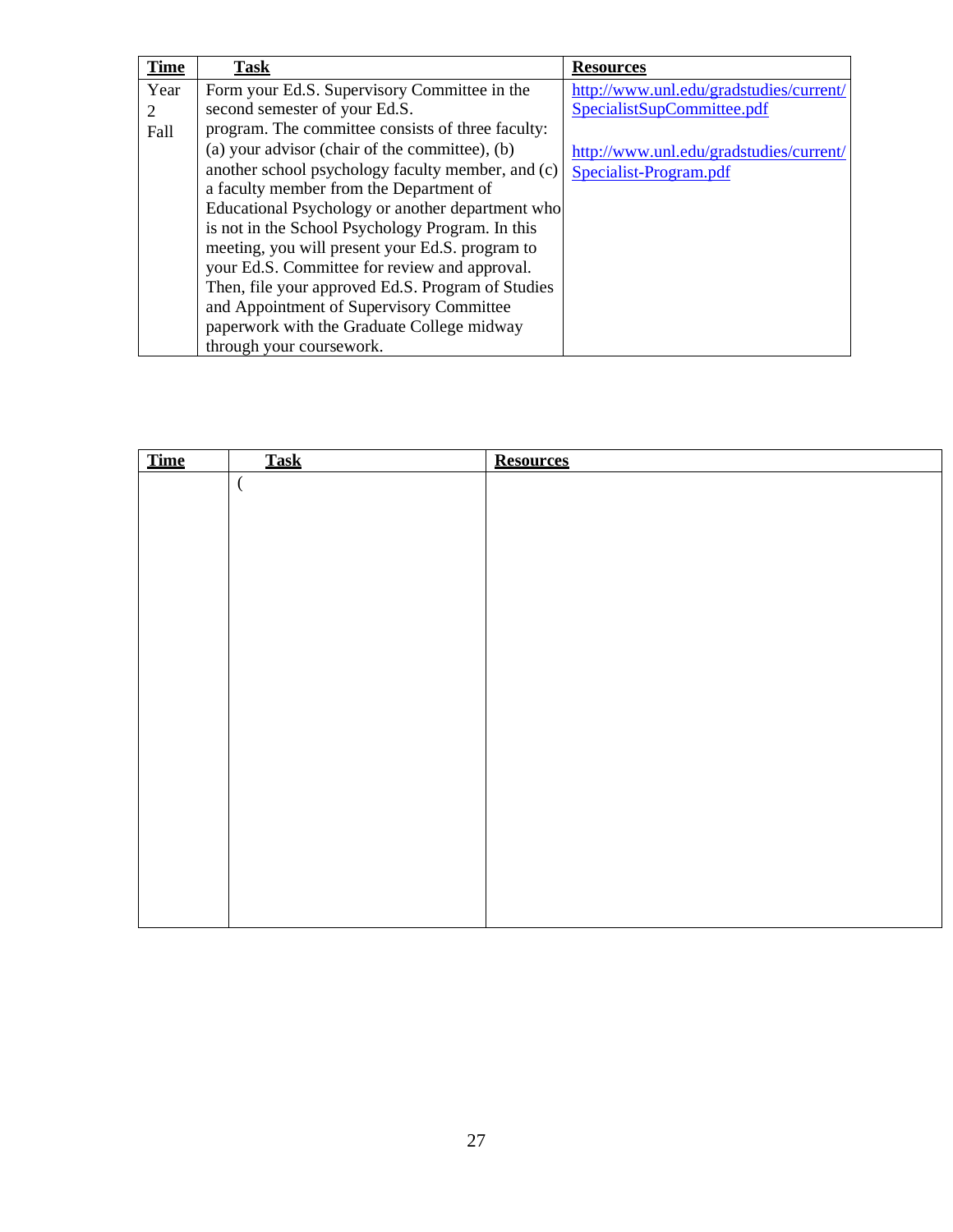| Year 2<br>Fall/Spring | Apply for internships in the year<br>prior to your internship year. It is<br>recommended<br>that you begin<br>contacting potential internship sites<br>fall<br>early<br>in<br>the<br>semester.<br>Application deadlines for Ed.S.<br>internship sites vary widely. You<br>are strongly encouraged to apply to<br>multiple internship sites. | Meeting with program faculty in the Spring of Year 1.      |
|-----------------------|---------------------------------------------------------------------------------------------------------------------------------------------------------------------------------------------------------------------------------------------------------------------------------------------------------------------------------------------|------------------------------------------------------------|
| Year 2                | Complete your Ed.S. Project.                                                                                                                                                                                                                                                                                                                |                                                            |
| Year 2<br>Summer      | Take the NTE Praxis II Exam in<br>school psychology during year 3 of<br>your program. Students are<br>required to take the                                                                                                                                                                                                                  | See the School Psychology Program Box Folder for resources |
| <b>Time</b>           | <b>Task</b>                                                                                                                                                                                                                                                                                                                                 | <b>Resources</b>                                           |
|                       |                                                                                                                                                                                                                                                                                                                                             |                                                            |
|                       | Praxis II Exam prior to beginning<br>their internship. Score summary<br>sheets (3 pages) need to be<br>submitted your individual<br>Program Box Folder                                                                                                                                                                                      |                                                            |
| Year 3<br>Year 3      | Present your defense of your Ed.S.<br>project to your Supervisory<br>Committee.                                                                                                                                                                                                                                                             | See the School Psychology Program Box Folder for resources |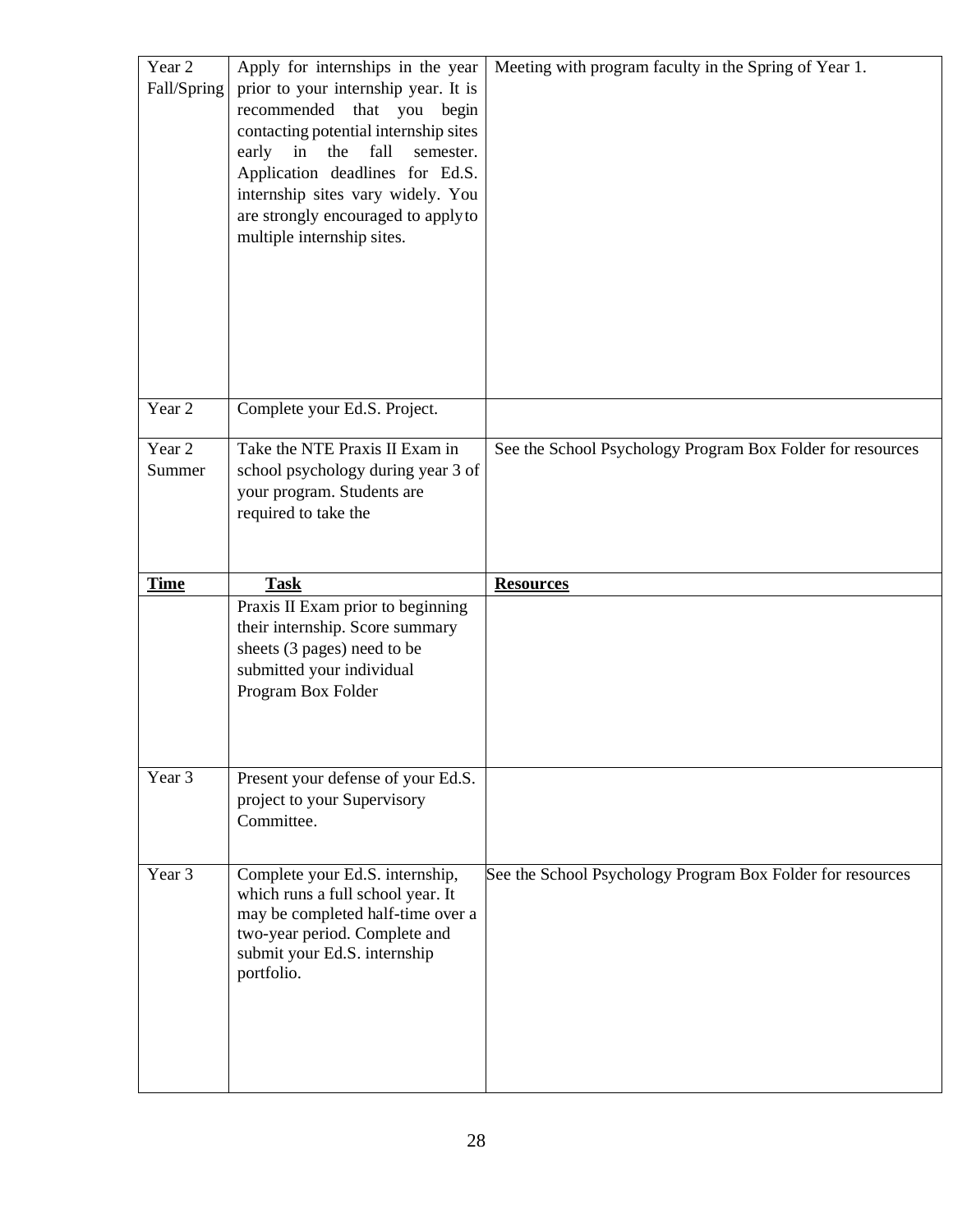| Year 3           | Submit the                                                                   | http://www.unl.edu/regrec/resources/forms/DEGRAPPNEW.pdf              |
|------------------|------------------------------------------------------------------------------|-----------------------------------------------------------------------|
| Prior to<br>June | Application for<br>Degree and the Final Report to<br><b>Graduate Studies</b> | http://www.unl.edu/gradstudies/current/Specialist-<br>FinalReport.pdf |
| Year 3<br>August | Graduation!!                                                                 |                                                                       |

# **3: ACADEMIC ADVISING**

Once accepted into the program, students are assigned to a school psychology faculty member who will serve as their academic advisor. The advisor knows the university well and is available to students whenever they face problems of a professional nature. With their advisor, students will develop a plan of study that describes the courses that they will take and their sequence.

It is critical that students meet with their advisor at the beginning of their first semester. Students are expected to take the initiative to reach out to their advisor and set up a meeting. The specialist and doctoral programs in school psychology are highly structured. Only by staying in close touch with their advisor will students be certain that they are taking courses in their proper sequence. Taking courses out of their proper sequence may lengthen your program by a year or more. Advisors will also assist students in determining which, if any, required courses they may waive as a result of prior graduate preparation, and whether there are additional courses not required in the curriculum that will help them professionally.

## Ed.S. Program

The program director will serve as the advisor for all Ed.S. students. Since the Ed.S. program is shorter in duration and follows a more structured sequence, it is more efficient to have one advisor.

## **CHANGING ADVISORS in the Ph.D. Program**

Prior to entering the program, all students are assigned an advisor based on the perceived compatibility of faculty and student research interests. In many cases, this advisor-student pairing works well, but divergent interests between students and advisors are sometimes revealed after the student has spent time in the program. The following outline describes how students should proceed when determining their advisor, their program committee, and their program of study:

Step 1: Be an active member of your advisor's research group and talk with him or her throughout the year. At a minimum, you should formally schedule an appointment and meet with your advisor two times during the year. It is recommended that you meet with your advisor prior to beginning coursework, in September, and in March. During these meetings, talk with your advisor about your career goals, your program plan, and your research interests.

Step 2: If you would like to explore other possibilities, visit the research team meetings of other School Psychology faculty. Let your advisor know of your plans to do so.

Step 3: If you decide that you would like to pursue another advisor and this has been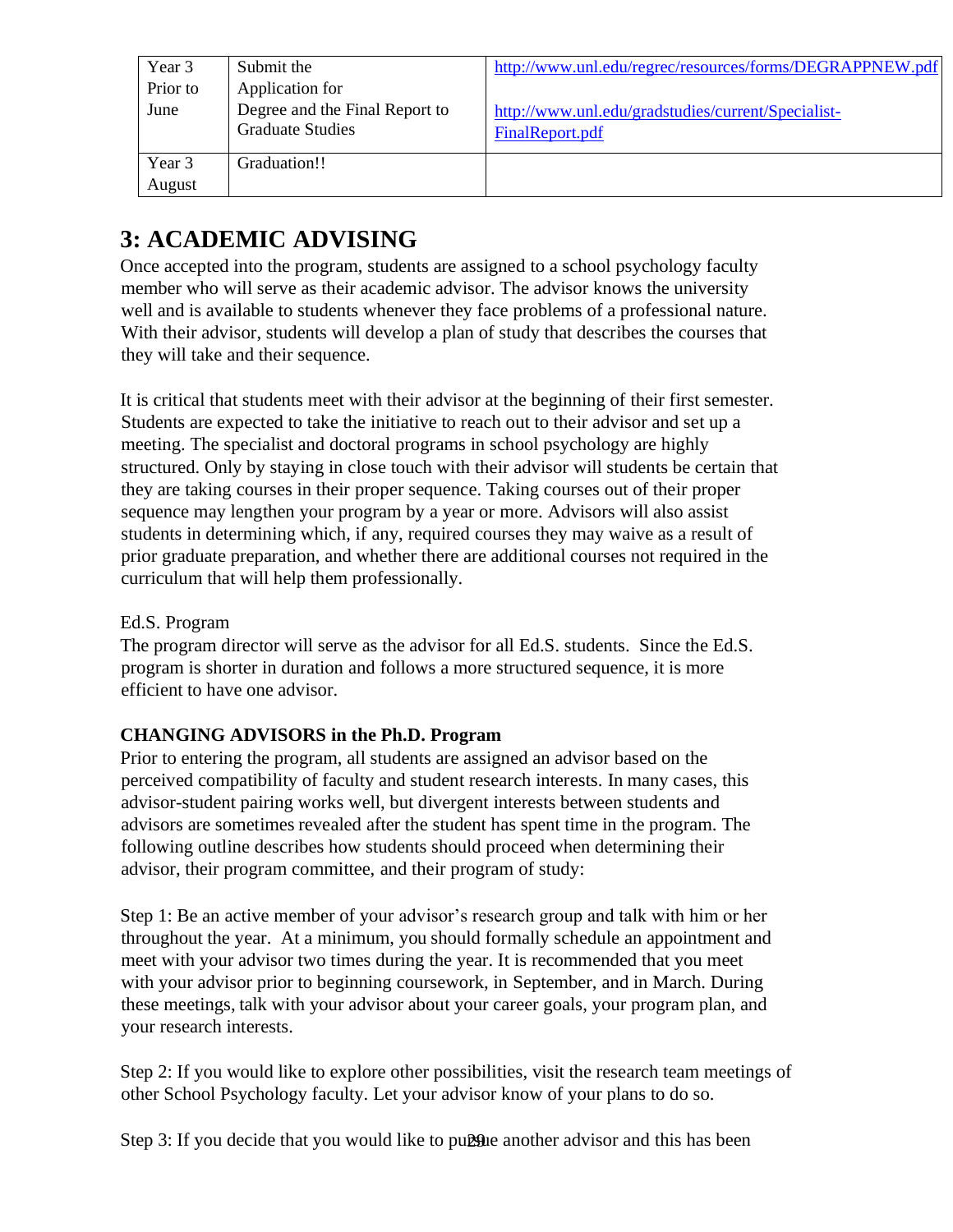discussed with your current advisor, talk to the potential advisor about their willingness to become your advisor.

Step 4: If at any point in this process you would like to consult with the Program Director, schedule an appointment to do so. The Program Director can provide further assistance as you go through this process.

Advisor changes may occur any time during the program, and is an acceptable practice in the school psychology program. Impact on the student's graduation timeline should be considered. Discussing the change with both your current advisor and the prospective advisor are necessary steps. In the event that a student's supervisory committee has already been approved by the Graduate School, a change in advisor will require that a form be completed (see

<http://www.unl.edu/gradstudies/current/Doctoral-SupCommitteeChange.pdf> ), signed by the student's current advisor and the department Graduate Committee Chair, and forwarded to the Graduate School.

## **COURSE WAIVER REQUESTS**

Students in the School Psychology program may request that a course requirement be waived for their program if:

- 1. The student has successfully completed a very similar course and can document that the course content was essentially the same as the course required for the School Psychology program;
- 2. The course was for graduate credit; and
- 3. The student earned a grade of B or better in the course.

To apply for a course waiver, students complete the Course Waiver form posted in the program's One Drive folder, and attach some or all of the following documentation of the content of the previously taken course, and of the student's mastery of that content:

- 1. The syllabus for the course
- 2. The title page and table of contents of the text book used in the course
- 3. Examples of work completed as part of the course
- 4. Examples of work completed since the course that demonstrates continued mastery of the skills and knowledge

The waiver form and accompanying information should be given to the student's advisor. If the advisor approves the waiver, it is then given to a professor who teaches the course for consideration. In some cases, the course professor may ask a student to document knowledge of the course content by completing a special project or the final examination for the course. In other cases, either the advisor or the course instructor will decide not to grant the waiver. The final waiver must be signed by both the advisor and the faculty member who teaches the course in order to be approved. Copies of all approved waivers should be kept in the student's personal records, as they will not appear on the official transcript.

Not all requests for course waivers are approved. Some courses must be completed at the University of Nebraska. Requests are only approved when it has been documented, to the advisor's and faculty's satisfaction, that all course content has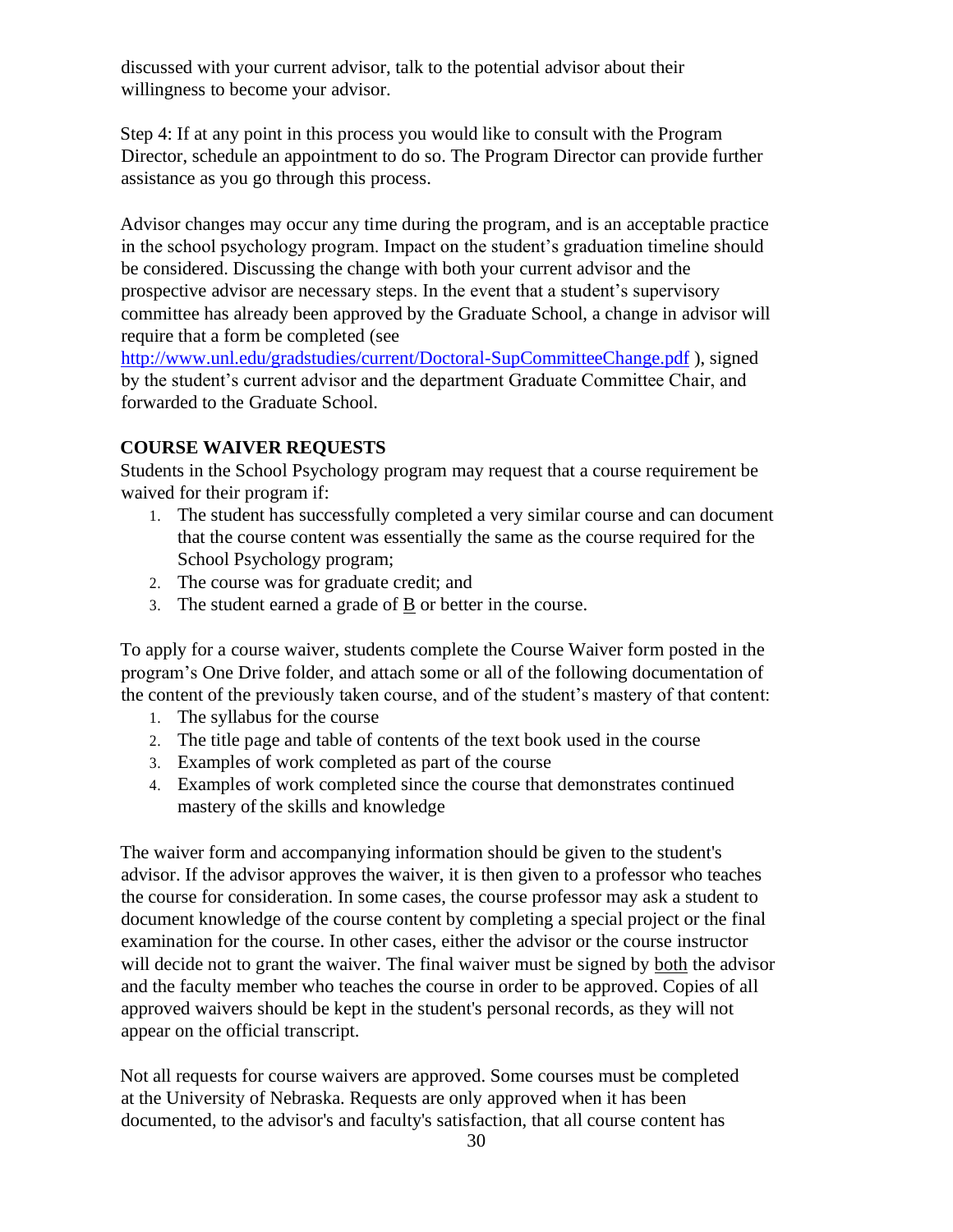been reviewed and mastered.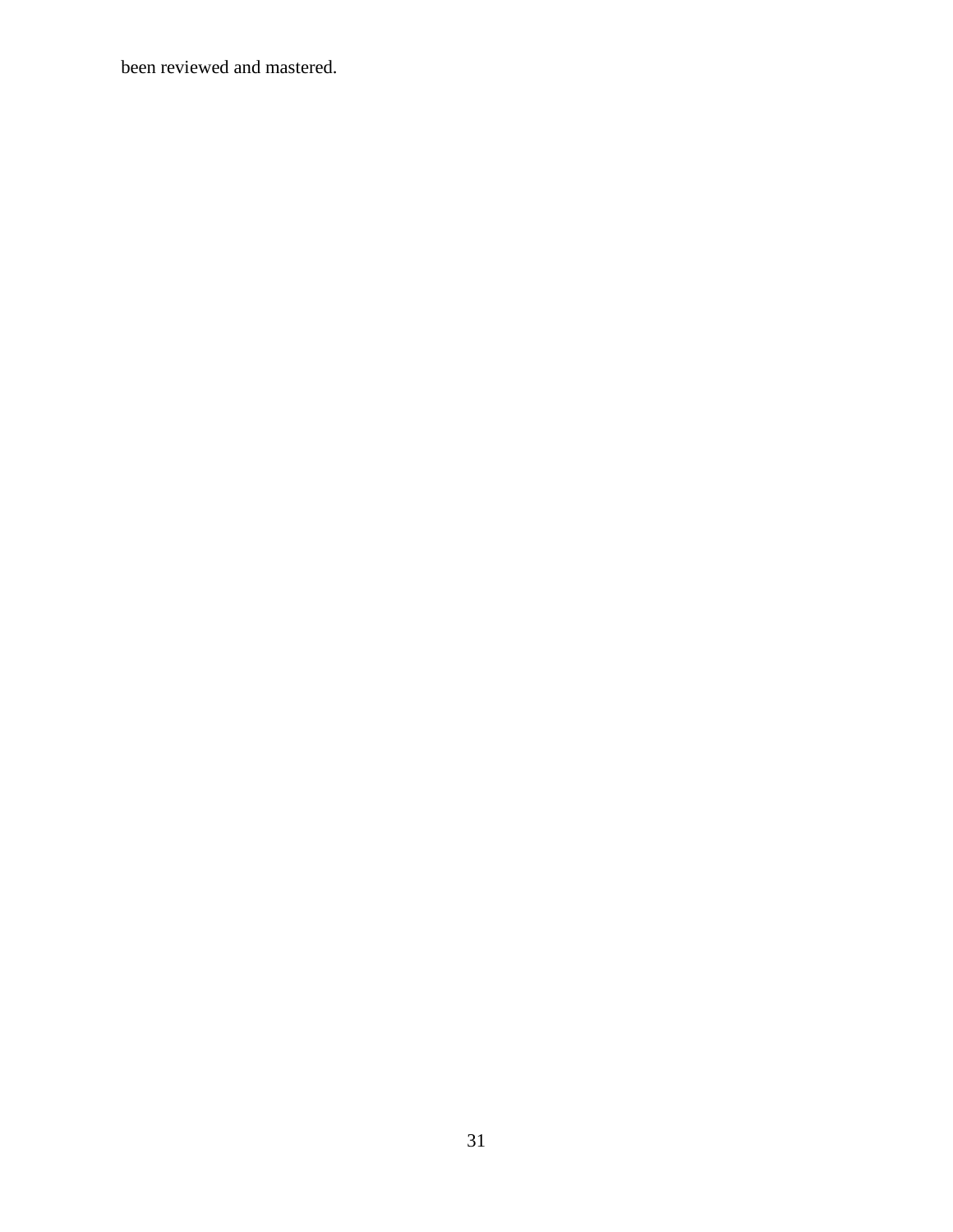## **STUDENT One Drive ACCOUNTS**

All students will have an individual program data account, which will be used to keep track of important advising materials, evaluations, graduate school paperwork, etc. This folder will be created by the Program Director and will only be shared with the individual student and core faculty members. We have moved away from retaining paper copies of student files for most items, and the One Drive account will serve as the official student record. Therefore, it is essential that each student keep his or her account up to date. It is not your advisor's responsibility to upload information into the account. The following is a list of some of the items which must be in your account: Praxis I and II scores, Master's exam results, comprehensive examination results, course evaluations, practicum evaluations, internship evaluations, internship portfolios, graduate school paperwork such as program of studies, annual evaluation letters, and practicum hours logs. When in doubt, upload ALL materials to your account.

## **ANNUAL STUDENT REVIEW and MINIMAL LEVELS OF EXPECTED ACHIEVEMENT**

The program faculty conducts an Annual Student Review during the spring/early summer of each academic year to ensure that all students are making adequate progress in the program. Students receive a feedback letter from the Program Director that reflects the overall feedback of the school psychology faculty. In addition, advisors will meet individually with each student to review his or her evaluation. Students who have deficiencies in one or more of the criteria for satisfactory progress are sent a formal letter from the Program Director describing the concern and asking that they meet with their advisor to create a plan for improvement. The written remedial plan is developed jointly by the advisor and the student and includes four components: (1) program expectations, (2) student activities/behaviors necessary to meet program expectations, (3) ways in which progress will be evaluated, and (4) the timeline and

schedule for making successful progress.

Criteria for satisfactory progress in the Ed.S. and PhD program include:

- 1. meeting minimal levels of achievement in all program student competencies (described below);
- 2. achieving grades of B or better in all coursework;
- 3. successful completion of the Praxis I and Praxis II ;
- 4. promptly completing approved program plans and other required Graduate School paperwork;
- 5. completing the comprehensive exam in a timely manner;
- 6. promptly and successfully completing all supervised field experiences, including practicum and internship with good evaluations from both sitebased and university- based supervisors;
- 7. completing an Ed.S. internship portfolio with a grade of B or higher;
- 8. writing a defensible Ph.D. dissertation proposal or Ed.S. research project; and
- 9. successfully defending a dissertation or Ed.S. project.

Students are expected to meet minimal levels of achievement on student competencies. Evaluation of these competencies is ongoing and occurs throughout coursework and practica. The specific student competences are listed below along with the minimal levels of expected achievement.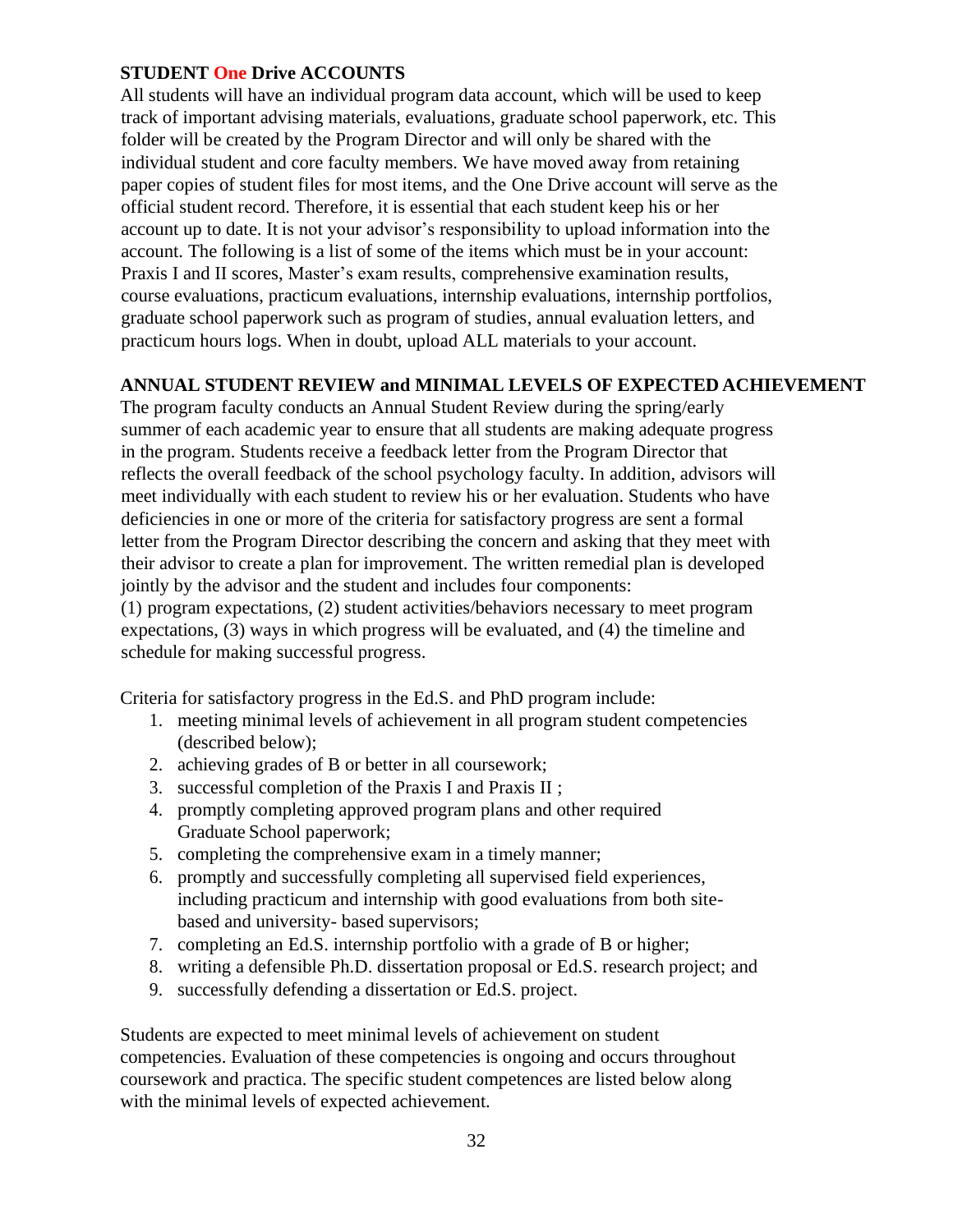Student Competency Demonstration of Competency Students will practice in a professional manner consistent with local, state, and national ethical and professional standards for practice and research.

Students will demonstrate knowledge and skills related to consultation with families and professionals, within and across settings, to enhance children and adolescents' competence and to strengthen environmental contexts for their development.

Students will demonstrate the knowledge and skills to conduct assessments of children's and adolescents' cognitive, academic, and behavioral strengths and weaknesses and of the environmental contexts in which these competencies develop.

Students will demonstrate the knowledge and skills needed to plan, implement, facilitate, and evaluate ecologically based interventions that meet children's and adolescents' educational and mental health needs.

Students will conduct, interpret, and disseminate research that advances the discipline of school psychology while adhering to the highest standards for ethical and professional scientific behavior.

Practicum Feedback Form EDPS 867 final exam (80% or higher)

Practicum Feedback Form EDPS 952 (grade of B or higher) Interview Objectives Checklists (80% or higher) Treatment Evaluation Objectives Checklist (80% or higher) Consultation Procedural Checklist (80% or higher)

EDPS 950, EDPS 951 (grades of B or higher) Administration Mastery Form (rating of 4 or 5 on all items) Practicum Feedback Form

Intervention Evaluation Project (must earn an 80% or higher) EDPS 954 Final Exam (must earn an 80% or higher) Practicum Feedback Form

CITI training (passing score)

- EDPS 941, EDPS 942, (EDPS 859 for Ed.S. students) EDPS 900B, EDPS 800 (grades of B or higher)
- Comprehensive Exam Evaluation Form (ratings of 3 or 4 on total item score)
- Dissertation Evaluation Form (ratings of 3 or 4 on items) or Passing Ed.S. portfolio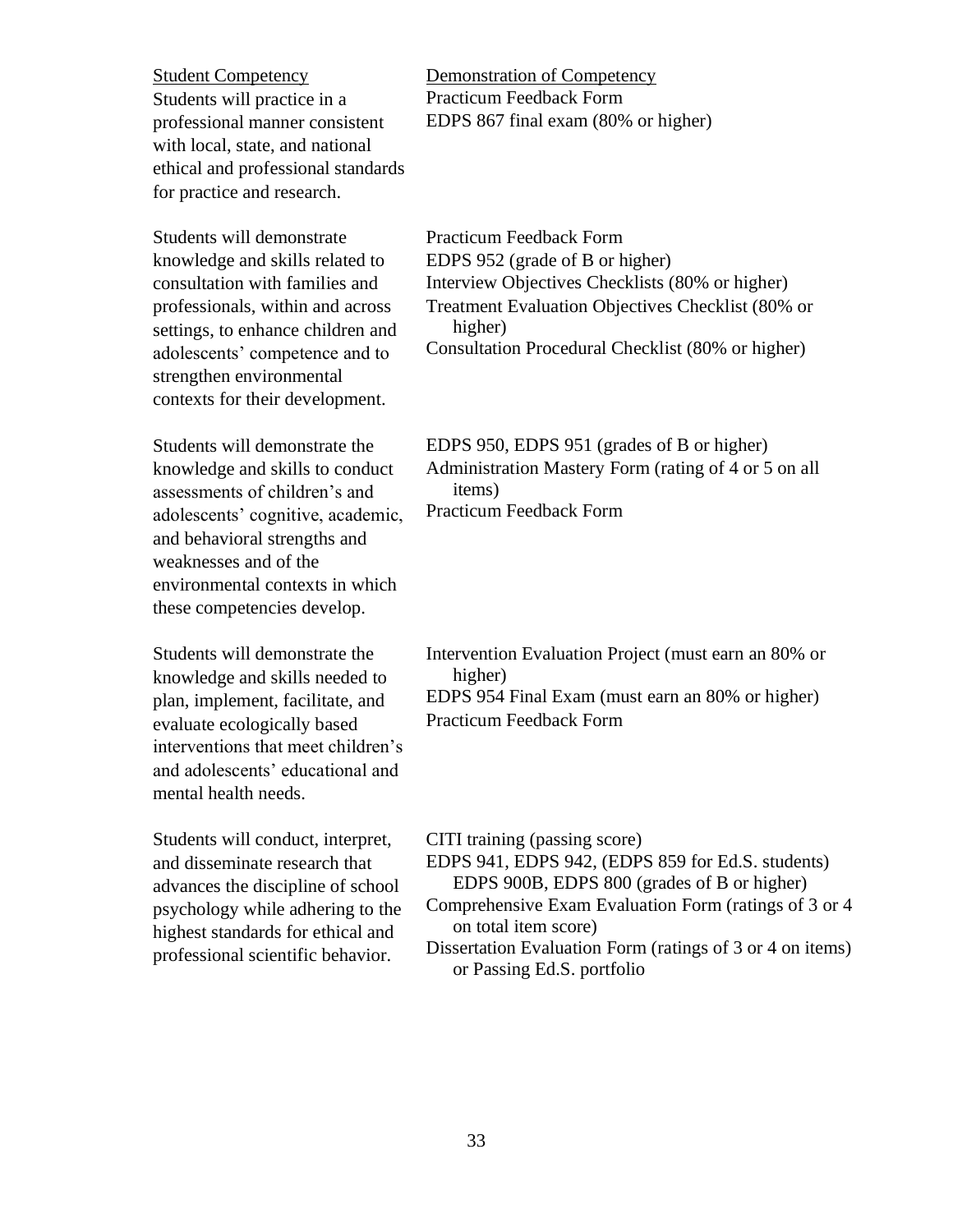## **STUDENT RIGHTS AND RESPONSIBILITIES**

In keeping with the policies of the Department of Educational Psychology, the School Psychology Program adheres to all UNL policies regarding the rights and responsibilities of graduate students. These include the following statements from the UNL Graduate Studies Bulletin:

Nondiscrimination Policy Academic Credit Policies Probation and Termination General Appeal Procedures for Academic Matters Concerning Graduate Students Services for Students with Disabilities Student Rights and Responsibilities Policy Statement on Rights, Privileges, and Responsibilities of Graduate Assistants and Fellowship Recipients Guidelines for Good Practice in Graduate Education

Students are also referred to the Principles of Academic Freedom adopted by the Associated Students of the University of Nebraska (available on the ASUN website at <http://asun.unl.edu/>). Students working in professional contexts with children, teachers, clients, or other individuals are expected to act in accord with the Ethical Principles of both the American Psychological Association (available at [www.apa.org/ethics\) a](http://www.apa.org/ethics))nd the National Association of School Psychologists and may be evaluated on the basis of their adherence to these principles.

In addition to the policies and procedures listed in this handbook, students must also be familiar with the milestones, procedures, and forms dictated by the Graduate College. Full information can be found at:<https://www.unl.edu/gradstudies/academics/degrees>

## **DIVERSITY and INCLUSION**

The UNL School Psychology Program encourages and supports diversity in its students, its faculty, and its curriculum. This philosophical commitment is backed up by comprehensive organizational resources. In particular, the UNL Graduate Bulletin asserts, "it is the policy of UNL to administer all of its educational and employment programs and related supporting services in a manner which does not discriminate because of an individual's race, color, gender (including sexual harassment), religion, national origin, disability, marital status, sexual orientation, or political affiliation." This policy of nondiscrimination provides a foundation for the program's commitment to diversity.

## **ROLE OF THE PROGRAM DIRECTOR**

The Program Director oversees all aspects of the program including faculty affairs, student affairs, curriculum and accreditation. The Program Director is a primary resource for all information regarding the program. Individual faculty members and fellow students are excellent resources, but may not be aware of specific requirement or new and changing program information. If you are unsure of something or receive conflicting information, it is your responsibility to consult the program director for a final decision.

students or between students and members of the faculty. Any student may request a Despite our best intentions, we recognize that disagreements may occur between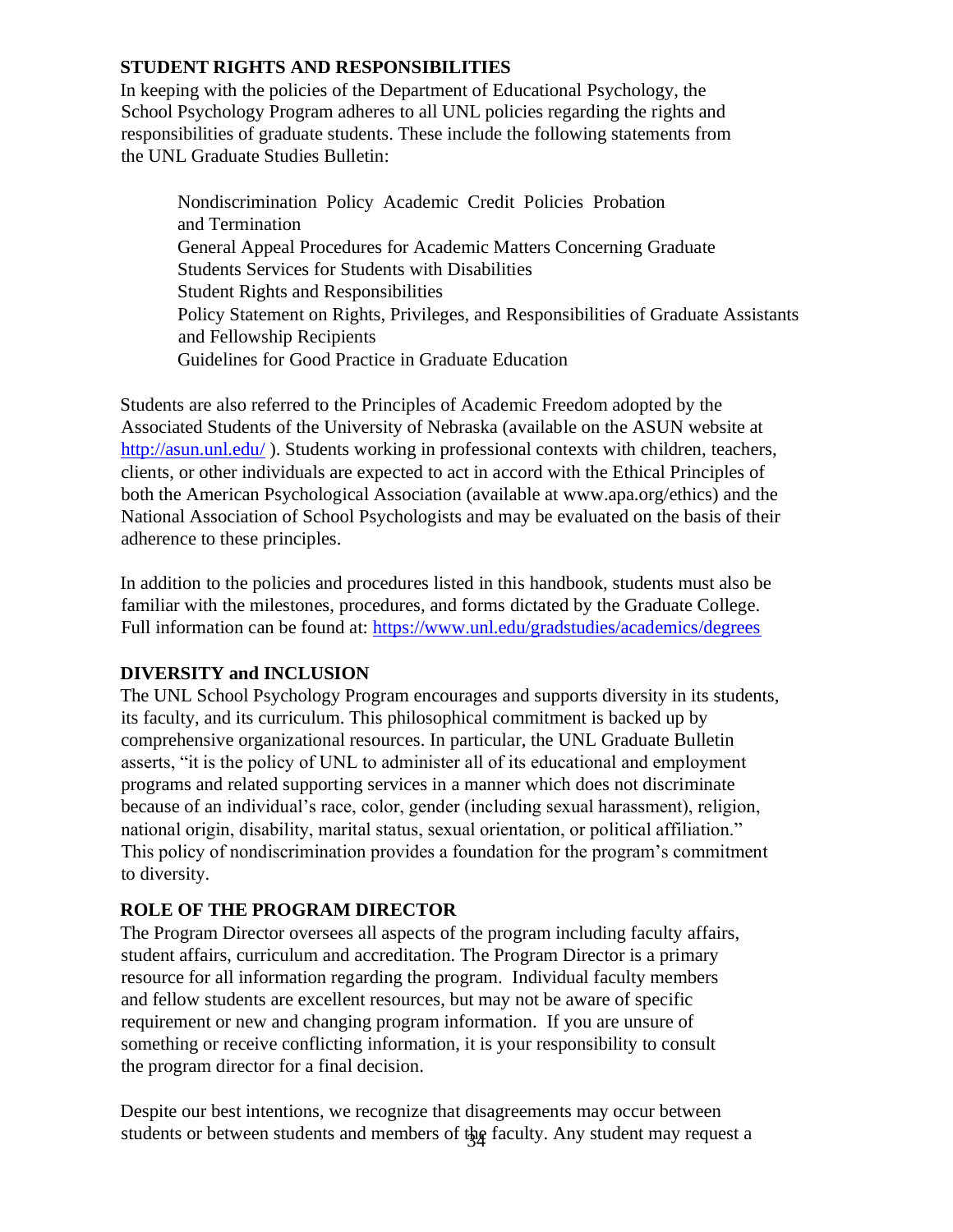meeting with the Program Director for assistance in addressing such disagreements. As a first step, the Program Director will help the student make a plan for taking steps to resolve the disagreement in a way that is consistent with principles for professional standards and practices of the American Psychological Association and the National Association of School Psychologists. In many cases, students need assistance scripting the conversation that should be initiated. Subsequently, if the student's plan is not successful, students may ask that the Program Director meet together with all parties, and assist with the discussion of the disagreement. In some challenging cases, the Program Director may ask that another member of the program or department faculty assist with problem resolution or act as a consultant for the Program Director. Students are advised that the involvement of the Program Director is confidential, except in those cases where other members of the Department (e.g., the Department Chair) should be given information needed to protect the rights of students. In every case, the Program Director reminds students of their rights, responsibilities, and the grievance procedures and provides students with specific information for securing written copies of these. These informal dispute resolution procedures are sufficient to address most disagreements without moving into formal grievance procedures. However, students always have the option of filing a formal grievance following procedures described in the Graduate Studies in Educational Psychology handbook (available on the web at <http://cehs.unl.edu/documents/edpsych/GraduateHandbook.pdf> ) or procedures described in the Graduate Bulletin of the University of Nebraska Lincoln [\(http://bulletin.unl.edu/\).](http://bulletin.unl.edu/)

Ethical guidelines for psychologists mandate that professionals, including students, make known concerns directly to the individuals involved. We provide many opportunities for students to express concerns and questions. We understand that this can be a difficult process for new students; however, unless concerns are openly and directly expressed, we cannot take steps to effectively resolve situations. The program director is the available by appointment at any time to help students with conflict resolution.

## **PROBATION**

Consistent with the policies and practices of the Department of Educational Psychology, progress of students through the School Psychology Program will be monitored and modified as students' educational needs dictate. When students have educational or professional difficulties that interrupt their progress through the program, they will work with their advisor and supervisory committee to create and implement a plan to address the difficulties. When these attempts to rectify the situation are unsuccessful, procedures may be initiated to place the student on probation or dismiss the student from the program. The Department of Educational Psychology procedures for probation or dismissal, and for student appeals of these decisions, are described in the Graduate Studies in Educational Psychology handbook. This handbook is available on the web a[t](http://cehs.unl.edu/documents/edpsych/GraduateHandbook.pdf) <http://cehs.unl.edu/documents/edpsych/GraduateHandbook.pdf>

#### **CONTINUOUS PROGRAM IMPROVEMENT**

cycle of program assessment, evaluation, revisign and renewal. The cycle begins when The faculty understands the importance and role of continuous evaluation of the program in preparing students to be professional school psychologists. Continuous program improvement is critical to the professional preparation of students. To this end, the UNL School Psychology program engages annually in a thoughtful, data-based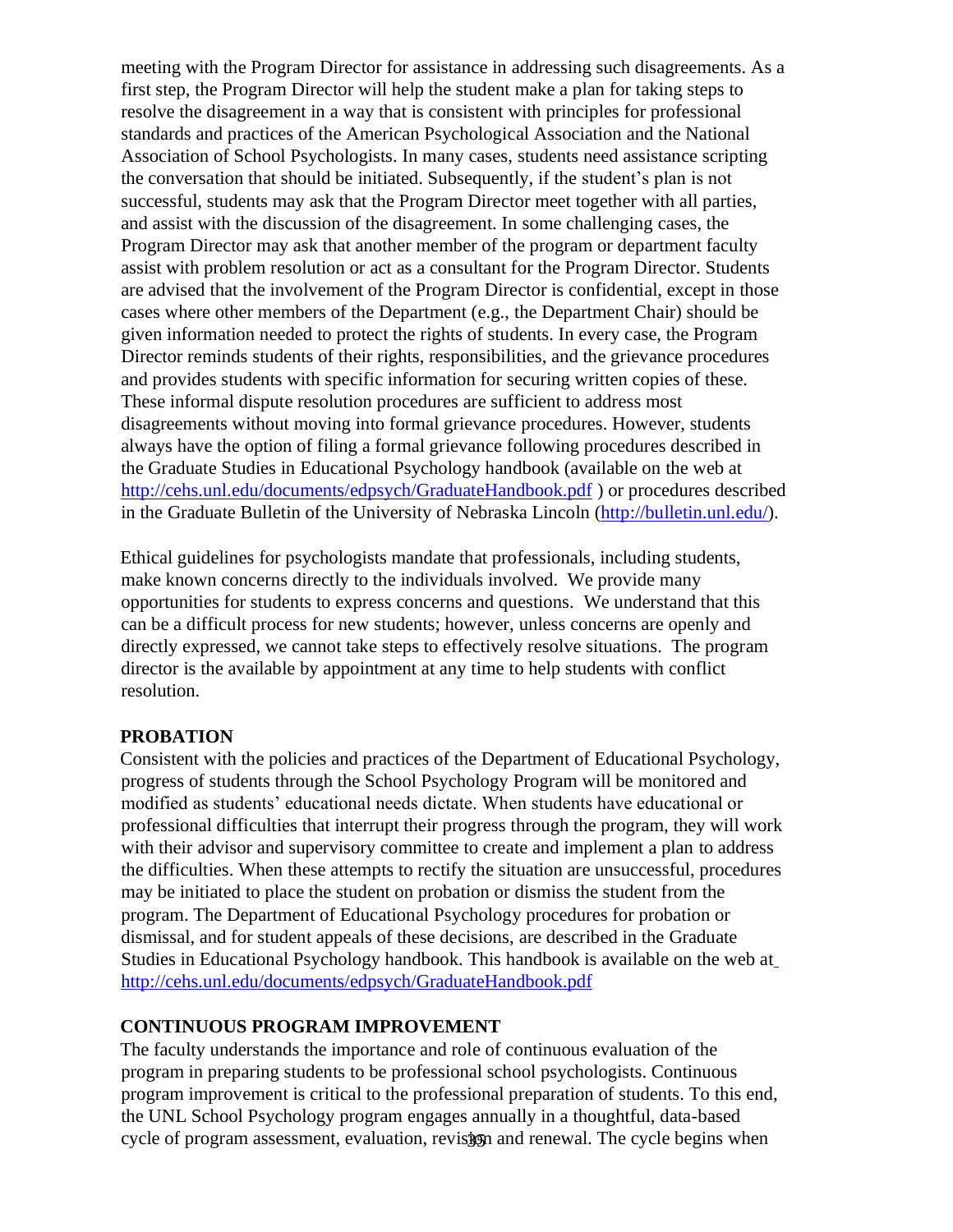faculty collect annual program evaluation surveys from students in the program. Subsequently, the program faculty compiles student evaluation data with multiple other sources (course performance, practicum supervisor evaluations, client impact data, graduate feedback, course instructor evaluations) into a program assessment that summarizes data related to each program objective. Faculty members conduct an annual retreat to analyze, evaluate, and reflect on program data, consider the program's current status and impact, discuss university and professional issues that affect the program, and plan appropriate responses to assure that the training is maximally effective. The result is a program plan for the following year. The cycle begins anew the following year. This evaluation cycle assures that the faculty is in continuous contact with multiple meaningful data sources so that it can evaluate the quality of training and make adjustments to the program as necessary in order to best meet the needs of its students.

## **4: SCHOOL PSYCHOLOGY FACULTY**

The School Psychology faculty will be a critical factor in your graduate education. We have assembled an excellent group of experienced scholars, and we urge you to get to know each of these faculty members individually. A great deal can be gained from each of them outside of structured classroom activities. We know that you will find the school psychology faculty to be receptive to your ideas and more than willing to join you in projects of mutual interest. Below is a brief description of each faculty, along with their interests and a few selected recent publications. (In the list of selected publications, students' names are in italics.)

## **Beth Doll, Ph.D., Educational Psychology, 1983, University of Kentucky. Specialty areas: School mental health practices including the promotion of emotional well-being, children's friendships, and school and classroom environments that promote children's learning and healthy development.**

Beth Doll is a professor of School Psychology in the Department of Educational Psychology. She began her career as a school psychologist in rural Kentucky and then a clinic coordinator at the University of Wisconsin Madison – experiences that afforded insights into the mental health needs of children that she applied successfully in her research on topics spanning children's friendships to the pragmatics of measuring student perceptions of classroom climate. Dr. Doll's principal research interest is the promotion of mental health and the psychological well-being of children and youth and aspects of school and classroom systems that contribute to students' resilience and academic success. Her current work occurs in partnerships with school districts to use student perceptions and classroom data to prompt revised classroom routines. Her developmental investigations of students' psychological wellness explain how these challenge current conceptualizations of mental health and existing mental health policies. These investigations also examine factors that may contribute to mental disturbance or psychological distress, and the tension between objectivity and meaningfulness in applied school psychological interventions. This presents a special challenge for school psychology because interventions that are most easily and precisely described and quantified may not be perceived by educators as offering the best chance for ensuring psychological health.

Dart, E. H., Arora, P. G., Collins, T. A, & Doll,  $\frac{1}{36}$  (2019). Progress monitoring measures for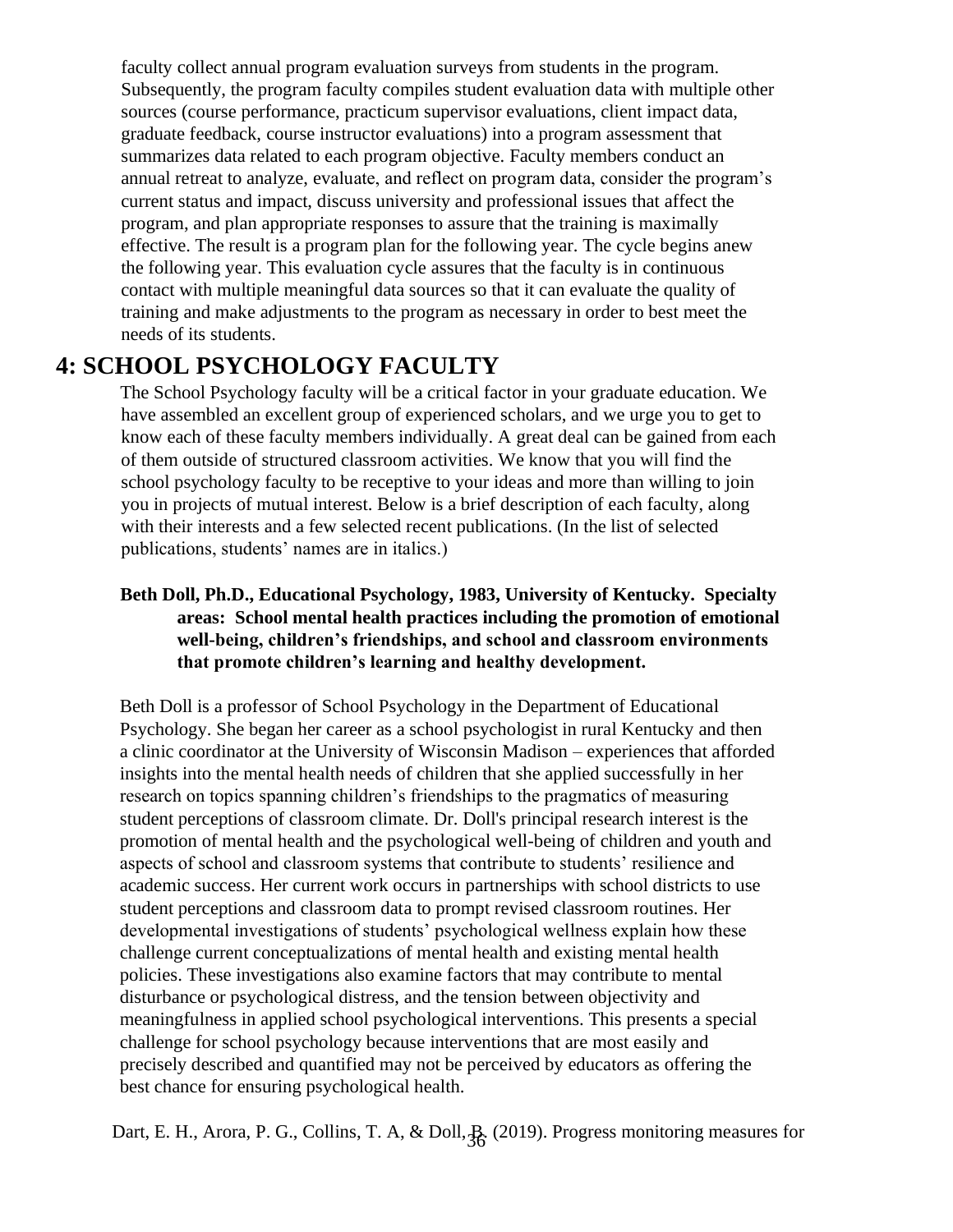internalizing symptoms: A systematic review of the peer-reviewed literature. *School Mental Health*. 11(2), pp. 265-275.<https://doi.org/10.1007/s12310-018-9299-7>

- Doll, B. (2019). Addressing student internalizing behavior through Multi-Tiered Systems of Support: A Commentary. *School Mental Health, 11(2),* 290-293. DOI 10.1007/s12310-019-09315-3
- Doll, B., Brehm, K., & Zucker, S. (2014). *Resilient classrooms: Creating healthy environments for learning, 2nd Edition*. New York: Guilford Publications.
- Doll, B., Cummings, J.A., & Chapla, B. (2014). Best practices in population-based school mental health services. In A. Thomas & P. Harrison (Eds.), *Best Practices in School Psychology: Systems-level services (pp. 149-164).* Bethesda, MD: National Association of School Psychologists.
- Doll, B., Nastasi, B.K., Cornell, L, Song, S.Y. (2017). School-Based Mental Health Services: Definitions and Models of Effective Practice. *Journal of Applied School Psychology, 33 (3), 179-194. DOI*10.1080/15377903.2017.1317143
- Doll, B., Spies, R. A., Thomas, A.E., Sikorski, J.D., Chadwell, M.R., Chapla, B.A., & Franta, E.R. (2014). ClassMaps Consultation: Integrating evaluation into classrooms to promote positive environments. In In R. Gilman, S. Huebner, and M. Furlong (Eds.), *Handbook of positive psychology in the schools, 2nd Edition (pp. 278-297).* New York: Routledge.
- Falender, C. A., Grus, C., McCutcheon, S., Goodyear, R., Ellis, M. V., Doll, B., Miville, M., Rey-Casserly, C., & Kaslow, N. J. (2016). Guidelines for clinical supervision in health service psychology: Evidence and implementation strategies. *Psychotherapy Bulletin, 51(3), 6-16*
- Lazarus, P. J., Suldo, S., & Doll (Eds.) (In press). *Fostering the emotional wellbeing of children*. Under contract with Oxford University Press of USA.
- **Matthew J. Gormley, Ph.D., School Psychology, 2016, Lehigh University. Specialty Areas: Assessment and Treatment of Attention-Deficit/Hyperactivity Disorder and associated Disruptive Behavior Disorders, Pediatric School Psychology, Integrated Primary Care.**
- Dr. Gormley is an Assistant Professor of School Psychology in the Department of Educational Psychology. He is currently teaching Assessment of Intelligence (EDPS 950),School Practice in School Psychology (EDPS 981), and Systems of School-Based Consultation (EDPS 952). His research interests focus on the development and evaluation of individual interventions, intervention packages, and service delivery models for individuals at-risk for and diagnosed with ADHD. He is particularly interested in the development and application of individualized and continuous supports across both major and minor transitions within, to, and from academic settings. Additionally, Dr. Gormley has experience working in schools, specialty clinics (e.g., ADHD, Cystic Fibrosis), and integrated primary care settings. He is interested in the intersections and collaborations between families, schools, and healthcare systems both through improving the health literacy of school-based school psychologists and the integration of school psychologists into primary care offices. Dr. Gormley completed his pre-doctoral internship at the Munroe-Meyer Institute in the Nebraska Internship Consortium in Professional Psychology in Omaha, Nebraska and his post-doctoral fellowship at Geisinger Health System in Lock Haven, Pennsylvania.

## *Selected Recent Publications*

DuPaul, G. J., **Gormley, M. J.**, Weyandt, L.L., & Anastopoulos, A. D. (2021). Trajectories of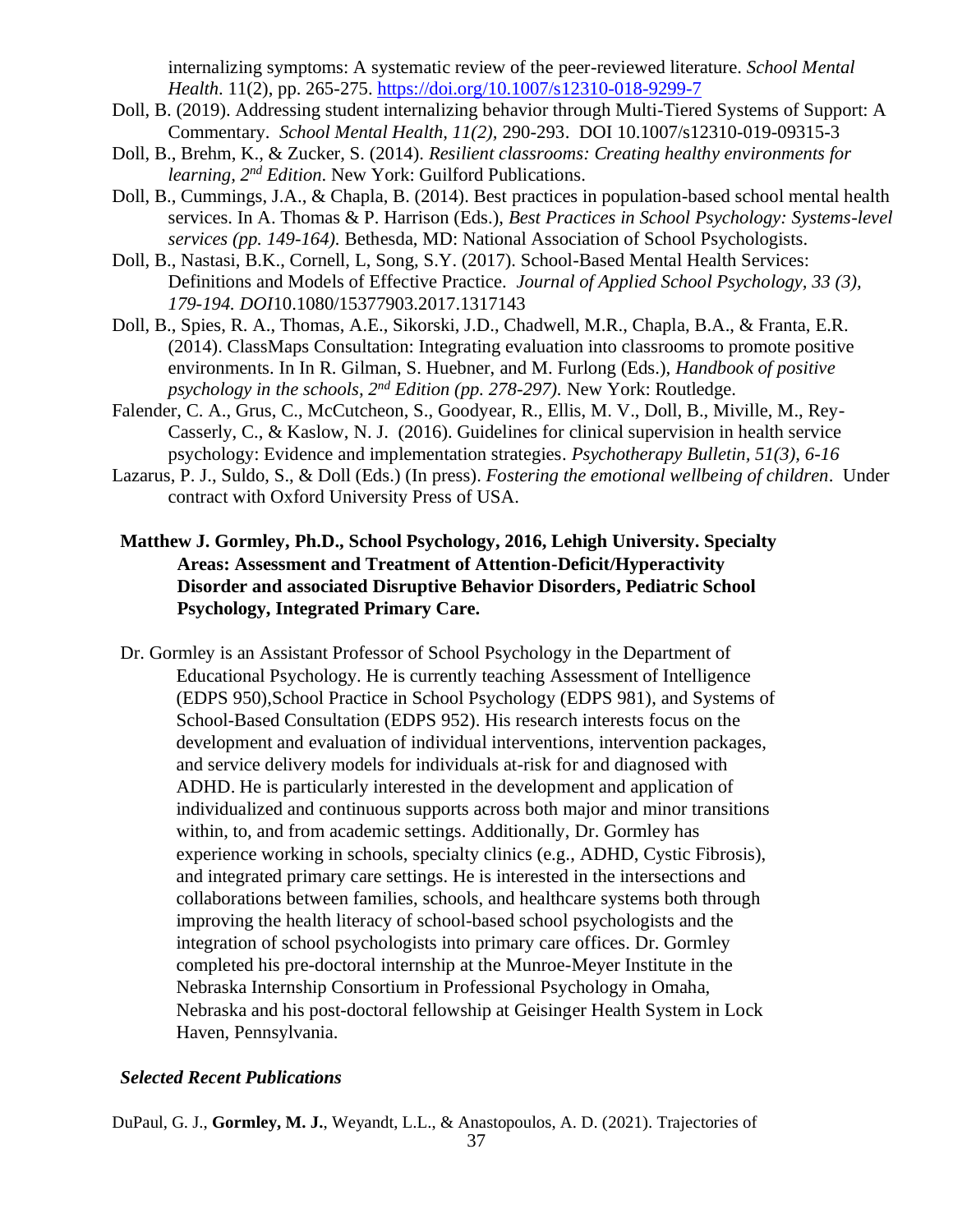academic performance among college students with and without ADHD. *Journal of Clinical Child and Adolescent Psychology*. Advance online pulication. doi: 10.1080/15374416.2020.1867990

- **Gormley, M. J.**, Sheridan, S. M., *Dizona, P*., Witte, A., Wheeler, L., *Eastberg, S. R. A.*, & Cheng, K. (2020). Conjoint behavioral consultation for students exhibiting symptoms of ADHD: Effects at post-treatment and one-year follow-up. *School Mental Health, 12*, 53-66. doi:10.1007/s12310-019-09342-0
- **Gormley, M. J.**, Meadows, T., Hosterman, S., Kettelwell, P., Kirchner, H. L., & O'Dell, S. (2020). The Relationship between integrated pediatric psychology and primary care visit length, Revenue, Content Over 24 Months. *Families, Systems, and Health*. Advance online publication. doi: 10.1037/fsh0000532
- **Gormley, M. J.**, DuPaul, G. J., Weyandt, L. L., & Anastopoulos, A. D. (2019). First year GPA and academic service use among college students with and without ADHD. *Journal of Attention Disorders, 23,* 1766-1779. doi: 10.1177/1087054715623046
- Sheridan, S. M., Witte, A. L., Wheeler, L. A., Eastberg, S. R. A., Dizona, P. J., **Gormley, M. J.** (2019) Conjoint behavioral consultation in rural schools: Do student effects maintain after one year? School Psychology Quarterly, 34, 410-420 doi: 10.1037/spq0000279
- **Gormley, M. J.**, Pinho, T., Pollack, B., Puzino, K., Franklin, M., Busch, C., DuPaul, G. J., Weyandt, L. L., & Anastopoulos, A. D. (2018). Impact of study skills and parent education on first-year GPA among college students with and without ADHD: A moderated mediation model. *Journal of Attention Disorders*. Advance online publication. doi: 10.1177/1087054715594422
- DuPaul, G. J., Dahlstrom-Hakki, I., **Gormley, M. J.**, Fu, Q., Pinho, T., & Banerjee, M. (2017). College students with ADHD and LD: Effects of support services on academic performance. *Learning Disabilities Research & Practice, 32*, 246-256. doi: 10.1111/ldrp.12143
- DuPaul, G. J., Pinho, T., Pollack, B., **Gormley, M. J.**, & Laracy, S. D. (2017). First-Year College Students with ADHD and/or LD: Differences in Self-Concept, School Preparation, and College Expectations. *Journal of Learning Disabilities*. Advance online publication. doi: 10.1177/0022219415617164
- Gormley, M. J., & DuPaul, G. J. (2015). Teacher to teacher consultation: Facilitating consistent and effective intervention across grade levels for students with ADHD. *Psychology in the Schools, 52*, 124-138. doi: 10.1002/pits.21803
- Suldo, M. S., **Gormley, M. J.**, DuPaul, G. J., & Anderson-Butcher, D. (2014). The Impact of School Mental Health on Student and School-Level Academic Outcomes: Current Status of the Research and Future Directions. *School Mental Health*, *6*, 84-98. doi: 10.1007/s12310-013-9116-2

## **Heather Hruskoci, PhD; School Psychology, University of Nebraska-Lincoln, 2017. Specialty Areas: Clinical Practice and Supervision**

completed her internship training at Family Service & Guidance Center in Topeka, Dr. Hruskoci is an Assistant Professor of Practice and the Director of the Counseling and School Psychology Clinic. Currently. She is responsible for teaching core clinical and community practice courses in both the School Psychology and Counseling Psychology programs. Specifically, she teachers EDPS 866: Pre-Practicum in Counseling Psychology, EDPS 982: Clinical Practice in School Psychology, EDPS: 997A: Beginning Practicum in Counseling Psychology, and EDPS 997B: Field Placement in Counseling Psychology. Dr. Hruskoci is a licensed psychologist and she is responsible for providing clinical supervision to doctoral students in the program. She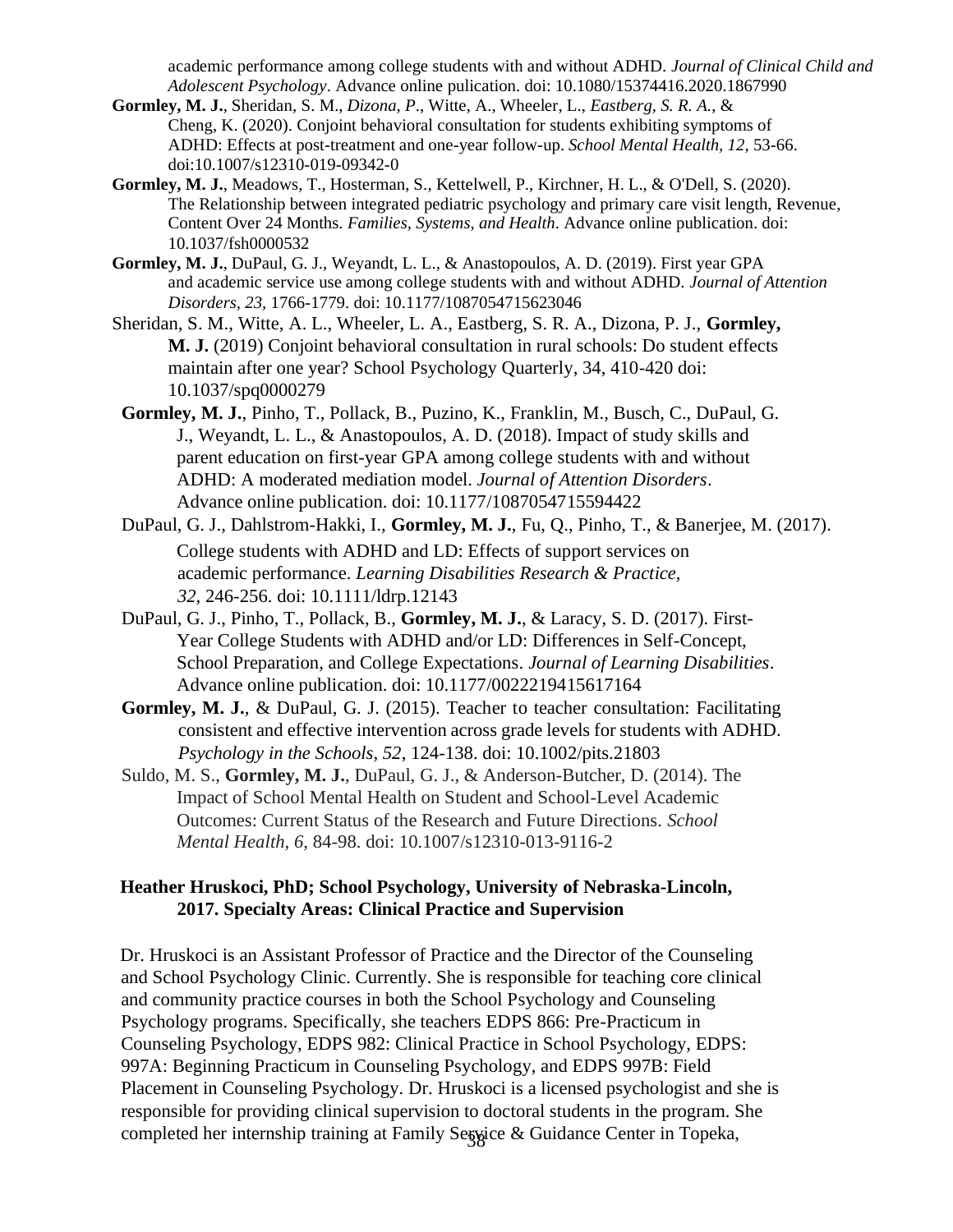Kansas. She is trained in utilizing an integrative approach, incorporating elements of Cognitive Behavioral Therapy and Child-Centered Therapy, using a systems framework to treat a variety of mental health concerns (e.g., anxiety, depression, trauma). Dr. Hruskoci worked in a community mental health center and in a private practice setting before coming to the University of Nebraska-Lincoln in 2020. Dr. Hruskoci serves on the Professional Competencies and Practicum Training Committee (as part of the Association for Directors of Psychology Training Clinics) and the Academic Affairs Committee (as part of the Nebraska Psychological Association).

## **Scott A. Napolitano, PhD; Educational Psychology, The University of Texas at Austin, 1996; Major: School Psychology; Specialty Areas: Pediatric Neuropsychology, Clinical Practice, Intellectual and Academic Assessment and Sports Psychology.**

Dr. Napolitano is an Associate Professor of Practice and the Director of the School Psychology Program. Dr. Napolitano was recently awarded a 1 million dollar grant by the United States Department of Education to create a specialized training program in concussion management. Currently, he is responsible for teaching the core clinical and community practice courses and for providing clinical supervision to doctoral students in the program. Dr. Napolitano is a licensed psychologist. He completed his internship and Munroe Meyer Institute and his postdoctoral training in pediatric neuropsychology at the University of Texas Southwestern Medical School. Dr. Napolitano was in private practice as a neuropsychologist for 15 years before coming to the University of Nebraska-Lincoln in 2011. Since 1997 he has been the supervising psychologist for the Husker Athletic department and is an independent allied health professional at Bryan LGH medical center and St. Elizabeth's hospital. His clinical and research interests are in the areas of neuropsychology, clinical supervision and concussion management. Dr. Napolitano also serves as the Chair of the Graduate Committee for the Department of Educational Psychology. Dr. Napolitano is also the faculty advisor to the student organizations of SASP and DEMAC. Dr. Napolitano was recently elected at Chair of the Council of Directors of School Psychology Programs, the national organization representing School Psychology Program directors.

## *Selected Publications*

- Napolitano, S.A. (2018). *Gardner's Theory of Multiple Intelligences.* In Braaten, E. (Ed.), *The SAGE Encyclopedia of Intellectual and Developmental Disorders*
- Napolitano, S.A. (2018). *The Flynn Effect.* In Braaten, E. (Ed.), *The SAGE Encyclopedia of Intellectual and Developmental Disorders*

Napolitano, S.A. (2017). *Test review of the Auditory Phoneme Sequencing Test*. In Carlson, J.F., Geisinger, K.F., & Jonson, J.L. (Eds.), *The Twentieth Mental Measurements Yearbook.* Lincoln, NE: Buros Center for Testing.

39 Napolitano, S.A. (2017). *Test review of the Short Parallel Assessments of*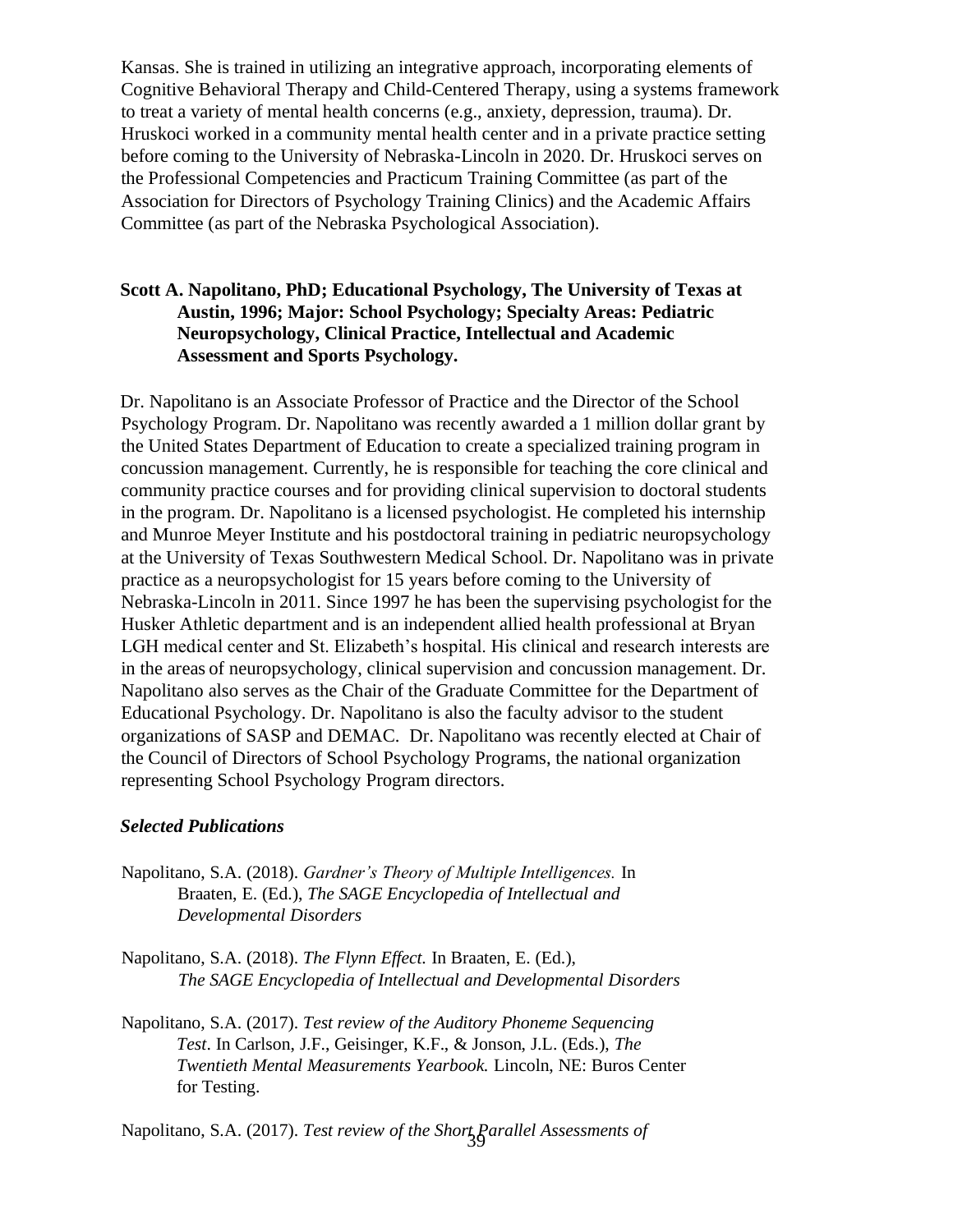*Neuropsychological Status*. In Carlson, J.F., Geisinger, K.F., & Jonson, J.L. (Eds.), *The Twentieth Mental Measurements Yearbook.*  Lincoln, NE: Buros Center for Testing.

- Napolitano, S.A. (2010). A review of the NEPSY-II. In Spies, R.A., & Geisinger, K.F. (Eds.), *The Mental Measurement Yearbook.* Lincoln, NE: The Buros Institute of Mental Measurements.
- Swearer, S.M., Espelage, D.L., & Napolitano, S.A. (2009). *Bullying prevention and intervention: Realistic strategies for schools.* New York, NY: Guilford Press.
- Sheridan, S.M., Napolitano, S.A., & Swearer, S.M. (2002). Best practices in schoolcommunity partnerships. In A. Thomas & J. Grimes (Eds.), *Best practices in school psychology – IV* (pp.321-336). Bethesda, MD: National Association of School Psychologists

## **Susan M. Swearer, Ph.D., Educational Psychology, 1997, University of Texas at Austin. Major: School Psychology. Specialty Areas: Bullying Prevention and Intervention, Cognitive-Behavioral Interventions, Evidence-Based Treatment for Internalizing Disorders and Externalizing Disorders in Youth.**

Dr. Swearer is the Willa Cather Professor of Educational Psychology and Chair of the Department of Educational Psychology at UNL. She is the director of the Empowerment Initiative [\(http://empowerment.unl.edu; @](http://empowerment.unl.edu/)DrSueSwearer), and Co-Director of the Bullying Research Network [\(http://brnet.unl.edu; @](http://brnet.unl.edu/)Bully\_Research). Dr. Swearer is a licensed psychologist in the state of Nebraska and is a supervising psychologist in the Counseling and School Psychology Clinic. She is on the editorial review boards for *School Psychology Review, Journal of School Psychology, Journal of School Violence,* and *Journal of Anxiety Disorders*. Her research and clinical foci are interrelated and include the examination of the social ecology that influences bullying and victimization in our schools and communities, the influence of internalizing psychopathology on externalizing behavior, and cognitive-behavioral interventions for youth and their families. Current research projects include the Born Brave Experiences study, a mixed methods research study that was conducted during and after Lady Gaga's last three concert tours; participatory action research in bullying prevention; ongoing evaluation of an individually-based intervention for bullying behaviors (*Target Bullying Intervention Program*), and an anti-bullying initiative with the National Guard, *Helping Everyone Achieve Respect*. Dr. Swearer was an invited presenter at the White House Bullying Prevention Conference in March 2011 and has participated in subsequent White House summits on bullying prevention and intervention in 2013, 2014; and 2016. She completed her pre-doctoral internship at Boys Town in the Nebraska Internship Consortium in Professional Psychology (APA approved) in Omaha, Nebraska in 1996 and joined the School Psychology faculty at UNL in 1997.

#### *Selected Recent Publications (Student authors are in italics)*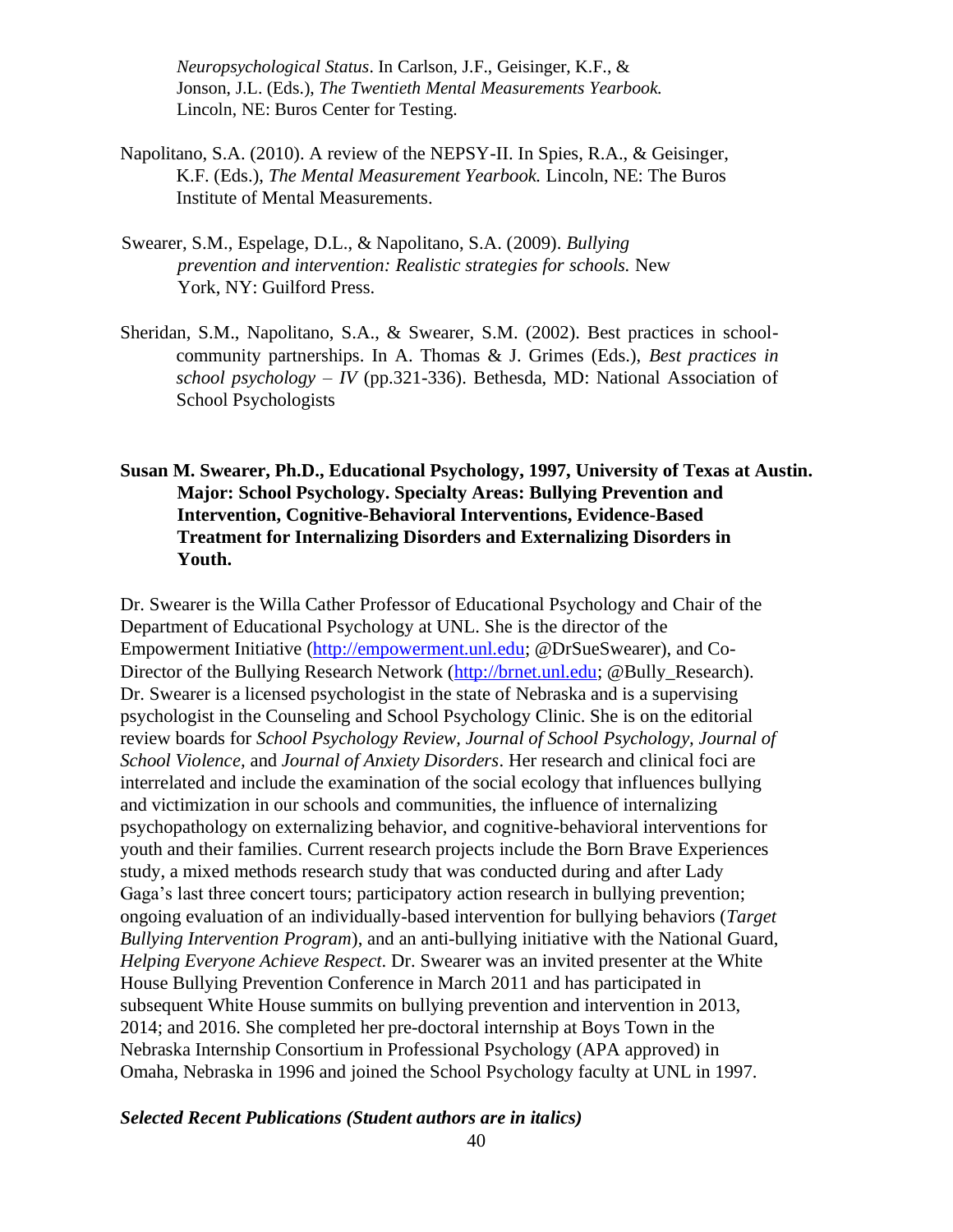- Stavinoha, P.L., *Solesbee, C*., Swearer, S.M., *Svoboda, S.,* Klesse, L.J., & Holland, A.A. (2021). Risk factors for bullying victimization in children with Neurofibromatosis Type 1 (NF1). *Children.* [Children | Free Full-Text | Risk Factors for Bullying Victimization in Children with](https://www.mdpi.com/2227-9067/8/2/145)  [Neurofibromatosis Type 1 \(NF1\) \(mdpi.com\).](https://www.mdpi.com/2227-9067/8/2/145)
- *Ong, T.Q*., Bandalos, D.L., & Swearer, S.M. (2019). Does the spiritual values/religion subscale of the Self-Description Questionnaire III function differentially across heterosexual and non-heterosexual young adults? A measurement invariance study. *Journal of Homosexuality, 1-19.*
- Ryoo, J.H., Wang, C., Swearer, S.M., & *Park, S*. (2017). Effects of giftedness and student grade on bullying involvement. *Gifted Child Quarterly.*
- Ryoo, J. H., Wang, C., Swearer, S.M., & Park, S. (2017). Investigation of transitions in bullying/victimization statuses of gifted and general education students. *Exceptional Children, 83,*  396-411. doi: 10.1177/0014402917698500.
- *Myers, Z.R*., Swearer, S.M., Martin, M., & *Palacios, R*. (2017). Cyberbullying and traditional bullying: The experiences of poly-victimization among diverse youth. *International Journal of Technoethics*.
- Song, S.Y., & Swearer, S.M. (2017). The cart before the horse: The challenge of restorative justice consultation in schools. *Journal of Educational and Psychological Consultation.*
- Wang, C., Ryoo, J. H., Swearer, S. M., Turner, R., & Goldberg, T. (2017). Longitudinal relationships between bullying and moral disengagement among adolescents. *Journal of Youth and Adolescence*, 46, 1304-1317.
- Swearer, S.M., Martin, M., Brackett, M., & *Palacios, R.* (2106). Bullying interventions in adolescence: The intersection of legislation, policies, and behavioral change. *Adolescent Research Review.*
- Swearer, S.M., & Hymel, S. (2016). Bullying and discrimination in schools: Exploring variations across student subgroups. *School Psychology Review*.
- Swearer, S.M., & Hymel, S. (2015). Understanding the psychology of bullying: Moving toward a socialecological diathesis-stress model. *American Psychologist, 70,* 344-353. <http://dx.doi.org/10.1037/a0038929>

## **5: STUDENT RESPONSIBILITIES**

## **PROFESSIONALISM**

Although faculty members will put forth their utmost effort to assist students during their graduate careers, students must take the biggest responsibility for their own learning, including awareness of Graduate College and Departmental requirements. For example, it is the responsibility of students to read the Graduate College Bulletin and the Educational Psychology Graduate Student Handbook and be aware of requirements for meeting applicable deadlines, filing forms, etc. Likewise, students are expected to take substantial initiative in seeking out knowledge and experiences that extend beyond formal classroom activities. Examples of this type of activity include visiting various agencies that provide psychological services to children, attending and participating in local or national professional organizations (e.g., American Psychological Association (Division 16), National Association of School Psychologists, Nebraska Psychological Association, Nebraska School Psychologists Association), and keeping abreast of scholarly journals (e.g., *American Psychologist, School Psychology, Journal of School Psychology, School Psychology Review, Psychology in the Schools, School Psychology International, Journal of Educational and Psychological Consultation, Journal of Clinical Child Psychology*). The faculty is responsible for providing students with learning opportunities that will facilitate students' professional and personal growth as a psychologist.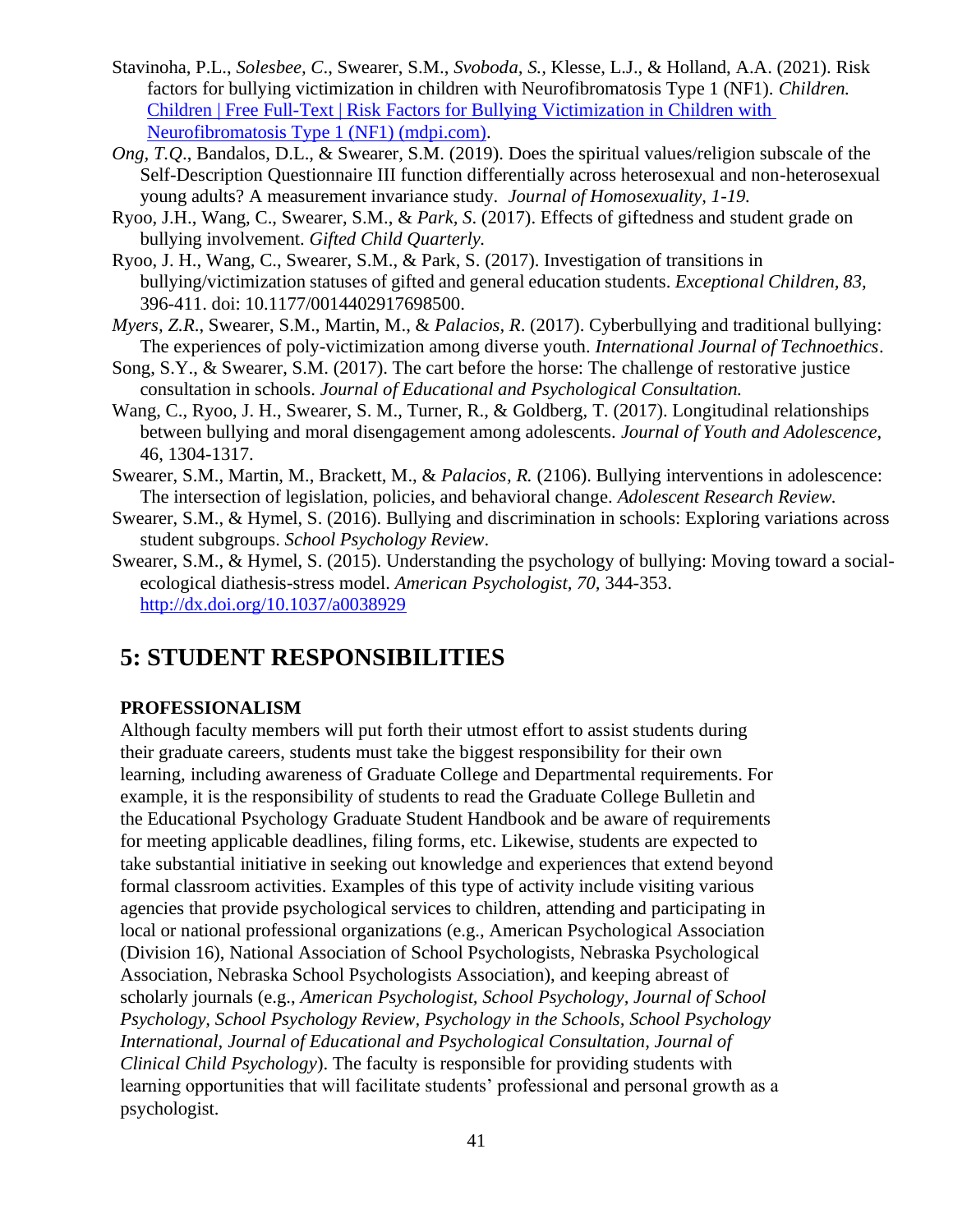UNL is a member of the National Center for Faculty Development and Diversity (NCFDD; [https://www.facultydiversity.org\)](https://www.facultydiversity.org/). As a member institution, all faculty, postdocs, and graduate students receive free membership and access to all training materials and webinars designed to aid professional development in higher education. Students should sign up on the website using their huskers.unl.edu email address. If you have any questions about this benefit, please contact Dr. Susan Swearer [\(sswearer@unl.edu\)](mailto:sswearer@unl.edu).

The school psychology faculty has a responsibility to the children, families, other professionals, and the field (expressed to a large degree through its accountability to professional organizations and accrediting agencies) to prepare school psychologists who display the highest level of ethical behavior in the execution of their responsibilities. Because the program is a professional training program, students receive instruction, encouragement, and feedback on their professional behaviors in the following areas:

- 1. Respect for human diversity
- 2. Communication skills
- 3. Effective interpersonal relations
- 4. Professional conduct and ethical responsibility
- 5. Adaptability
- 6. Initiative and dependability

We expect students to (a) come prepared with a solid foundation of good judgment in these areas, (b) be open and receptive to feedback in these areas during the course of their professional training, and (c) comply with established ethical standards (American Psychological Association, National Association of School Psychologists) for professional conduct and the Student Honor Code of the University of Nebraska-Lincoln (see the Graduate Studies Bulletin). Students have a responsibility to read, review, agree to comply with, and follow all ethical standards of the American Psychological Association and the National Association of School Psychologists. Students can find the most recent versions of the APA ethical guidelines at [http://www.apa.org/ethics/code2002.html,](http://www.apa.org/ethics/code2002.html) and the NASP ethical guidelines at <http://www.nasponline.org/standards/2010standards.aspx> . Because school psychology is a field that leads to certification and possible licensure, the faculty has a responsibility to continuously evaluate students' actions and professional promise in the field. Ethical misconduct and/or lack of professional promise can be used by the faculty as grounds for termination (see the Graduate Bulletin section on Grounds for Probation and Termination of UNL Graduate Students: [http://bulletin.unl.edu/\).](http://bulletin.unl.edu/)

## **ACADEMIC DISHONESTY**

probation, suspension, or expulsion from the production, or withdrawal of granted Cheating, plagiarism or other violations of the UNL academic code will result in grades of '0' for the affected assignment and may result in a failing grade in the course. This policy is reiterated in most course syllabi for program courses. In most cases, the school psychology faculty will refer the student to the University of Nebraska Office of Student Judicial Affairs. (See the UNL Graduate Bulletin for a description of the office and the UNL Academic code.) When a student is referred to this office, sanctions may include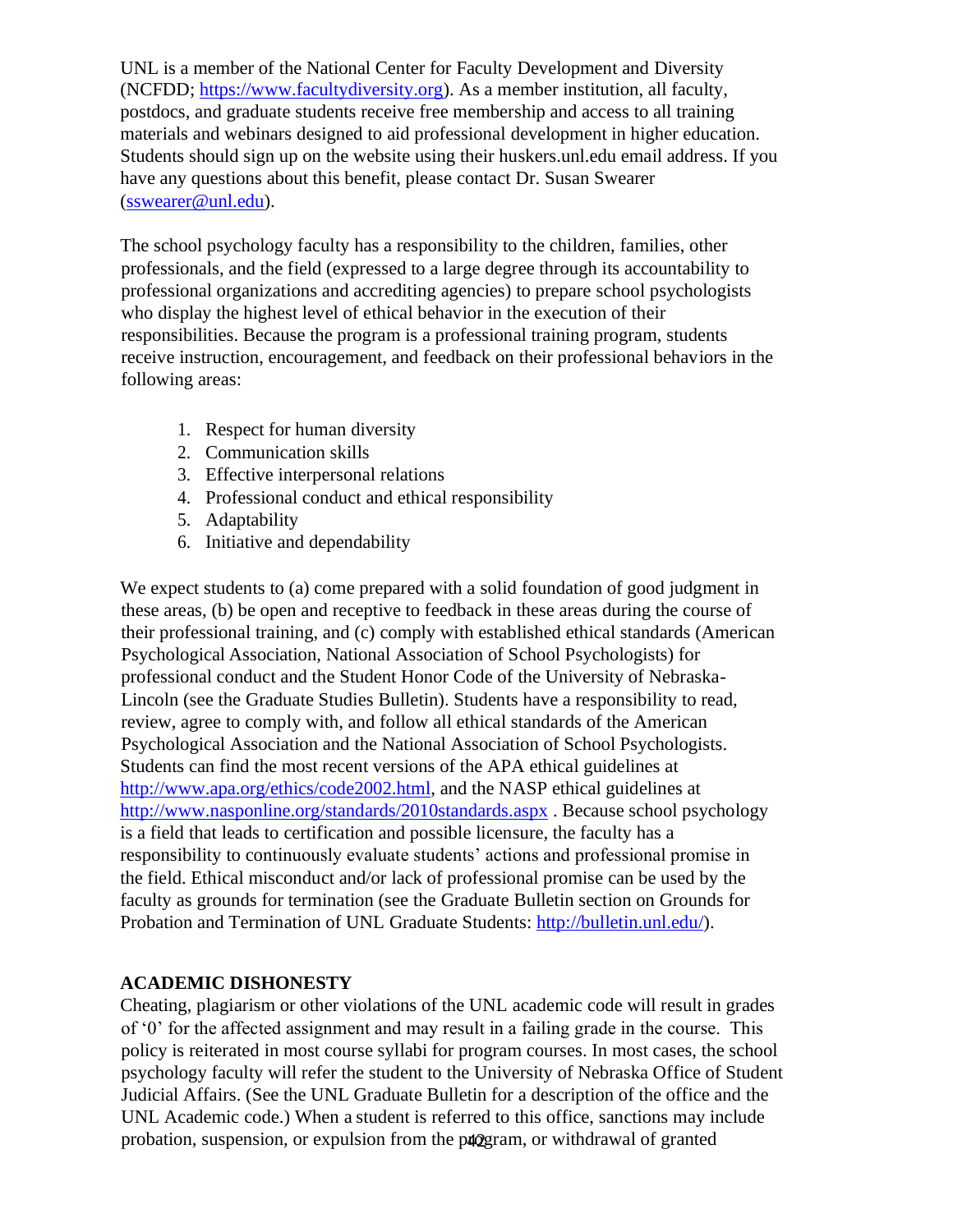diplomas. The School Psychology program faculty has no influence over sanctions or decisions once a student is referred to the Office of Student Judicial Affairs. All students are required to complete an online plagiarism tutorial and pass the exam with 100% accuracy. The exam certificate should be printed and given to the Program Director.

## **AVAILABILITY OF PERSONAL INFORMATION**

Students are required to maintain professional behavior in public life while enrolled in the School Psychology program. Personal information, opinions, or communications that students make in public, or that are posted on websites, in chatrooms, or on electronic bulletin boards should never be offensive to the community, immoral within accepted community standards, or insulting to any person or groups of persons. In addition, students are advised to keep personal directory information private. Addresses, telephone numbers, or email addresses should never be posted on a public site where they could be accessed by actual or potential clients.

As part of this policy, faculty strongly advise students to sign the form with the UNL Registrar's Office specifying that their directory information not be included in the University of Nebraska student online directory. You can find this form by contacting the Registration and Records office at 402-472-3635. More information on the Directory can be found here: [http://registrar.unl.edu/student-information.](http://registrar.unl.edu/student-information)

## **FEEDBACK TO STUDENTS**

The program has several mechanisms for providing feedback to students. First, students meet each semester with a program advisor who provides collective faculty feedback in these areas. Second, thanks to small class sizes, students work closely with faculty in all of their courses, including planned field experiences. Third, students receive extensive and structured feedback from field supervisors (including both university-based and field-based supervisors) on their professional behaviors as a part of their field experiences. Finally, students receive a yearly evaluation letter from the faculty that summarizes their progress in the program.

Should problems arise, program faculty will work with the student to try to resolve the problem(s). However, some violations of professional ethical codes or state and/or federal laws may result in dismissal. Student rights and responsibilities are outlined in the Graduate Studies Bulletin.

## **BACKGROUND CHECKS**

The College of Human Sciences requires that all students have criminal background checks prior to entering a school or community agency for class or research purposes. Because school psychology students enter schools in their first semester, a full background check is required upon entry into the program. This must be completed before the beginning of the fall semester of Year 1. Students are subsequently required to complete a disclosure form every 18 months thereafter, and immediately inform the Director of Field Experiences if a new charge or conviction occurs at any time during their program of study. During their culminating experience (internship), students are required once again to have a full criminal background check completed. Failure to comply with the College policy will result in being administratively dropped from courses requiring background checks and no endorsement for certifications or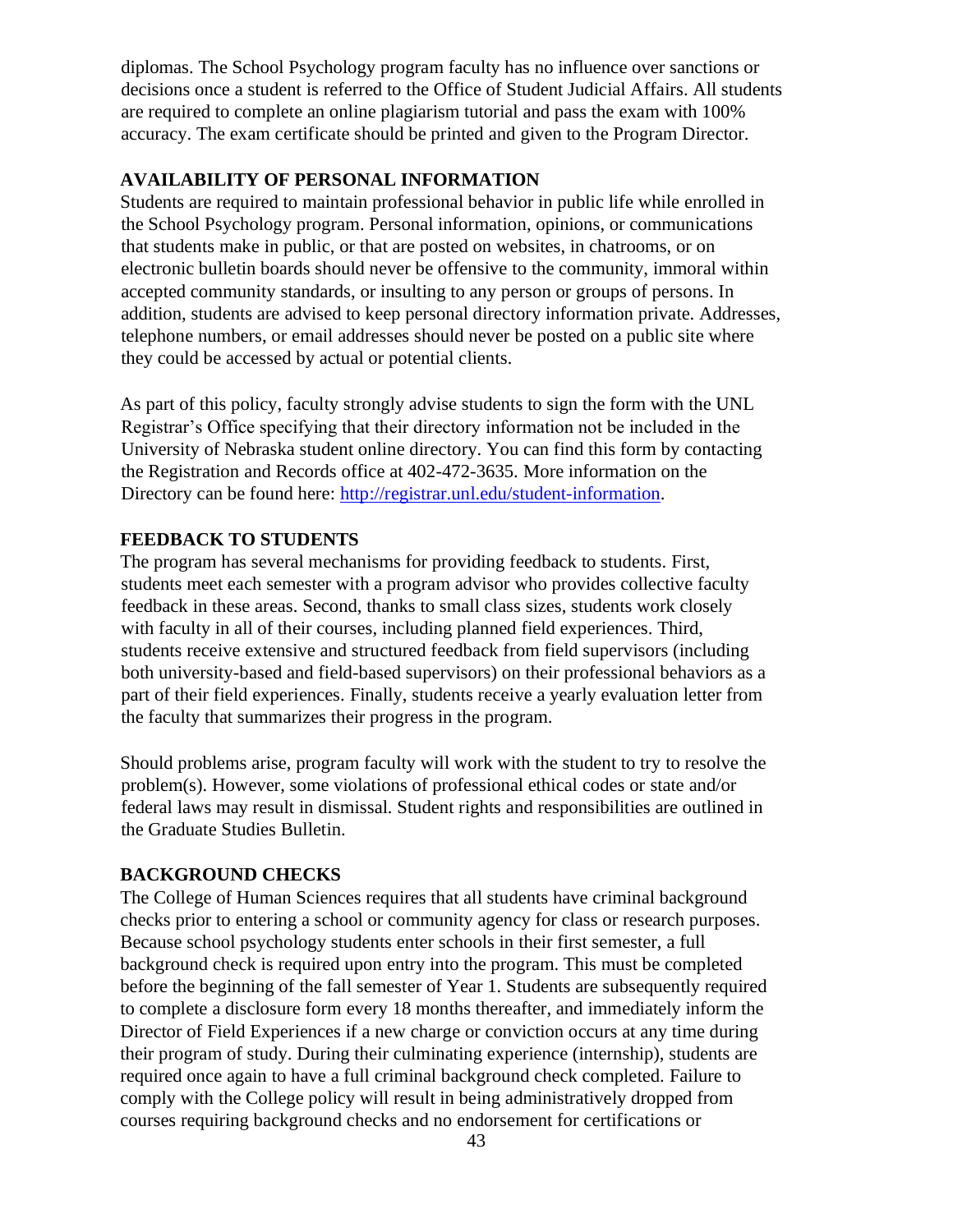licensure applications from the university. All of the relevant information and forms can be found at **<http://go.unl.edu/bgcheck>**

## **PRIVILEGED COMMUNICATION**

All communication regarding clients and clinical training is subject to rules and laws regarding confidentiality (see APA and NASP ethical codes). This extends to electronic communication. All email communication related to clinical training must go through the student's Huskers email account (huskers.unl.edu). Students in their clinical training are practicing under the supervision of a licensed psychologist at UNL and email communication through accounts that are not connected to UNL is prohibited.

## **6: ADMISSIONS**

The typical applicant pool for the school psychology program consists of approximately 50 candidates. Admissions decisions are based on each candidate's prior grades, GRE scores, letters of recommendation, a personal statement of professional goals, research experiences, professional experiences, and match to our program philosophy. Candidates from diverse cultural and experiential backgrounds are strongly encouraged to apply. For both the doctoral and educational specialist programs, an interview is required. On-campus interviews are preferred. To be considered for admission, all necessary application materials must be received by *December 1*.

Required application materials for the program include undergraduate and graduate transcripts; Official score report of Verbal and Quantitative scores for the Graduate Record Examination; At least three letters of recommendation from people familiar with the applicant's qualifications; And a personal statement of purpose written by the applicant. Applicants are judged based on the entirety of their application rather than on isolated quantitative indicators. Unique strengths and important prior life experiences (e.g., cultural diversity, extensive work experiences with children, prior research productivity) are given considerable weight in this discussion. Prior academic success is indicative of applicants likely success in future academic coursework. Letters of recommendation and personal statements provide further information and facilitate a match of student interest with Program philosophy and objectives. Based on a paper review of all applicants' materials, 12-17 applicants are invited to a day-long interview with program faculty and students. During the interview, applicants meet individually with each member of the faculty, are provided with tours of the program facilities, discuss program experiences with graduate students, and learn more about the research conducted in each of the program's doctoral seminars.

undergraduate grade point average of 3.7, and average Graduate Record Examination After the application interview, approximately 7 to 10 applicants are accepted for admission into the program. In many cases, qualified candidates are denied admission to the program because of a lack of space. Admitted applicants are asked to make their commitment to accept or decline the invitation by April 15, the national acceptance deadline. These admission procedures result in a highly qualified student body for the program. For example, a recent cohort of admitted students had very strong letters of recommendation, focused and thoughtful statements of purpose, an average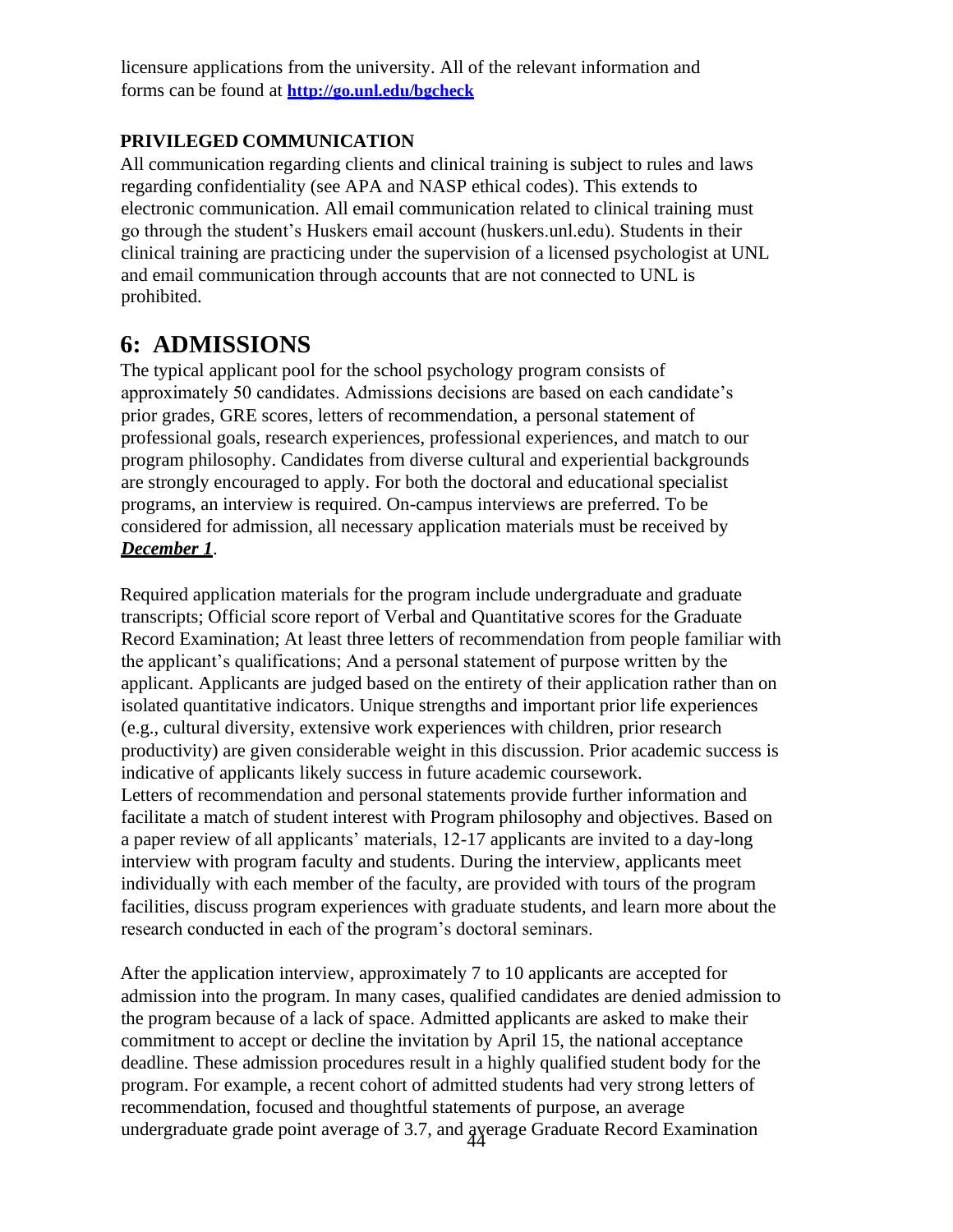(GRE) scores of 156 Verbal and 153 Quantitative.